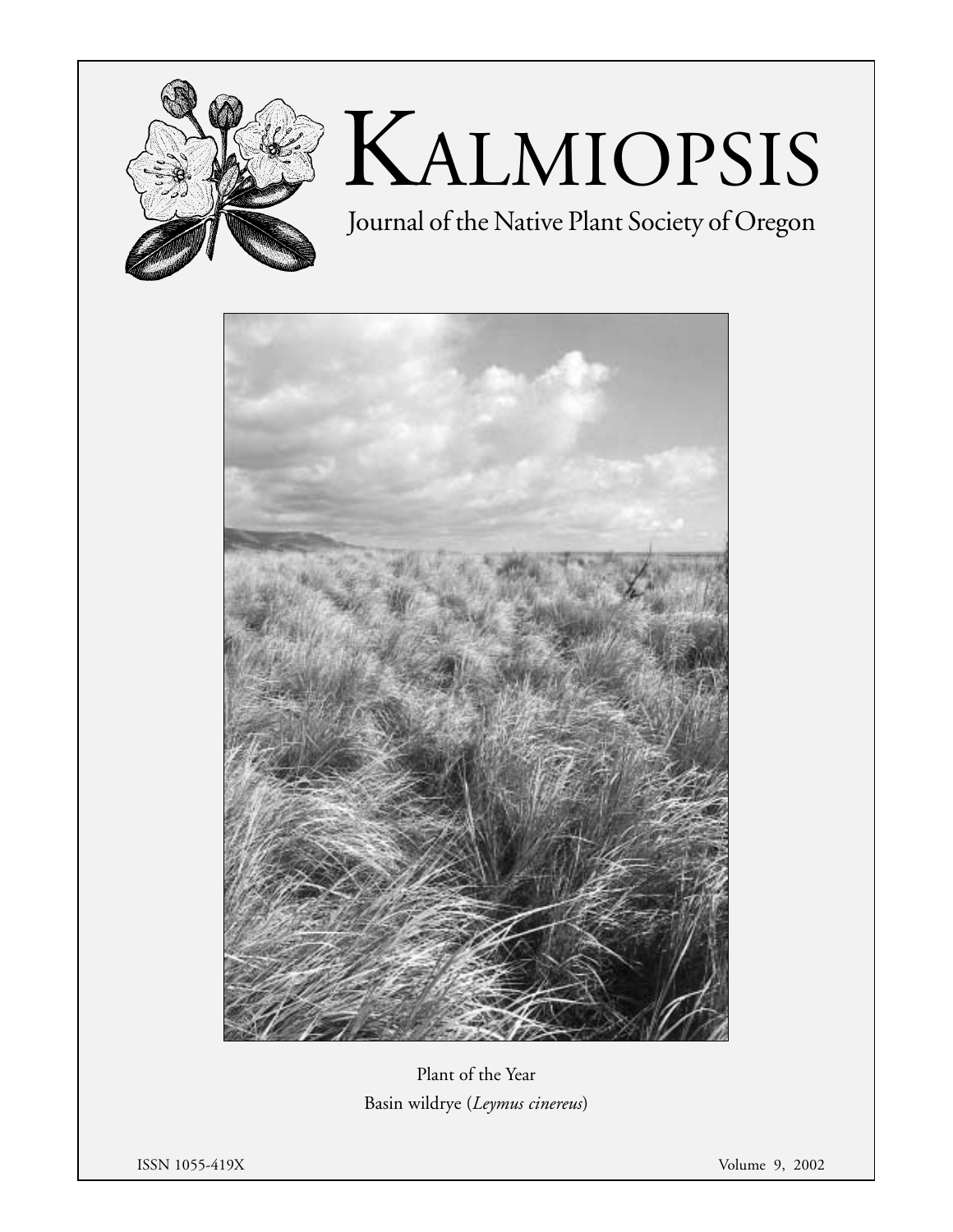### **EDITORIAL**

# **KALMIOPSIS**

Journal of the Native Plant Society of Oregon, ©2002

**EDITORS**

Cindy Roché, PhD Linda Ann Vorobik, PhD

**EDITORIAL BOARD**

Stuart Garrett, MD Susan Kephart, PhD Rhoda M. Love, PhD

**NPSO WEB PAGE** http://www.NPSOregon.org

This issue of *Kalmiopsis* offers an assortment of articles, tributes, artwork, poetry, and reviews. It revives the traditions of *Plant of the Year* and *Oregon Plants, Oregon Places*. For me, this has been a year of renewed interest in grasses so I am especially pleased to present Stu Garrett's offering of basin wildrye as *Plant of the Year*. Richard Beidleman shares a historical selection about John Charles Frémont's travels in Oregon. Next time you visit Crater Lake National Park, take Elizabeth Horn's article and explore the Pumice Desert. You may also want to visit the upper Klamath River canyon, the *Oregon Plants,Oregon Places* feature by Susan Gleason. Take some time to peruse the long-awaited tributes to the NPSO Fellows, and you'll learn some NPSO history. Rachel Showalter contributed her botanical art and Jane Gibson her poetry. Rhoda Love and Jim Duncan helped me with the book and CD reviews. Based on the quality and variety of submissions, I see a bright future for *Kalmiopsis*.

### **– MEMBERSHIP –**

Membership in the Native Plant Society of Oregon is open to all.

Membership applications, renewals and changes of address (include old address and zip code) should be sent to the NPSO Membership Chair, Jan Dobak, 2921 NE 25th Ave., Portland, OR 97212-3460.

> Student \$12; Regular \$18; Family \$24; Sustaining \$50; Patron \$100; Life Member \$500 Subscription Only (Bulletin and Kalmiopsis) \$18

### **– CONTACT INFORMATION** –

KALMIOPSIS EDITORS: Cindy Roché, 109 Meadow View Dr., Medford, OR 97504, crupinaqueen@charter.net & Linda Ann Vorobik, P.O. Box 866, Lopez Island, WA 98261, vorobik@rockisland.com BULLETIN EDITOR: Tanya Harvey, 40237 Reuben Leigh Rd., Lowell, OR 97452-9712, bulletin@NPSOregon.org MEMBERSHIP CHAIR: Jan Dobak, 2921 NE 25th Ave., Portland, OR 97212-3460, (503) 248-9242 WEBMASTER: Michael Hartman, 1918 Fircrest Dr., Eugene, OR 97403, webmaster@NPSOregon.org EMAIL DISCUSSION LIST LOGIN: See NPSO Web Page, select subcribe to list under membership. WEB PAGE: http://www.NPSOregon.org

### **– COVER PHOTO –**

A dense stand of basin wildrye (*Leymus cinereus*) on the Malheur Wildlife Refuge four years after a fire, photographed by Stuart Garrett of Bend, Oregon

Kalmiopsis: ISSN 1055-419X. Volume 9, 2002. Published annually. Subscription \$18 per year. Native Plant Society of Oregon General business address: PO Box 902, Eugene OR 97440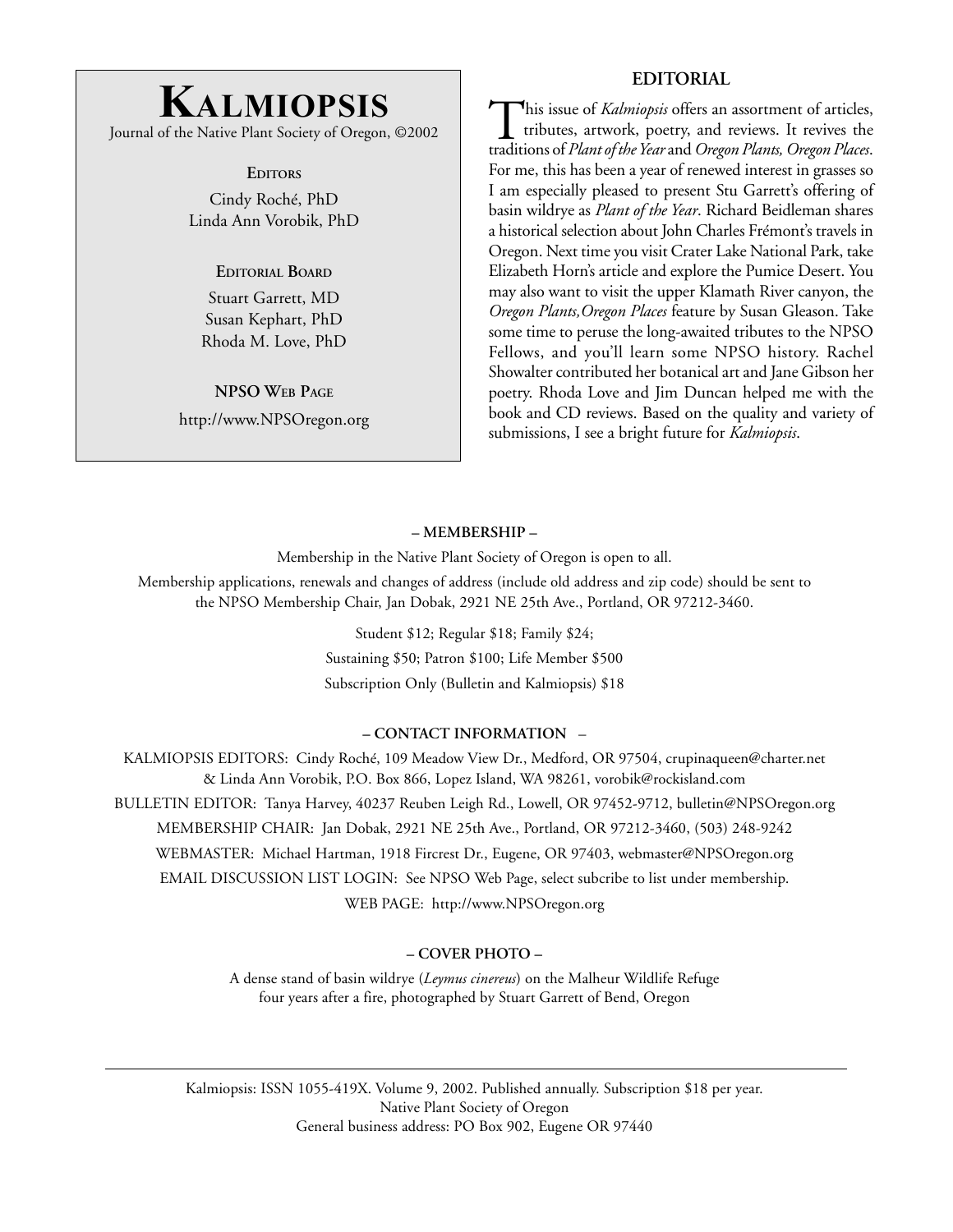# **Basin Wildrye** *(Leymus cinereus)*

Stuart G. Garrett 1501 NE Medical Center Dr., Bend, OR 97701-6099

*"…the soil on this fork is remarkably rich. In some parts, the grass is seven feet high…"*

Peter Skene Ogden's Journal for 21 December 1825 while trapping on the Ochoco River, Crook County, Oregon

*"When my great grandfather first came into Jefferson County in 1880 the rye grass was so high in the bottoms that he had to stand in his horse's stirrups to be sure the boys were still following him on their ponies."*

– Resident of Jefferson County, Oregon, as related to author, ca. 1987

The bunchgrasses of central and eastern Oregon are<br>remarkable, but to my mind, none is so remarkable as<br>basin wildrye. It is hard to find pure stands of it, but<br>when you do you can understand the pioneers' fascination and remarkable, but to my mind, none is so remarkable as basin wildrye. It is hard to find pure stands of it, but when you do you can understand the pioneers' fascination and admiration for this plant.

One is first impressed by the sheer size of this long-lived, perennial bunchgrass. In most years, seed stalks of this bunchgrass reach five to six feet high and, in favorable years, up to nine feet. Individual plants can be three feet across. Under the right conditions basin wildrye forms a dramatic and dominant plant community that thrives under natural fire regimes. Found at sites between 2000 and 9000 feet in elevation, basin wildrye grows best in deep soils that are subirrigated or receive runoff from upslope. It tolerates saline to alkaline soil conditions characteristic of drainages in the semi-arid West. Its range is from Canada south to Mexico, east to Minnesota. The only larger native bunchgrass in western North America is a related species that grows on the California coast (giant wildrye, *Leymus condensatus*).

Many of the lowland meadows in the intermountain west had thick stands of this grass when Euro-Americans arrived. Because this species decreases under heavy grazing regimes, the arrival of large numbers of domestic livestock in eastern Oregon in the 1860s began the decline of basin wildrye communities. Now it is considered one of the rarest plant associations in the Intermountain West.

### **Nomenclature**

Because most North American taxonomists followed A.S. Hitchcock (*Manual of the Grasses of the United States,* 1935, 1951) whose treatment was based on Bentham (in 1881), many of us learned the name *Elymus cinereus* Scrib. & Merr. for basin wildrye. In 1980, the species was transferred to *Leymus cinereus* (Scribn. & Merr.) A. Löve, based on genomic makeup determined from grass breeding experiments. Species of *Leymus* are usually outcrossing, long-anthered perennials with narrow glumes and unawned or short-awned lemmas, while most species of *Elymus* are caespitose, self-fertilizing species with short anthers, often with long-awned lemmas (Barkworth and Dewey 1985).

### **Distribution and Ecology**

In Oregon, basin wildrye grows from the Deschutes River drainage east to the Idaho border. The climate that distinguishes the central part of basin wildrye's range is characterized by wet winters and dry summers. Basin wildrye reaches its best development in valley bottoms with moist soils that are saline to alkaline. It also grows in rich, upland soils in smaller and less dense patches, and occurs in ravines and open woodlands, and on sand dunes and prairie flats. It is most productive where the soil is moist, but not saturated, through the summer. Dense stands of basin wildrye effectively out-compete many weeds that invade other plant communities. It does not grow on shallow soils.

Basin wildrye is susceptible to grazing damage, which is most severe when livestock use it during early spring when it is actively growing. It tolerates moderate dormant season (winter or fall) grazing. Differences in plant density after grazing can be dramatic (see photo of road right-of-way, p. 3). It tolerates fire well. Basin wildrye plants whose tops have been totally scorched by fire sprout vigorously the following spring. Basin wildrye communities are usually fully recovered to pre-burn conditions four years after burning (www.fs.fed.us/database/feis/).



Basin wildrye in sand dunes with greasewood (*Sarcobatus vermiculatus*) in Oregon's Great Basin country. Photo by Stu Garrett.

Franklin and Dyrness (1984) describe two plant associations for basin wildrye. A *Distichlis/Elymus* (*Leymus*) community was described for saline-alkaline soils and an association of *Artemisia tridentata/Elymus* (*Leymus*) *cinereus* was noted in moist, alluvial bottoms. Some herbaceous species were found only in these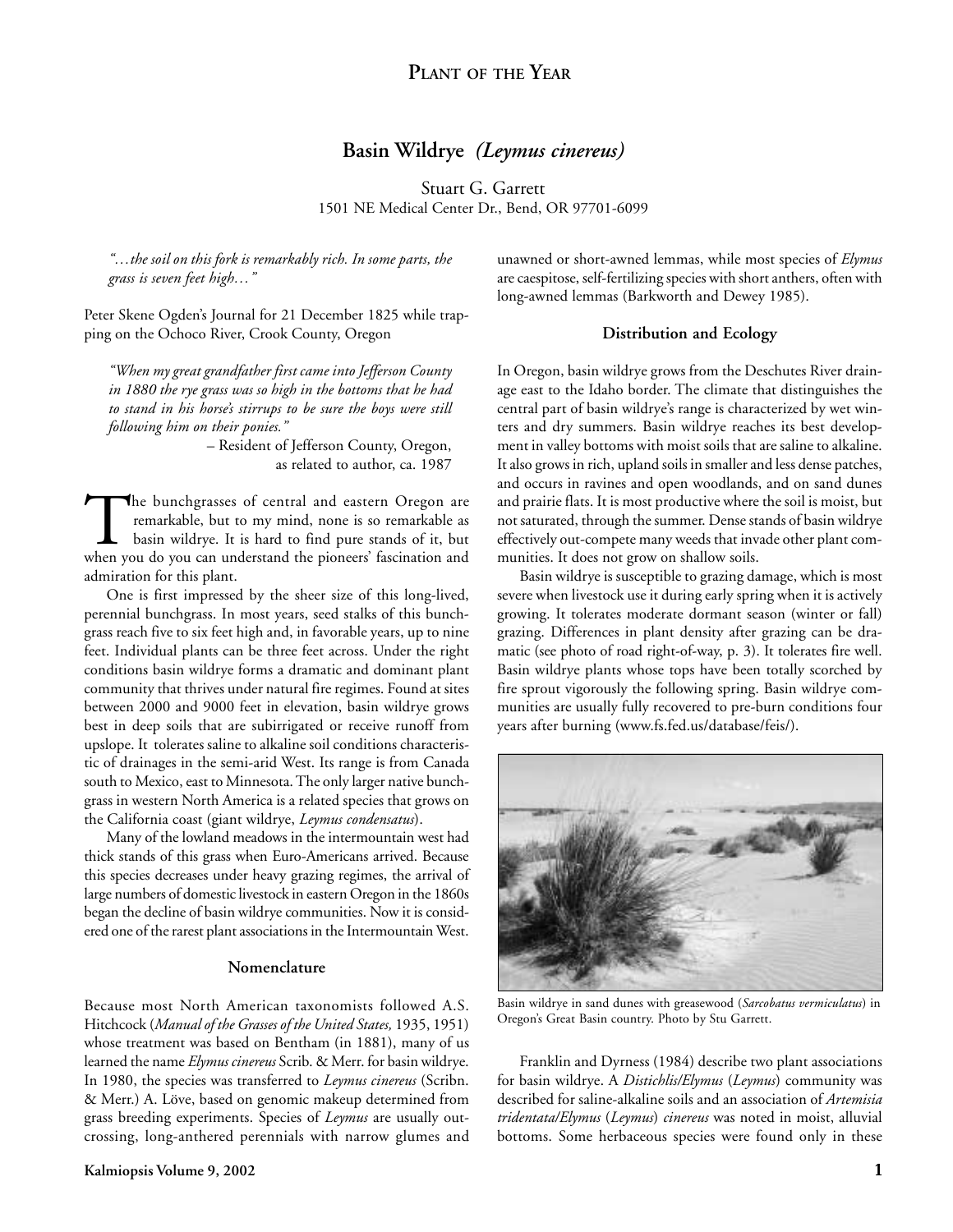

Basin wildrye along the Crooked River near Smith Rock, Oregon. Photo by Stu Garrett.

communities. There is perhaps a similar situation for a rare plant near Burns, Oregon.

Malheur wirelettuce (*Stephanomeria malheurensis*), one of Oregon's rarest plants, inhabits a windswept hill south of Burns. Its best populations grow in conjunction with basin wildrye and the harvester ant colonies that dot the area. Although no definitive research has been done yet, one wonders if the wildrye seeds attract the ants whose colonies enhance survival of the wirelettuce.

Basin wildrye stands also provide exceptional cover for a number of wildlife species. Deer, birds, and small mammals use the dense stands for hiding, nesting, and foraging. Federal land management agencies (e.g., Bureau of Land Management, Forest Service, and Fish and Wildlife Service) are beginning to pay more attention to this species. Management sometimes favors the restoration of beautiful stands of basin wildrye that once graced Oregon east of the Cascade Mountains.

### **Native American Uses**

Native Americans were quite familiar with this species and used it for a variety of material and medicinal needs. It was used in a root decoction for internal hemorrhaging and as fiber for mats, rugs, and bedding. It was used for winter fodder for horses. Basin wildrye leaves were used to line graves (Moerman 1998). The Warm Springs Paiutes used basin wildrye roots tied together as hair combs (Mahar 1953). Dry leaves were used to scrape irritations from eyelids. Hunn (1990) noted that basin wildrye culms were used to separate sections of large salmon when drying and was also used for floor coverings and for layering in underground ovens when baking bear meat, camas, or lichens.

### **Euro-American Uses**

The early settlers were astounded by the thick stands of basin wildrye. It provided part of the forage necessary to support the massive numbers of livestock that were introduced into native eastern Oregon ecosystems beginning in the 1860s. Many of the locations named "Ryegrass Flats" that appear on modern maps were named for stands of this species. Ranchers utilized natural meadows of basin wildrye as hayfields, cutting and drying it as winter forage for their livestock. Another valuable attribute for livestock ranching was that basin wildrye/saltgrass communities remain green all summer (Franklin and Dyrness 1988). Today many of these meadows have been planted to commercial forage species.

### **Ergot Poisoning**

An interesting aspect of wildrye ecology is a fungus that attacks it from time to time. Occasional seedheads can be found with a black seedlike protrusion on them. This protrusion is *Claviceps purpurea*, black ergot. The fungus life cycle begins when a fungal mycelium invades the ovary of the seed and forms a dark purple to black structure that looks like a grain of wheat. The hard shell of the structure contains alkaloids that were responsible for the ergot poisoning (St. Anthony's Fire) that was endemic in Europe



Petroglyphs along a basalt rim in Lake County, Oregon. Photo by Stu Garrett.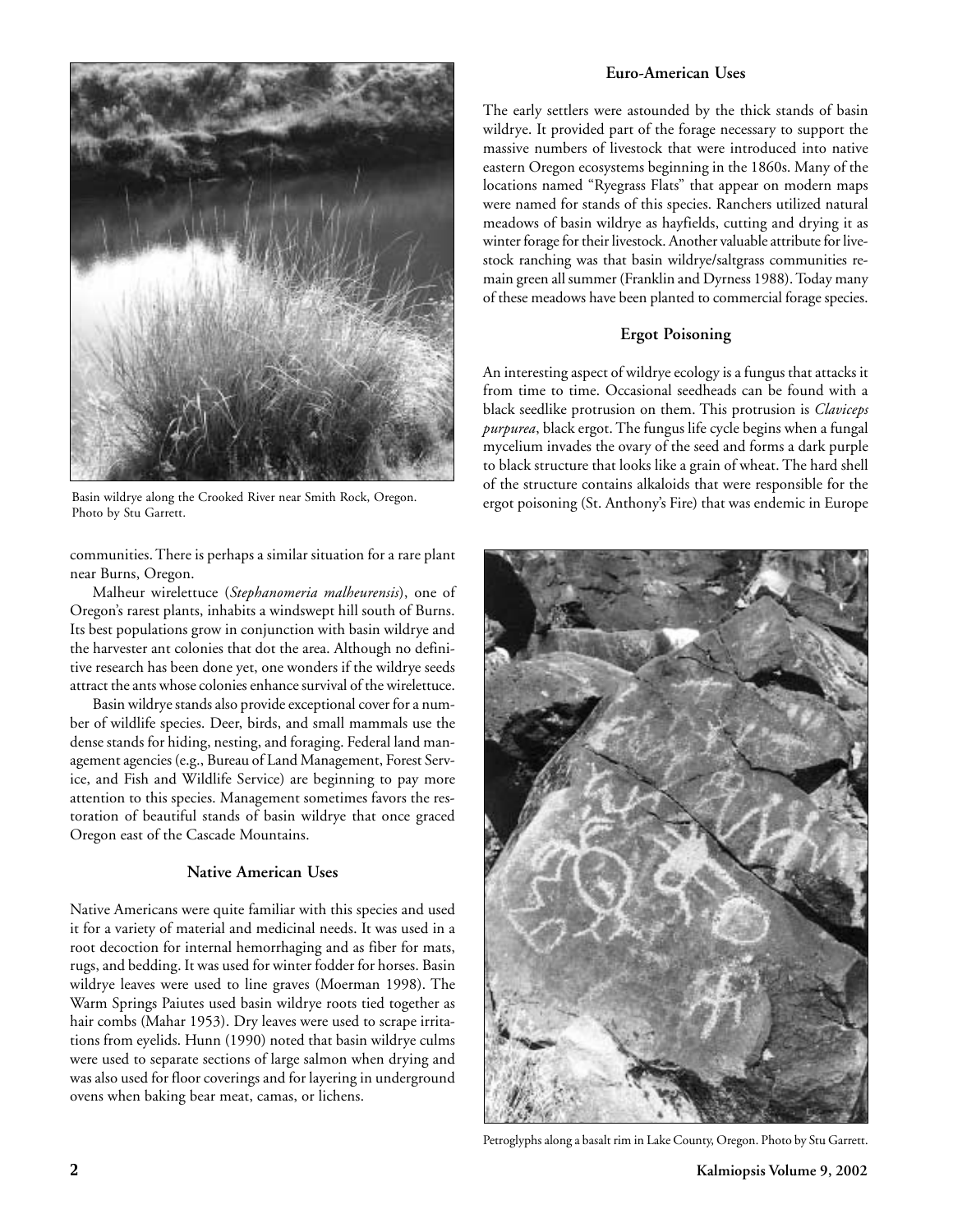in the Middle Ages. This fungus is well known for causing ergot poisoning in humans and abortion or death in livestock. It contains a chemical related to LSD and current migraine medications. There are three types of ergotism: hallucinogenic, convulsive, and gangrenous. Among the first symptoms are tingling and loss of sensation in the hands and feet and later an agonizing burning sensation in the extremities. Gangrene often follows, and in the more severe cases limbs may be lost due to the blackened necrotic tissue. Convulsions, hallucinations, severe psychosis, mental disorientation, and death may occur as well. Ergotism is sometimes cited as the cause of the aberrant behavior of people in Salem, Massachusetts, in 1692 which led to the Salem Witchcraft Trials.

An intriguing thought is whether some of the more unusual rock writings that Native Americans left on the basalt rims of Oregon's Great Basin could have been inspired by hallucinogenic ergot poisoning from milled seeds of local basin wildrye that had been infested with ergot. Many of the petroglyph panels depict bizarre figures and shapes (see photo p. 2). They frequently occur in areas where stands of basin wildrye are common.

### **Finding Basin Wildrye**

If you would like to visit a roadside stand of basin wildrye try the following areas: Highway 26 east of Prineville, Highway 31 along Summer Lake, and on the Malheur Wildlife Refuge.

### **References**

- Barkworth, M. E. and D. R. Dewey. 1985. Genomically based genera in the perennial Triticeae of North America: identification and membership. *Amer. J. Bot.* 72(5):767-776.
- Franklin, J. F. and C. T. Dyrness. 1988. *Natural Vegetation of Oregon and Washington*. Oregon State University Press, Corvallis.
- Hunn, E. 1990. *Nch'I-Wana, The Big River*. University of Washington Press, Seattle.
- Mahar, J. 1953. "Ethnobotany of the Oregon Paiutes of the Warm Springs Indian Reservation." BS thesis, Reed College, Portland, Oregon.
- Moerman, D. 1998. *Native American Ethnobotany*. Timber Press, Beaverton, Oregon.
- Ogden, P. S. 1950. *Snake Country Journals.* Hudson's Bay Record Society, London. p. 106
- US Forest Service Online Plant Database (fs.fed.us/database/feis/ plants)
- Wheat, M. 1967. *Survival Arts of the Primitive Paiute*. University of Nevada Press, Reno.

Dr. Garrett, a family physician in Bend, is co-founder and president of the High Desert Chapter of the Native Plant Society of Oregon. He has a strong interest in the native vegetation of central Oregon. He leads numerous field trips for various organizations throughout the area. He was Oregon's Doctor-Citizen of theYear and is the author of *The Newberry National Volcanic Monument: An Oregon Documentary.*



Fenceline contrast in basin wildrye community along ungrazed highway right-of-way in central Oregon. Photo by Stu Garrett.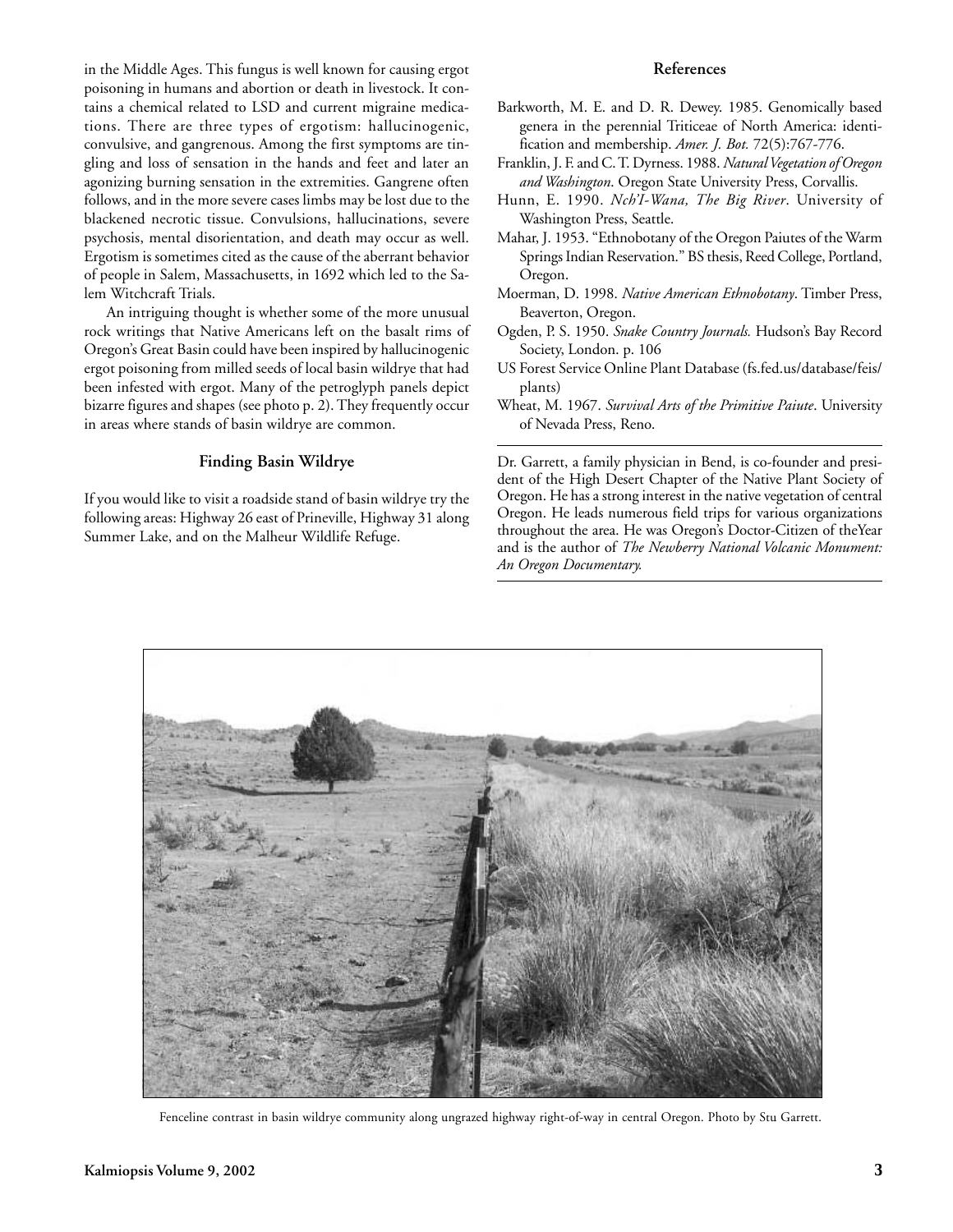# **John Charles Frémont and His Floral Forays into Oregon (1843-1844 and 1846)**

Richard Beidleman 766 Bayview Avenue, Pacific Grove, CA 93950

(Adapted from an essay that will appear in *Plant Hunters of the Pacific Northwest*, edited by A. R. Kruckeberg and R. M. Love)

The winter disaster could have proven much worse for the advancement of botany in Oregon... In late February of 1844, John Charles Frémont left mountain man Thomas Fitzpatrick behind on the west side of California's snowy advancement of botany in Oregon... In late February of 1844, John Charles Frémont left mountain man Thomas Fitzpatrick behind on the west side of California's snowy Sierra Nevada. With Fitzpatrick were most of the expedition's men and what remained of the fatigued horses and mules, heavily laden with packs. The going, though leisurely, proved hazardous. The valleys narrowed into precipitous-walled gorges and rain fell in sheets, melting the snowbanks into the churning river below, already out of its banks. The crude elevated trace was slippery; one by one the pack animals lost their footing and fell to their deaths in the torrent, including the one mule that carried the scientific collections of John Charles Frémont's Second Expedition. Fortunately for northwest botany, the lost Oregon specimens, gathered between Fort Hall in eastern Idaho and the Sierra crest of California (Jackson and Spence, 1970:653), were collected after mid-September, a disappointing time of year for botanists because the flora is largely dormant.

Frémont recognized, but never thoroughly appreciated, the manifold vicissitudes associated with the collection of natural history specimens in the wilderness. Sad to say, a second more serious botanical disaster hit Frémont's 1843-44 expedition the July following his Sierra losses. Flash flood waters of the Kansas River swelled to six hundred yards in breadth and swept through Frémont's Great Plains encampment, destroying most of the plants collected from California eastward (Jackson and Spence, 1970:366-367). Lost were numerous spring and summer collections, including new species from the Sierra, the Great Central Valley of California, the Mohave Desert, the Great Basin, the Rockies of Utah and Colorado, and the Great Plains prairie at the height of the flowering season. Thus, despite the 2,000 miles travelled the previous year, the February disaster paled in comparison with losses from the July flood. From our present viewpoint, however, what is most regretted is that both of John Charles Frémont's ventures into Oregon (l843-44 and 1846) were poorly timed for the botanical pursuits that he cherished.

Of all the scientifically-inclined explorers of the Northwest, with the possible exceptions of Captain James Cook and Lewis and Clark, Frémont became the most famous. He was the romantic and publicized commander of five far-western expeditions, son-in-law of a Manifest Destiny senator, husband of a charming, intelligent and literate wife, namer of the Great Basin and the Golden Gate. Frémont was the first Republican candidate for the presidency of the United States, California's first governor, first senator, leader of the Bear Flag Revolt which

abetted accession of California to the Union, and among its first millionaires. He was the rare American recipient of the medal of the Royal Geographical Society of London, Civil War general and commander of the Department of the West, promulgator of a controversial emancipation proclamation which anticipated Lincoln by three years, and territorial governor of Arizona. In modern times he was the hero of a television mini-series (*Dream West,* CBS 1986) and is memorialized by California Native Plant Society's journal, *Fremontia.*

### **Humble Beginnings**

Nothing in Frémont's humble beginnings predicted future successes, especially in the field of natural science. He was born the illegitimate son of an itinerant Frenchman on January 21, 1813, in Savannah, Georgia. Three factors shaped his impressive career: inherent talents, influential acquaintances and fortunate timing. As a young man in the intellectual and cultural city of Charleston, South Carolina, he became a protégé of science-minded Joel Roberts Poinsett, who had served as our first minister to Mexico and who introduced the familiar Christmas plant. Poinsett directed Frémont towards scientific endeavor, steering him into a shipboard mathematics teaching position with the navy, then later into civilian surveying with the US Corps of Topographical Engineers.

Frémont's crucial career break came when Poinsett, having become Secretary of War under President Van Buren, facilitated an officer's commission for him with the Topographical Corps early in 1838. That summer Frémont was assigned as second in command of a surveying expedition into the "Old Northwest" under the leadership of a distinguished French scientist, Joseph Nicolas Nicollet, who molded Frémont into an explorer with mapping expertise and natural history interests. Although the purpose of Nicollet's excursion was primarily surveying, he personally hired botanist Charles Geyer to accompany the party (Jackson and Spence, 1970:10-11). From this young Dresden gardener Frémont would get his first exposure to field botany.

Afterwards, as a young lieutenant back in Washington, Frémont became acquainted with Nicollet's close friend Ferdinand R. Hassler, the head of the US Coast Survey, and Colonel J.J. Abert, chief of the Topographical Corps; and then with influential members of Congress, including Senator Thomas Hart Benton of Missouri, a vocal proponent of western expansion, (Frémont later named Abert Lake and Abert Rim for the Colonel; the Senator became his father-in-law). It was almost inevitable that this able young man would soon be assigned the command of a small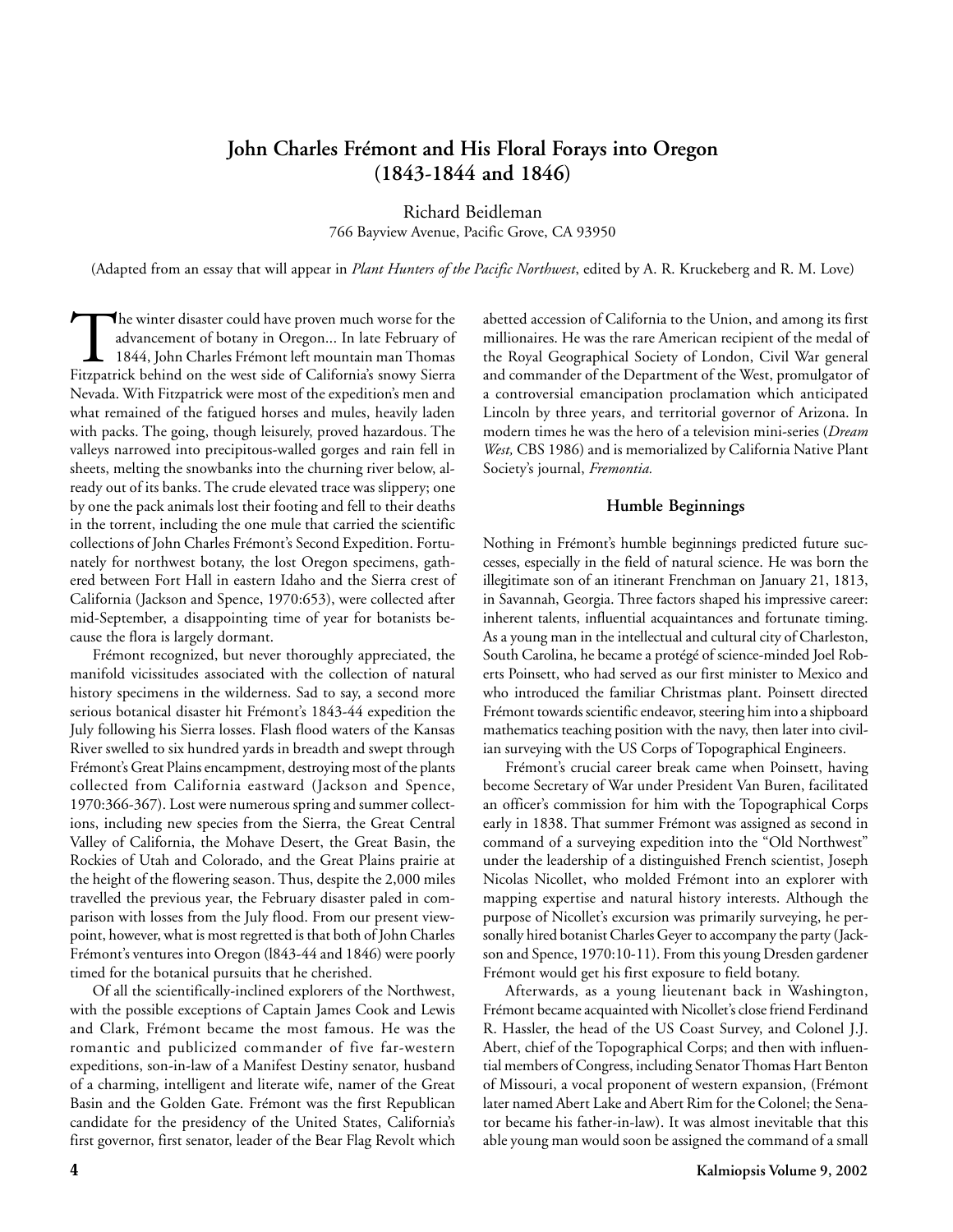topographical party of his own: a detailed survey in Iowa Territory, in 1841. Like Nicollet before him, he added botanist Geyer to his entourage, viewing him as "of unusual practical knowledge in his profession..." (McKelvey, 1955:771). In the official report after this expedition Frémont noted, "The Botany & Geology of the region visited occupied a considerable share of my attention. Should it be required by the Bureau these may form the subject of a separate report. In this I have noticed the prevailing growth & characteristic plants...." (Jackson and Spence, 1970:119).

### **First Expedition**

Nearly 40 years after Lewis and Clark, there was growing interest in Congress to send a surveying expedition westward towards the Oregon country. Because Nicollet's health was failing, John Charles Frémont led the 1842 government expedition charged with exploring the Rocky Mountains to South Pass, along the route of the developing Oregon Trail.

From early June into early September 1842, Frémont reveled in his introduction to the flowers of the high plains and Rockies, from shortgrass prairie to tundra, recording in his journal that it "resembled a garden in the splendor of fields of varied flowers which filled the air with fragrance" (McKelvey, 1955:760). "There was a rich undergrowth of plants, and numerous gay-colored flowers in brilliant bloom" (McKelvey, 1955:763). "The flora of the region... was extremely rich, and, among the characteristic plants, the scarlet flowers of the *Dodecatheon dentatum* (*Dodecatheon pulchellum*, shooting-star) everywhere met the eye in great abundance. A small ravine...was filled with a profusion of alpine plants in brilliant bloom..." (McKelvey, 1955:763). His account of this first expedition, edited and augmented by his young wife Jessie, included many scientific plant names, probably provided by John Torrey, but not something many explorers would include. Geyer, who had accompanied Frémont as plant collector on several previous occasions but hadn't been invited on the 1842 expedition, expressed a differing opinion about Frémont the botanist: "....neither he, himself, nor any one of his party understood anything about Botany...." (McKelvey, 1955:755). Charles Preuss, Frémont's cartographer who shared this first trip to the Rockies, voiced a similar opinion: "That fellow (Frémont) knows nothing about mineralogy or botany. Yet he collects every trifle in order to have it interpreted later in Washington and to brag about it in his report. Let him collect as much as he wants—if he would only not make us wait for our meal" (Gudde and Gudde, 1958:35). In fairness to Frémont, however, one should understand that both Geyer and Preuss could be contentious Teutonic traveling companions.

### **Botanical Connections**

After the completion of the 1842 expedition three important botanists entered Frémont's life, none initially familiar with him personally: the above-mentioned John Torrey of New York City, Asa Gray of Harvard University and George Engelmann of St. Louis. Encouraged to include a catalog of plants with his official 1842 expedition report, Frémont wrote to Professor Benedict Jaeger, a Princeton University lecturer on natural history, for advice. Jaeger suggested that John Torrey, of Columbia College but now lecturing at Princeton, would be the ideal person for the assignment, having compiled such catalogues for many earlier expeditions, including Nicollet's (Jackson and Spence, 1970:130-132).

Wasting no time, Frémont jumped at the suggestion, dropped Torrey a note of alert, and on November 16, 1842, shipped off the expedition's plant specimens from Washington (Rodgers, 1942:154). By early March of 1843, Torrey's completed botanical report on the first expedition was in Frémont's hands to be printed, though Torrey was not totally delighted with either Frémont's collections or the eventual publication (Rodgers, 1942:155). This marked the beginning of an important collaboration between Frémont and Torrey, something Frémont had hoped for: "Can we not do something together? Is it not customary sometimes for collectors, unskilled as myself to publish their plants in partnership with, & under the shadow of, the standard names in the science? I do not know if I am asking too much, but if I am not, I should be glad if you would write to me on the subject, and I think something good may be done" (Jackson and Spence, 1970:166).

Meanwhile, Torrey alerted Asa Gray, who was just commencing his botanical career at Harvard, about this explorer-collector, "who writes something like a foreigner" (Jackson and Spence, 1970:130), and informed Gray that Frémont expected to proceed to the Pacific the next year (1843), bringing back collections for Torrey (which Torrey assured Gray would be shared with Harvard). "How would it do," Torrey queried Gray, "to send a

collector with him?" (Rodgers, 1942: 155). Melines C. Leavenworth was a possibility, a retired army surgeon who was "profoundly interested in botany" and "wishes to go somewhere–& this place might suit *him*– but not *us*–in all respects" (Jackson and Spence, 1970:130-131).

Gray responded with the same thought in mind: "I wish we had a collector to go with Frémont. It is a great chance. If none are to be had, Lieutenant F. must be *indoctrinated*, and taught to collect both dried specimens and seeds." And what would there be in it for Frémont? "...he shall be *immortalized* by having the 999th *Senecio* called *S. Frémontii*..." (Dupree, 1959:157). As a matter of fact, Gray himself had a plant collector in mind, namely Ferdinand Lindheimer of New Braunfels, Texas, who



*Senecio fremontii* Torr. & Gray, drawn by John H. Rumely, from *Vascular Plants of the Pacific Northwest* (1977), reprinted with permission of the University of Washington Press.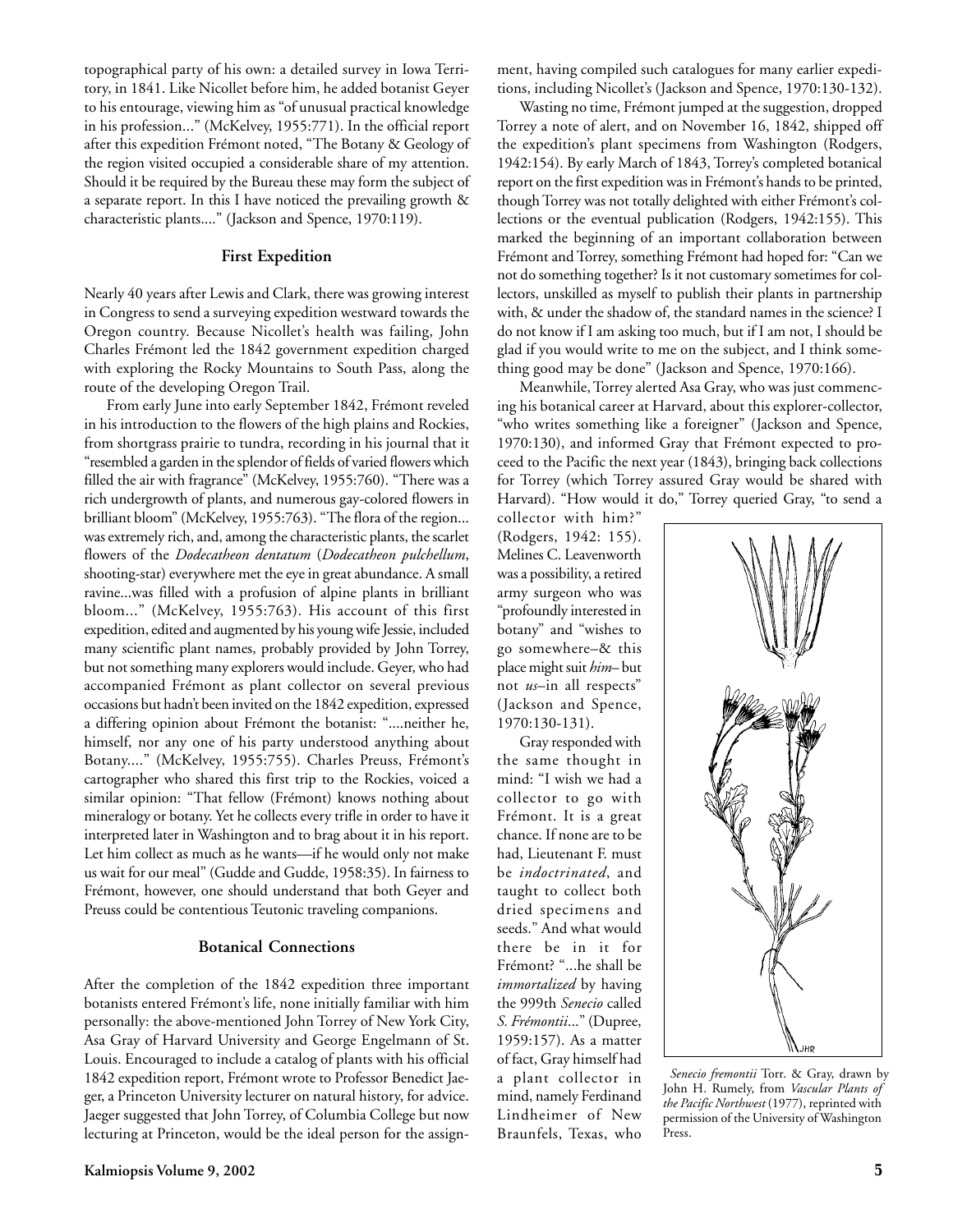was spending the winter of 1842-43 in St. Louis with his fellow German colleague George Engelmann. Wrote Gray to Torrey: "...As he is a Doctor–a pretty good botanist, I guess, and makes very good specimens of the right kind–flowers–fruit &c.–why not recommend him to Frémont... I think we cannot do better..." (Jackson and Spence, 1970:158-159). Lindheimer indeed became an excellent botanist, but he was to choose the "Lone Star State" as his domain, becoming, as has been written, the "Father of Texas Botany" (Goyne, 1991:xi). When nothing materialized with respect to adding a botanist to Frémont's new expedition, Torrey followed Gray's suggestion and provided Frémont with directions for collecting and preserving plants, "& he promises to pay attention to what we (Torrey and Gray), of course, consider the main object of the expedition" (Rodgers, 1942:157).

### **Second Expedition**

On the May eve of his second major expedition, Frémont spent a fortnight with his third important botanical acquaintance, George Engelmann. In 1839 Frémont and Nicollet dealt indirectly with Dr. Engelmann who was becoming the scientific "clearinghouse" in St. Louis, the "Gateway to the West," for medical and scientific supplies and advice (Jackson and Spence, 1970:77-78). Now Engelmann "assisted him in his preparations and gave him instructions for geological & botanical researches and collections." (Jackson and Spence, 1970:346).

At the end of May 1843, Frémont with his company of more than 40 men, horses, mules, carts, a wagon loaded with scientific equipment, and a controversial howitzer cannon, abruptly departed from the shoreline of the Kaw (Kansas) River. They left quickly after Frémont received a confidential note from his wife warning him of a letter she had intercepted from Colonel Abert ordering Frémont back to Washington to explain why he was taking a howitzer on a peaceful mission (Nevins, 1955:131). And though the party included no botanist, Frémont promised Torrey "still I contemplate doing something for your favorite science" (letter, Frémont to Torrey, 1843).

By the time of this Second Expedition, Frémont was certainly more than a mere leader of a government exploration. He diligently collected plants, animals, fossils, rocks, and minerals, numbering his specimens and adding corresponding numbers to the notes in his field books. He observed the weather, geological formations, made sketches of the countryside, jotted notes on the native inhabitants, took temperatures and astronomical observations, determined the latitude and longitude, used one of the two barometers to estimate elevation, and carried along two pocket chronometers. He interrogated Indians about the medicinal and edible qualities of the plants, showing special interest in cases where certain species were successfully used for medicine. He not only tried to obtain samples of the edibles but ate a good number of them himself to satisfy his curiosity. He "carefully studied the vegetation through every mile of the region traveled and made full notes," anticipating that when he provided his final report to the government it would include "for each day along the line of travel, the characteristic shrubs & plants of the region..." (Jackson and Spence, 1970:366).

During the Second Expedition, Frémont followed fairly closely the developing Oregon Trail, entering Idaho in late August. Members of the expedition, as well as the Shoshone Indians, were more interested in edible plants fruiting at the time. In nearby mountains to the west the Indians gathered abundant serviceberries (probably *Amelanchier alnifolia,* now *A*. *utahensis*), which they combined with venison to make pemmican. As a gesture of good will, they gave the expedition a variety of different berries, as well as seeds and roots. One of the roots, a favorite with the Shoshone when baked or ground into flour, was "kooyah", which Frémont ate, finding it had "a very strong and remarkably peculiar taste and odor," unlike any other vegetable he had ever sampled. His phlegmatic cartographer Charles Preuss was less excited about this socalled "tobacco root." Driven out of a Shoshone lodge by the offensive odor of the cooked delicacy, he described it as "the most horrid food he had ever put in his mouth" (Jackson and Spence, 1970:475). A modern sampler agreed with Preuss, observing that it "tastes a good deal like chewing tobacco and to have the odor of unwashed feet!" (Harrington, 1967:225).

Had there been more flowers in bloom, Frémont's expedition might not have reached the Columbia River, because he was notorious for pursuing the flora at the expense of more pressing expedition demands. With the approach of winter in Idaho, however, the expedition members were more concerned with their increasingly sparse provisions. They bartered with the Indians for various seeds and roots, including the edible roots of elk thistle (*Cirsium scariosum*). Also, Frémont finally satisfied his curiosity about the identity of "kooyah." Bribing an Indian boy with a knife, Frémont learned that the plant was edible valerian (*Valeriana edulis*). He described it as follows: "The root....is large, of a very bright yellow color, with the characteristic odor.... It loves the rich moist soil of river bottoms, which was the locality in which I always afterwards found it. It was now entirely out of bloom; according to my observations, flowering in the months of May and June." (Jackson and Spence, 1970:515).



Kooyah (*Valeriana edulis*) in late summer, as Frémont would have encountered it. Photo by Richard Beidleman.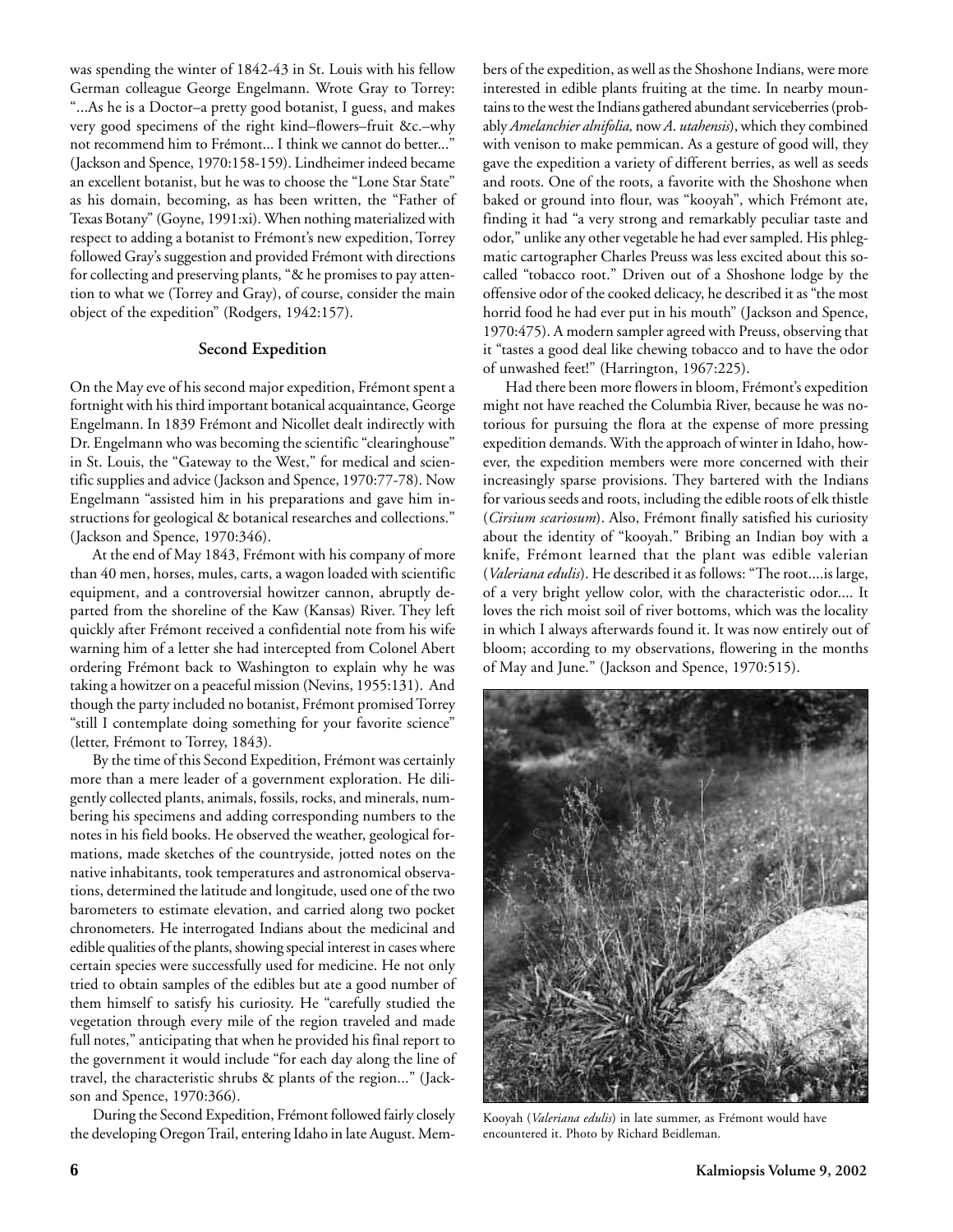### **Entering Oregon**

Continuing northwest, the expedition dropped into the river bottom of *Riviere Boisee* ("wooded river", the Boise) on the afternoon of October 7 and the following morning crossed the broad deep Snake River in two canoes, arriving for the first time in land that is now Oregon, and found themselves back in sagebrush country. On October 13, 1843, as they approached mountains, Frémont reflected on the desert landscape left behind, which he later named the Great Basin: "a term which I apply to the intermediate region between the Rocky mountains and the next range, containing many lakes, with their own system of rivers and creeks...and which have no connexion with the ocean, or the great rivers which flow into it" (Jackson and Spence, 1970:541).

Gone were the flowers of summer and early fall. Now the conifers of the northwest caught Frémont's eye, as the men, carts, horses and mules made their way across the upper headwaters of the Powder River into the expansive grassland of the Grand Ronde, then up and over the Blue Mountains to the Columbia River at Fort Walla Walla. First were the dominant forests of western larch (*Larix occidentalis,* as named by Nuttall), which Frémont mistook for European larch, the needles at that time turning yellow and falling, "here a magnificent tree, attaining sometimes the height of 200 feet, which I believe is elsewhere unknown." Frémont quite accurately estimated the height, as the record is almost 250 feet (Petrides and Petrides, 1992:21). (My earliest experience with the fall larch forest above Grand Ronde was somewhat different than Frémont's. I thought the trees were turning yellow from disease or insect ravage, and was looking for a Forest Service ranger to satisfy my naive curiosity. Fortunately for my professional dignity, I didn't find a forester before I determined the answer for myself.)

### **Measuring Trees**

Frémont was enchanted with Grand Ronde valley, "covered with good grass, on a rich soil, abundantly watered, and surrounded by high and well-timbered mountains." Then began the ascent into the Blue Mountains, "through an open pine forest of large and stately trees (ponderosa pines), among which the balsam pine (subalpine fir) made its appearance," the forest increasing in density and finally consisting "of several varieties of spruce, larch, and balsam pine." One can imagine Frémont, tape line in hand, tramping along at the head of his expedition, measuring a white spruce (grand fir?) twelve feet in circumference, a ten-foot larch, eight feet the average circumference of trees along the line of march, their height from 100 to perhaps 200 feet, larches sometimes without a limb for the first 100 feet, the spruce with branches down to the ground. What did his men secretly think of their leader's forest mensuration inventory? By now they were probably accustomed to his botanical quirks.

Incidentally, Meriwether Lewis measured trees in this northwest country four decades earlier, and described them in his journal. Lewis, confident of his written descriptions, collected few conifers, so that today it is difficult to determine which species Lewis wrote about. In a sense, this is also true for Frémont, whose identifications can often only be surmised. Most of these species, of course, he had never seen before. The conifer he called white spruce may have been white fir (*Abies concolor*), as both Welsh



Lodgepole pine and other conifers near the Little Deschutes River south of Bend, Oregon, on Frémont's 1843 route. Photo by Richard Beidleman.

(1998:71) and Jackson and Spence (1970:633) suggest, although Engelmann spruce (*Picea engelmannii*) has been called white spruce and occurs here at higher elevations. It seems most likely, however, that Frémont referred to grand fir (*Abies grandis*), which is common in the mountains of eastern Oregon, has been called "white fir" because of its whitish bark. In contrast, true white fir grows primarily in southwestern Oregon and the Sierra Nevada. He had undoubtedly seen a real white fir the previous July when he was in the Colorado Springs foothills, noting that that particular tree, with long, broad needles might be an *Abies*. The actual white spruce (*Picea glauca*) does not grow in Oregon. When he wrote of hemlock spruce he was probably referring to *Tsuga mertensiana,* mountain hemlock, although it also has another common name, black spruce. He recorded seeing the alleged black spruce near Fort Vancouver. There is no question about his designation of the larch, even though he had the incorrect species name, since he noted that it was changing color. Today, where Frémont's expedition passed over the Blue Mountains through the Umatilla National Forest, there is a mixed coniferous forest composed largely of ponderosa and lodgepole pine (*Pinus ponderosa, P. contorta*), abundant grand fir and Douglas-fir, and, of course, western larch, with Engelmann spruce and subalpine fir (*Abies lasiocarpa*, which Frémont likely referred to as balsam pine) coming in at higher elevations (Perry and Perry, 1983:108).

As the snow-capped volcano of Mount Hood came into view, the forest became more open. Small hemlock spruce ("*perusse*," as Frémont appended; probably *Tsuga heterophylla*, western hemlock, smaller than mountain hemlock) had been added to the forest roster, interspersed among larger trees including a "black spruce" 15 feet in circumference. And as the expedition descended towards the Walla Walla River ponderosa pines reappeared, some very large, which "appeared to love the open grounds."

Moving towards the Columbia River, Frémont recorded that "our road...had in it nothing of interest." Grass was sparse, the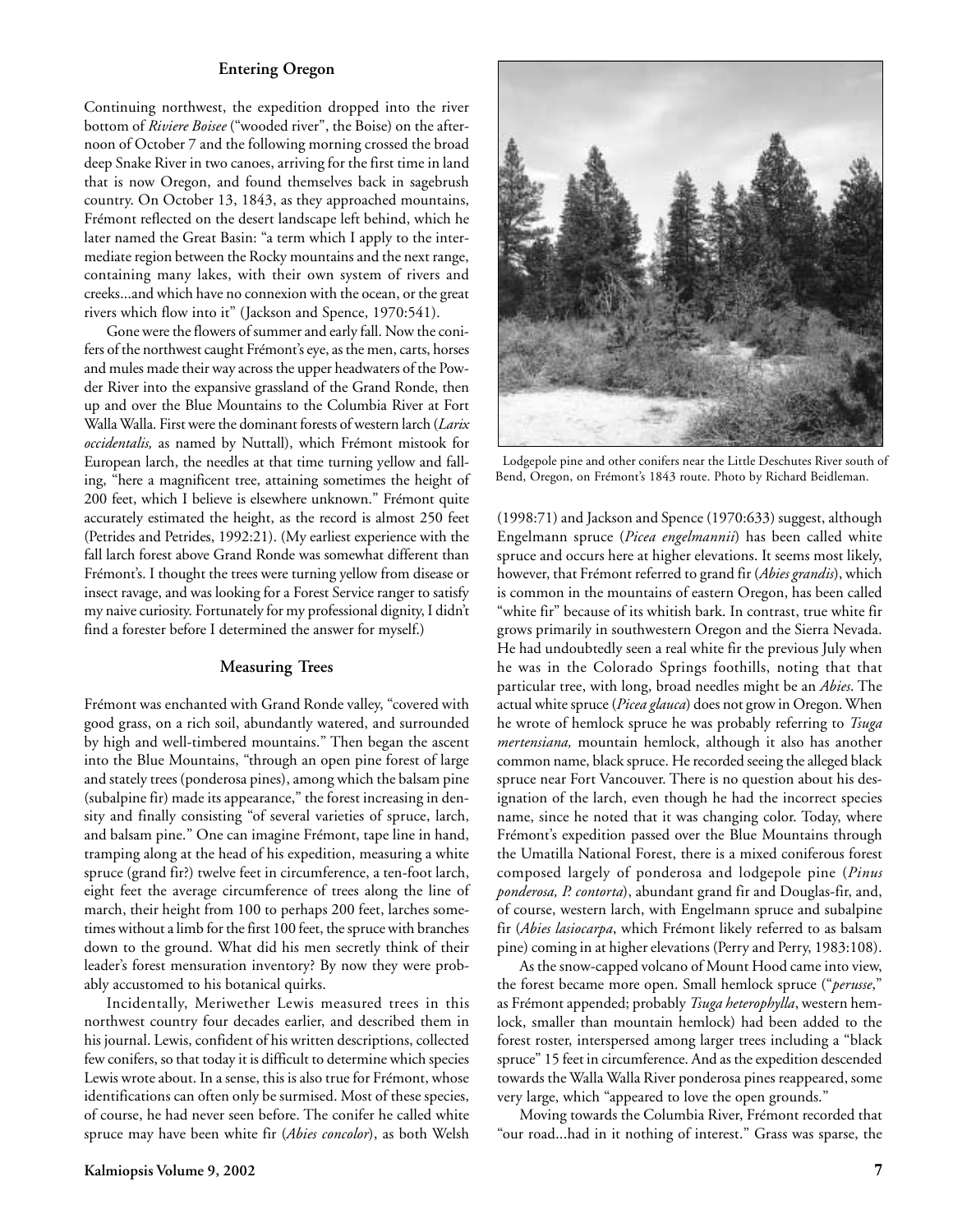only trees were riverbank willows (*Salix*), and the air was filled with clouds of grit borne on winds sweeping eastward from the Pacific Ocean. But the first view of the Columbia River thrilled Frémont, "the great river on which the course of events for the last half century has been directing attention and conferring historical fame." (Jackson and Spence, 1970:553).

### **Culmination at Ft. Vancouver**

On November 1, 1843, Frémont was traveling downstream along the Oregon side of the Columbia towards the culmination of his northwestern trip. His orders of March 10, 1843, from Colonel Abert had been to "connect the reconnaissance of 1842, which I (Frémont) had the honor to conduct, with the surveys of Commander Wilkes on the coast of the Pacific Ocean, so as to give a connected survey of the interior of our continent" (Jackson and Spence, 1970:426). Charles Wilkes' around-the-world United States Exploring Expedition, with its team of scientists, had returned to North America from the South Pacific in the summer of 1841. A contingent arrived at the mouth of the Columbia on July 17, and continued its surveys up that river and south into Alta California (Stanton, 1975:248).

During the first week of November, the Frémont men moved downstream by boat, enjoying increasingly beautiful scenery and



Sugar pine in a mixed coniferous forest north of Klamath Marsh. Photo by Richard Beidleman.

Indian summer weather, and camped on the Columbia north shore, in present-day Washington, about a mile above the famous Hudson's Bay Company's Fort Vancouver. Here John McLoughlin proffered room at the fort to Frémont, telling him to "make myself at home while I staid." Frémont longed to proceed "down to the Pacific, and, solely, in the interest and in the love of geography, to have seen the ocean on the western as well as the eastern side of the continent, so as to give a satisfactory completeness to the geographical picture which had been formed

in our minds" (Jackson and Spence, 1970:567). But, because the wet winter weather had set in and Frémont had fulfilled his expedition's instructions (to connect with the surveys of the Wilkes Expedition), he decided to turn back.

### **The Return Journey**

Near sunset on November 10, Frémont's men, in three canoes and a Mackinaw barge, headed up the Columbia River. There were no more floral collections now, but Frémont was carrying along newly acquired geological specimens, including "dicotyledonous" fossil plants and ashes from the eruption of Mt. Helens the previous November. And something of a botanical coincidence occurred several days downstream from The Dalles. In a little bay Frémont ran into "a man of kindred pursuits," Friedrich G.J. Lüders, a German botanist from Hamburg. Frémont had heard of Lüders, because Frémont's acquaintance George Engelmann in St. Louis was outfitting Lüders, as well as Charles Geyer, and had promised to sell any botanical collections they might obtain, reserving however the right to describe new species (Jackson and Spence, 1970:370-371). Frémont and Lüders only had time for a brief conversation before Lüders continued by land towards Fort Vancouver.

On his upstream trip Frémont made an astute ecological deduction. At scattered sites along the edge of the river one could discern a "submerged forest" (flooded stands of dead conifers) by looking down through the clear water. This phenomenon was supposedly the result of some major earth convulsion like an earthquake, which had formed the river's cascades and dammed up the river, drowning the trees. Frémont observed where a number of landslides had taken place along the Columbia River gorge, in one case actually bringing down into the riparian deciduous woodland an entire stand of mountain conifers. He attributed the possible origin of the "submerged forest" to landslides, phenomena much more recent than the source of the cascades. He also noted, "It occurred to me that this would have been a beautiful illustration to the eye of a botanist." (Jackson and Spence, 1970:573).

On November 25, with the temperature at sunrise below freezing, the expedition left the Columbia River and headed south overland through central Oregon on a newly planned route— "...a great part of it absolutely new to geographical, botanical, and geological science"—which would eventually take the men into the western edge of the Great Basin, over the Sierra and into California, before heading back to Washington, DC. But for another month they would be traveling through Oregon, south from The Dalles to the Deschutes River and its tributaries, then on towards Klamath Lake before veering eastward.

### **More Eastern Oregon Trees**

This was not the time of year for the kind of botanical collections which would excite the "closet naturalists" back east, who anticipated the indoor scrutinizing, describing, and naming of new flora....which they themselves had not collected. But Frémont was enjoying the trek through new country, at first with deciduous creek bottoms dominated by oaks (*Quercus garryana*, Oregon white oak, encountered by Archibald Menzies and by Lewis and Clark along the Columbia River, but named and described by David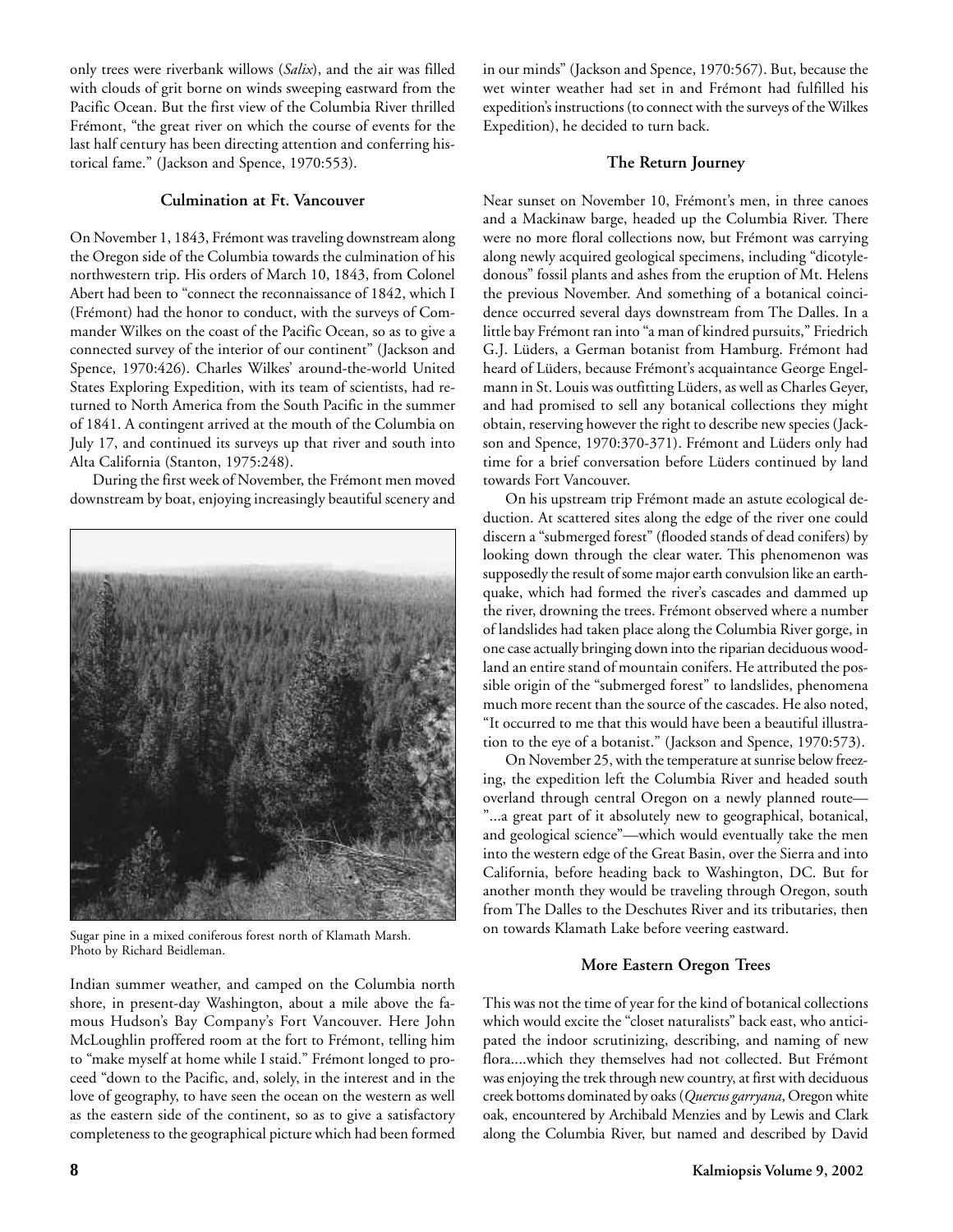Current taxa still bearing Frémont's name, listed alphabetically by genus, from the USDA database P.L.A.N.T.S. [http:// plants.usda.gov/]. An asterisk (\*) indicates presence in Oregon.

*Amphipappus fremontii* Torr. & Gray FREMONT'S CHAFFBUSH *Astragalus lentiginosus* Dougl. ex Hook. var. *fremontii* (Gray ex Torr.) S. Wats. FREMONT'S MILKVETCH *Bryoria fremontii* (Tuck.) Brodo & D. Hawksw. FREMONT'S HORSEHAIR LICHEN *\*Calycadenia fremontii* Gray FREMONT'S WESTERN ROSINWEED *Chaenactis fremontii* Gray PINCUSHION FLOWER *\*Chenopodium fremontii* S. Wats. FREMONT'S GOOSEFOOT *Clematis fremontii* S. Wats. FREMONT'S LEATHER FLOWER *\*Garrya fremontii* Torr. FREMONT'S SILK TASSEL, BEARBRUSH *Gentiana fremontii* Torr. MOSS GENTIAN *Geranium caespitosum* James var. *fremontii* (Torr. ex Gray) Dorn FREMONT'S GERANIUM *Lasthenia fremontii* (Torr. ex Gray) Greene FREMONT'S GOLDFIELDS *Layia fremontii* (Torr. & Gray) Gray FREMONT'S TIDYTIPS *Lepidium fremontii* S. Wats. DESERT PEPPERWEED *Lesquerella fremontii* Rollins & Shaw FREMONT'S BLADDERPOD *Lotus argophyllus* (Gray) Greene var. *fremontii* (Gray) Ottley FREMONT'S BIRDSFOOT TREFOIL *Lycium fremontii* Gray FREMONT'S DESERT-THORN *Mahonia fremontii* (Benth.) Gray [*Berberis fremontii* Torrey, *The Jepson Man.*] FREMONT'S BARBERRY *Malacothamnus fremontii* (Torr. ex Gray) Torr. ex Greene FREMONT'S BUSHMALLOW *Mimulus fremontii* Benth. FREMONT'S MONKEYFLOWER *Nemophila pulchella* Eastw. var. *fremontii* (Elmer) Constance FREMONT'S BABY BLUE EYES *Oenothera macrocarpa* Nutt. ssp. *fremontii* (S. Wats.) W.L. Wagner FREMONT'S EVENING-PRIMROSE *Penstemon fremontii* Torr. & Gray ex Gray FREMONT'S BEARDTONGUE *Phacelia fremontii* Torr. FREMONT'S PHACELIA *\*Polyctenium fremontii* (S. Wats.) Greene DESERT COMBLEAF *Populus fremontii* S. Wats. FREMONT COTTONWOOD *Prunus fremontii* S. Wats. DESERT APRICOT *Psorothamnus fremontii* (Torr. ex Gray) Barneby FREMONT'S DALEA *\*Senecio fremontii* Torr. & Gray DWARF MOUNTAIN RAGWORT *Syntrichopappus fremontii* Gray YELLOWRAY FREMONT'S-GOLD *\*Zigadenus fremontii* (Torr.) Torr. ex S. Wats. FREMONT'S DEATHCAMAS

Douglas (Pavlik, *et al*. 1991:19-20)) and then over a low ridge into open coniferous forest, with ponderosa pine, scattered cedar, and other evergreens, and high rocky plateaus of volcanic rock dissected by the many tributaries of the Deschutes and Little Deschutes rivers. It has been suggested (Majors, 1982:243) that the cedars were incense cedar (*Calocedrus decurrens*), the type specimen of which was later collected by Frémont for Torrey in the Sierra Nevada (Jackson and Spence, 1970:633), but it is also possible that the cedars were western juniper (*Juniperus occidentalis*), as both species occur throughout the region (Majors, 1982:243).

Surprisingly, the weather warmed for a spell, and the men temporarily discarded their winter clothes. Where the trail finally left a sagebrush flat and entered a beautiful pine forest with meadows and creek bottoms, Frémont was again measuring record specimens, one ponderosa pine 22 feet in circumference at its base, larches 140 feet tall and over 3 feet in diameter. He also measured pine cones, especially one species about which he had been alerted by Columbia River Indians. As anticipated, some cones reached 18 inches long. Although Frémont didn't recognize the pine, he wrote an adequate description: "The leaflets are short–only two or three inches long, and five in a sheath; the bark of a red color." This was sugar pine, a species first discovered in 1825 by David Douglas on the Umpqua River of western Oregon. The outer bark of this pine is gray-brown but the underbark is red. However, along the route of travel the profusion of pines that Frémont observed, "remarkable for the red color of the bolls," were most likely ponderosa pine, which occur commonly in the same countryside. Much of the substrate was now volcanic in origin, at one site some miles north of Klamath Marsh "a yellowish white pumice stone, producing varieties of magnificent pines, but not a blade of grass."

On December 10, his guides mistook Klamath Marsh for Klamath Lake, and Frémont turned his party southeast, a firing of the expedition's howitzer sending a successful warning to the possibly hostile Indians in the region. Supposedly this was only the second firing of the howitzer during the entire trip. (The first time was near Great Salt Lake as a signal for Frémont and some missing companions.) By mid-December, still traveling through coniferous forest country, but not where Frémont thought he was, winter snows began to descend on the men as they looked down the mountain wall into a green valley, the edge of the Great Basin!

Soon they were again moving through sagebrush with slopes of fescue–"a better grass than we had found for many days"– and here and there alkali lake basins where "Chenopodiaceous shrubs constituted the growth," one of these shrubs the greasewood with whose original generic name Torrey had honored Frémont (*Fremontia*, now *Sarcobatus*). Following some Yuletide coffee and sugar, and "one of the most useful articles a traveler can carry" (a shot of brandy) apiece, members of Frémont's expedition left the northwest the day after Christmas 1843. Botanical specimens that they might have collected from Fort Hall west (e.g., giant sugar pine cones, clematis, and golden current), were lost with the mule in the Sierra.

Despite the forthcoming homeward-bound summer disaster on the flooded Kansas River, many interesting, new, and valuable plant species from California and eastward were salvaged and would return from Frémont's Second Expedition, to be worked over by Torrey and Gray, incorporated into herbaria, and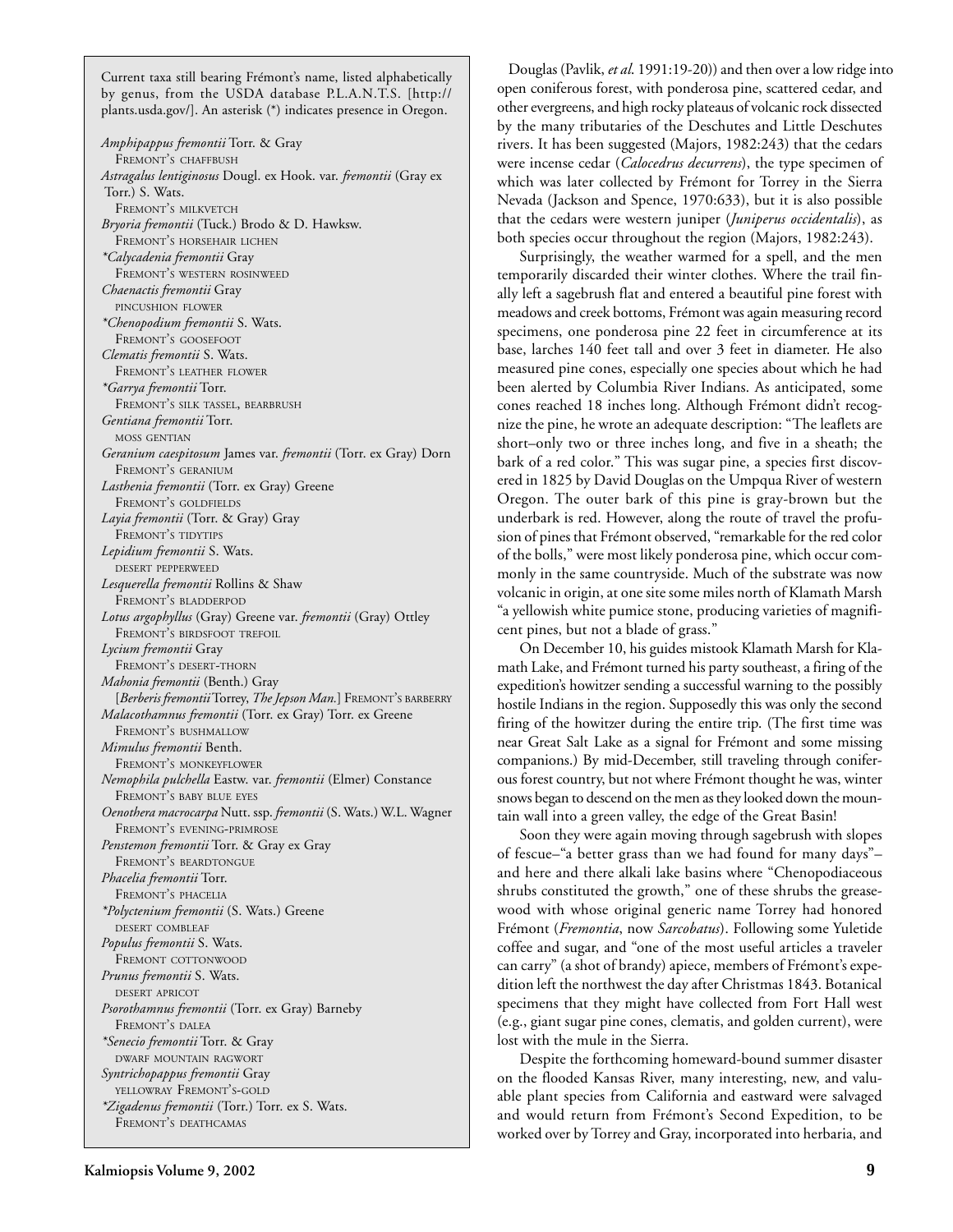appear in press; but, unfortunately, few from Oregon. Winter botanical observations (such as tree measurements) and names of Oregon features, such as Summer Lake and Winter Ridge in Lake County, which he named on December 16, 1843, are the legacy of Frémont's explorations in Oregon.

### **Third Expedition**

John Charles Frémont returned to Oregon once more, in 1846, as a side excursion on his Third Expedition. Unfortunately the side trip from California preceded the full-blown advent of spring. This expedition, with its involvement in the Bear Flag Revolt and the Mexican War, left little time for botany, despite the fact that Frémont's wife Jessie wrote John Torrey that her husband would rather be pursuing flora than fighting. Frémont managed enough botanical collecting so that new plants eventually reached Torrey and Gray, but none from Oregon.

On May 1, the Third Expedition camped on the southeastern end of what today is Tule Lake National Wildlife Refuge. The next day they moved into Oregon, through more open country but still surrounded by broken and hilly landscape. Frémont's attention to vegetation was vaporizing, with concern over a missing hunter and the threat of "hostile and treacherous" Indians. After a rest of several days, during which time the hunter returned, the expedition continued north, passing Upper Klamath Lake. As Frémont sadly noted, "I had no time now for idling days, and I had to lose the pleasure to which the view before me invited" (Spence and Jackson, 1973:103).

The expedition was about to connect with Frémont's survey line of 1844, north of Klamath Lake; and even though it was approaching mid-May, there were still patches of snow in the shade, and heavier snow in the timber and atop the surrounding mountains, "where winter still held sway." Frémont was eager to continue his exploration, his quest after natural history, to map this wild country, to provide an easier route to the Columbia River: "All this gave the country a charm for me. It would have been dull work if it had been to plod over a safe country and here and there to correct some old error." But "how fate pursues a man!" (Spence and Jackson, 1973:106-107).

On May 8, south of Klamath Marsh where he had turned his expedition southeast less than three years before, Frémont's pursuit of flora in Oregon came to an end. On a chilly early spring evening he was standing by his campfire, "enjoying its warmth," when the wilderness silence was broken by the sound of horses laboriously approaching from the south. The two horsemen were an advance for a messenger from Washington, with information that war with Mexico seemed inevitable. Frémont was to move with his company as rapidly as possible south, back to California. He was no longer the explorer, but rather "an Officer of the American Army..."

In 1890, the year recognized by historians as the end of the American frontier, botanical explorer Frémont died on July 13, almost penniless, at a boarding house in New York City (Nevins, 1955:609). He was seventy-seven. Jessie, his beautiful, talented wife, penned a most appropriate tribute to her husband when she wrote, "from the ashes of his campfires have sprung cities" (Nevins, 1955:611). Because of the vagaries of seasonal time and

political fortune we cannot say that from Frémont's plant collections sprang a wealth of knowledge about Oregon botany. But his transcendent enthusiasm for flora, and his productive pursuit of it in western America, make us grateful that Oregon briefly fell within his province.

### **References**

Dupree, A. H. 1959. *Asa Gray*. HarvardUniv. Press, Cambridge, MA.

- Goyne, M. A. 1991. *A Life Among the Texas Flora*. Texas A & M University Press, College Station, TX.
- Gudde, E. G. and E. K. Gudde, eds. 1958. *Exploring with Frémont. The Private Diaries of Charles Preuss*. Univ. of Oklahoma Press, Norman, OK.
- Harrington, H. D. 1967. *Edible Native Plants of the Rocky Mountains*. Univ. New Mexico Press, Albuquerque, NM.
- Jackson, D. and M. L. Spence, eds. n.d. The Expeditions of John Charles Frémont - Map Portfolio. Map 4. Sections V-VII.
- Jackson, D. and M. L. Spence, eds. 1970. *The Expeditions of John Charles Frémont. Volume 1. Travels from 1838 to 1844*. Univ. of Illinois Press, Urbana, IL. (Includes Frémont's narrative for the 1843-44 Expedition.)
- Majors, H. M., ed. 1982. Frémont in Oregon. *Northwest Discovery* 3(3): 168-256.
- McKelvey, S. D. 1955. *Botanical Exploration of the Trans-Mississippi West 1790-1850*. Arnold Arboretum, Jamaica Plains, ME.
- Nevins, A. 1955. *Frémont Pathmarker of the West*. Longmans, Green and Co., New York, NY
- Pavlik, B. M., P. C. Muick, S. Johnson and M. Popper. 1991. *The Oaks of California.* Cachuma Press, Los Olivos, CA.
- Perry, J. and J. G. Perry. 1983. *The Sierra Club Guide to the Natural Areas of Oregon and Washington*. Sierra Club Books, San Francisco, CA.
- Petrides, G. A. and O. Petrides. 1992. *A Field Guide to Western Trees*. Houghton Mifflin Company, Boston, MA.
- Rodgers, A. D., III. 1942. *John Torrey*. Princeton Univ. Press, Princeton, NJ.
- Spence, M. L.and D. Jackson, eds. 1973. *The Expeditions of John Charles Frémont.*Volume 2. The Bear Flag Revolt and the Court-Martial. Univ. Illinois Press, Urbana, IL. (Includes Frémont's narrative for the 1845-46 Expedition.)
- Stanton, W. 1975. *The Great United States Exploring Expedition*. Univ. Calif. Press, Berkeley, CA.

Dr. Beidleman is Professor Emeritus (Biology) at The Colorado College and Research Associate at the University and Jepson Herbaria, UC Berkeley. Although professionally an ecologist, he has researched and written about the impact of the frontier on natural science in North America and Australia. He is currently completing a book on California frontier naturalists for the University of California Press.

Welsh, S. L. 1998. *John Charles Frémont Botanical Explorer*. Missouri Botanical Garden Press, St. Louis, MO.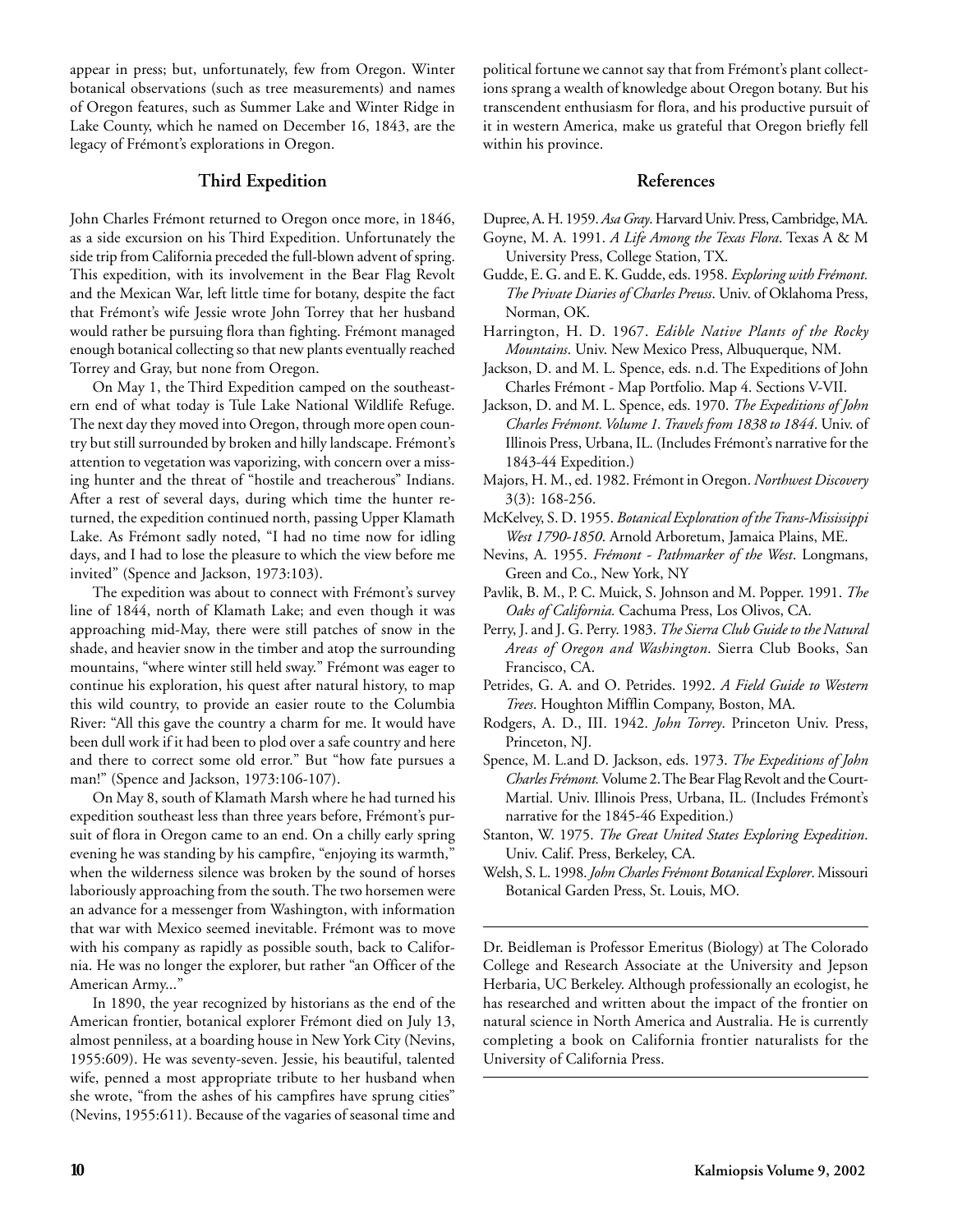# **The Pumice Desert – Crater Lake National Park**

Elizabeth Horn **12235 Marina Loop, West Yellowstone, MT 59758**

An opening in the lodgepole pine forest. A quick vista of open pumice. This is the impression most travelers have of the Pumice Desert as they enter Crater Lake National Park by the north portal. open pumice. This is the impression most travelers have of the Pumice Desert as they enter Crater Lake National Park by the north portal.

The Pumice Desert is a striking natural feature within the Park. It is a rather barren-appearing, flat area of about five and one-half square miles that contrasts with the surrounding mature forest of lodgepole pine. Even the casual observer asks why this opening persists while the surrounding forest flourishes. Why has lodgepole pine not become established? Why has plant succession been slow?

As a graduate student and a seasonal ranger naturalist at Crater Lake National Park during the summers of 1964 and 1965, I began an ecological study of the Pumice Desert (Horn 1968), beginning a long love affair with this fascinating landscape.

### **Pumice Desert Geography and Geology**

The Pumice Desert is located at an elevation of 6,000 feet and is bisected by the North Entrance road about four and one-half miles from the northern border of Crater Lake National Park. The Watershed Divide of the Cascade Range is adjacent to the Pumice Desert along the west side, a cinder ridge of the divide forming one boundary of the desert. Mount Mazama was a volcanic peak that reached ca. 12,000 feet elevation and occupied what is now Crater Lake National Park. According to geologist Howell Williams's (1942) monograph on ancient Mount Mazama, glaciers covered the entire mountaintop during the volcano's dormant periods. Several of these glaciers extended down into the canyons below, gouging them into broad U-shaped valleys and

leaving glacial debris and moraines along their flanks. One of these glaciers extended northward past Diamond Lake, about eleven miles from the current rim of Crater Lake. This glacier covered the area now occupied by the Pumice Desert.

The glacier had apparently receded by the time Mount Mazama's summit was destroyed during its final eruption about 7,700 years ago. The glowing pumice accumulated and filled the glacial valley with a gaseous, frothy, buff-colored deposit. On top of this is grayish-colored scoria, which, in some places, mixed with the earlier pumice. The exact depth of this deposit is not known, but a boring made by Williams (1942) exceeded 100 feet in depth.

### **Pumice Desert Physiography**

The Pumice Desert consists of a large east-west wedge-shaped opening in the lodgepole pine forest that carpets the northern portion of the park. The slight depression in the center of the generally flat, rather homogenous area may have resulted from either the original valley topography or a slight settling of the pumice substrate. There are two elevation benchmarks in the area. The first records an elevation of 5,962 feet where the road crosses the center of the Pumice Desert at its lowest point, and the second one, on the southern ridge, records 6,010 feet, probably representing one of the highest points. This difference in elevation occurs over a distance of about a quarter mile, causing a gentle north and south facing slope across the surface. Topographic relief in the Pumice Desert consists of minor ridges and depressions, creating dry washes. The pumice soil is very loose and porous, allowing water to infiltrate quickly.



View across the Pumice desert from eastern corner of the tree plot in 1965. Photo by Elizabeth Horn.



The same view in 2000. Note increased number of trees. Photo by Elizabeth Horn.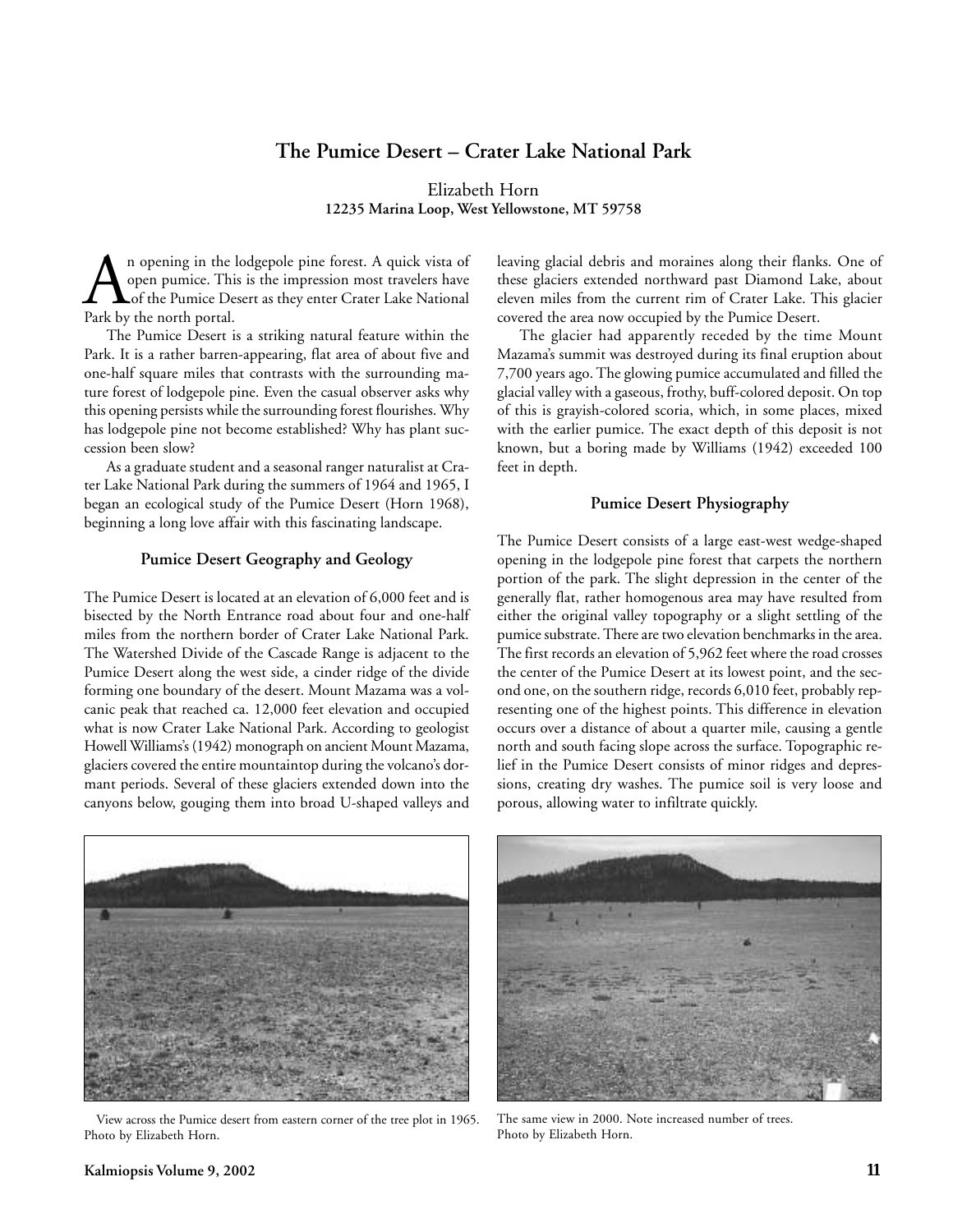### **Climate**

At Park Headquarters, about 14 miles south of the Pumice Desert, records show an annual average precipitation of 69 inches (Sternes 1963). However, about 70% of this comes in the form of snow. Moisture derived from snowmelt is gradual, and the snow usually persists into early June. During the summer of 1965 only 3 inches of rainfall were recorded on the Pumice Desert. Winter high temperatures (November through February) average between 32° and 39°F at Park Headquarters. Average lows for the same period range between 17° and 22°F. Summers are cool with high temperatures averaging about 70°F. Summer lows range between 33° and 42°F. Pumice Desert measurements for the summer of 1965 showed higher daytime temperatures and lower nighttime temperatures. Average high temperatures recorded for June, July, and August in 1965 were 72°, 78°, and 72°F. Average low temperatures for the same period were 33°, 35°, and 35°F.

Some erosion from wind and water is evident in the slight depressions throughout the area. During summer fieldwork, wind was almost constant, and I observed grains of pumice being moved across the soil surface.

Desert environments are known for their temperature extremes. Except for widely scattered lodgepole pine, vegetation on the Pumice Desert is only a few inches tall and a great deal of the ground completely lacks vegetation. Consequently, the soil surface and the air directly above it are quickly heated by solar radiation. As heat accumulates through the day, the soil surface often becomes quite hot. The heat re-radiates to the atmosphere during the night. Thus, diurnal soil temperatures fluctuate more widely than air temperature.

### **Vegetation Description**

I began studying the vegetation of the Pumice Desert in 1965 with 22 line transects. In addition, lodgepole pine were tabulated in a 100-acre plot. Nine of the transects and the four corners of the 100-acre plot were marked with iron rods for future monitoring. I resampled the line transects in 1977 and 1995. Over the years, I recorded only fourteen species of plants in the line transects, in contrast to the 570 species in the flora of Crater



Umbellate pussypaws (*Calyptridium umbellatum*). Photo by Elizabeth Horn.

Lake National Park, listed by Applegate (1939). The vegetation on the Pumice Desert is quite meager, both in the numbers of different species and in plant density.

All but one of the fourteen plant species on the Pumice Desert are perennial herbs or small shrubs. The exception is lodgepole pine scattered throughout the area. Most of the plants have various adaptations typical of desert and alpine communities. Using nomenclature from Hickman (1993) and Hitchcock and Cronquist (1973), the following list describes those fourteen species.



Pumice sandwort (*Arenaria pumicola*). Photo by Elizabeth Horn.

*Achnatherum occidentale* (Thurber) Barkworth (western needlegrass) and *Elymus elymoides* (Raf.) Swezey (bottlebrush squirreltail; Poaceae), are the only grasses growing on the Pumice Desert. They bloom in late July and disseminate fruit in mid-August. Needlegrass is common, found in nearly all of the sample plots, while squirreltail is infrequent.

Plants of *Arabis platysperma* A. Gray (flatpod rockcress; Brassicaceae) demonstrate the rapid life cycle so important to species that survive desert and alpine settings. It is in full flower in mid-June and sets seed by the first of July. Seeds are released by the first part of August. This plant is sparsely scattered throughout the area.

*Arenaria pumicola* Coville & Leiberg (pumice sandwort; Caryophyllaceae), abundant throughout the area, is especially prevalent on the south-facing slope. Like *Arabis platysperma*, it is in full bloom by mid-June, but it continues flowering into July. Although a few flowering plants can still be found in early August, most of the flowering is finished by mid-July. Fruit formation has begun by July 1 and continues through mid-August.

*Calyptridium umbellatum* (Torrey) E. Greene (umbellate pussypaws; Portulacaceae) lies close to the ground in a low mat.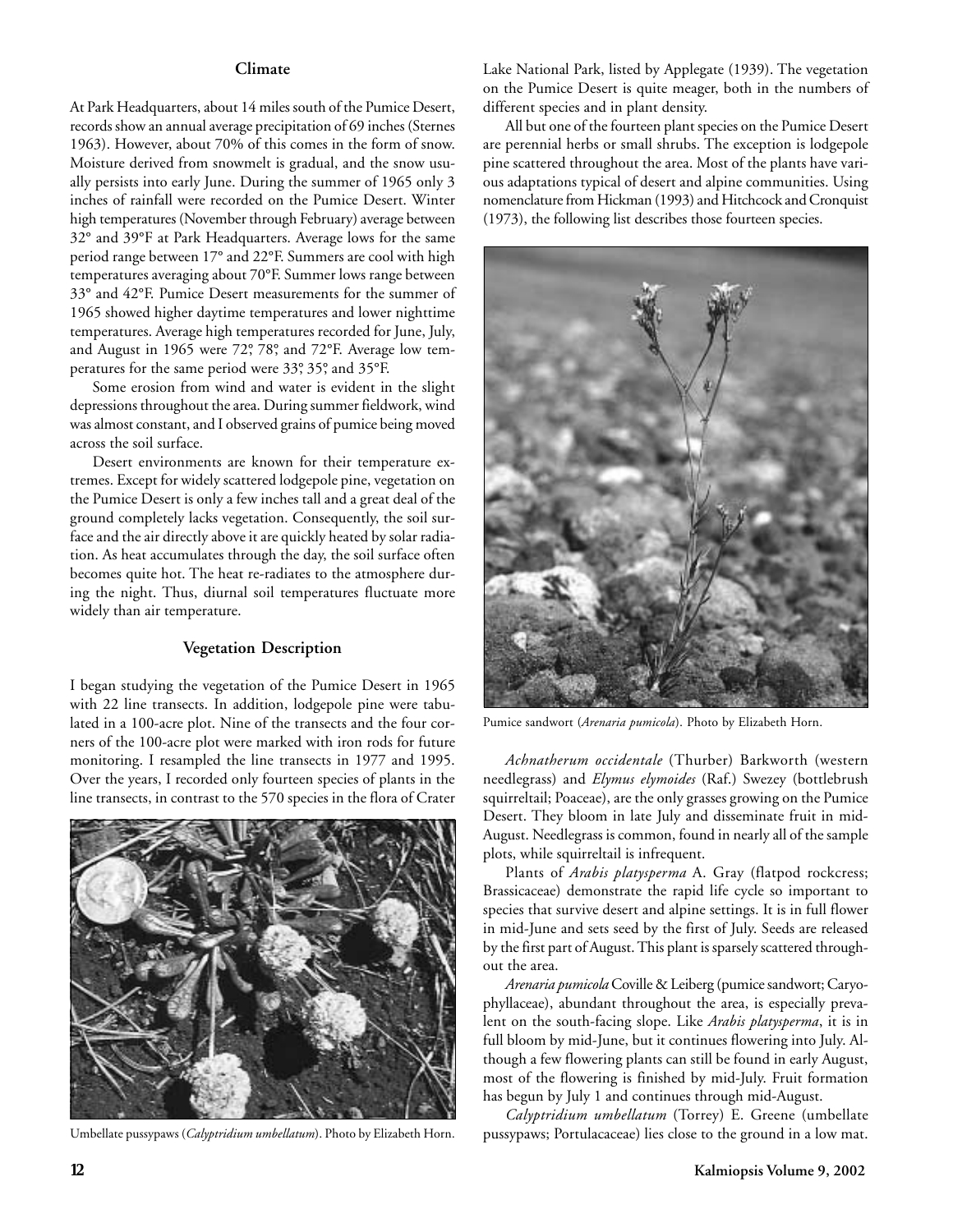

Dwarf hulsea (*Hulsea nana*). Photo by Elizabeth Horn.

It flowers in late June and sets fruit in mid-July. By mid-August, most of the plant has dried and the seeds have dispersed.

*Carex halliana* L. Bailey and *Carex breweri* Boot (Cyperaceae) are the only two sedge species found on the Pumice Desert. The former is found along the periphery of the desert while the latter is found throughout and dominates the central low area. Both flower in late June and fruit in mid-July.

*Eriogonum marifolium*Torr. & A. Gray (mountain eriogonum; Polygonaceae) is one of the most abundant species on the Pumice Desert. Its small, waxy leaves still appear dry in mid-June. Most of the stem is woody, and the bases of some plants reach a half inch in diameter. The only non-woody portion of the plant is the new season's growth. *Eriogonum marifolium* flowers when temperatures are higher, with peak blooming in mid-July. Fruit is set in early August. The entire plant resembles a compact small bush, its stems protecting each other from the wind and cold.

*Hulsea nana* A. Gray (dwarf hulsea; Asteraceae) occurs in only a few of the sampling plots, primarily in the center washes. Epidermal hairs densely cover it when it pushes through the pumice soil in mid-June. Its yellow flowers burst open the first week in July. Although some individuals remain in bloom in August, most are in fruit by then; and seeds are disseminated by the end of the month.

*Lomatium martindalei* Coult. and Rose (few-fruited desert parsley; Apiaceae) is scattered thinly throughout the Pumice Desert but is absent in the central wash area. It flowers in mid-June, setting fruit the first part of July. The oblong fruits are retained through the summer, eventually becoming quite dry and brown.

*Machaeranthera canescens* (Pursh) A. Gray var. *shastensis* (A. Gray) B. L. Turner (Shasta aster; Asteraceae), in contrast to many of the other Pumice Desert species, flowers later in the summer, blooming in mid-July. The flowers are short-lived and fruit is set by the end of the month. It is widely distributed throughout the Pumice Desert, but like *Lomatium martindalei*, is absent from the central wash area.

*Pinus contorta* ssp. *murrayana* (Grev. & Balf.) Critchf. (lodgepole pine; Pinaceae) is scattered widely throughout the Pumice Desert. It forms an almost pure stand of forest along the northern portion of Crater Lake National Park, blending into and interspersed with mountain hemlock (*Tsuga mertensiana*) between

the Pumice Desert and the rim of Crater Lake to the south. Lodgepole pine prefers mostly level terrain and grows extensively on the pumice soils of central Oregon.

*Polygonum newberryi* Small (Newberry fleeceflower; Polygonaceae) is the most conspicuous of the desert plants because of its large fleshy leaves. The slightly succulent nature of *Polygonum newberryi* undoubtedly is important in its successful establishment on the Pumice Desert. It is most common in the central flat area. The shoots emerge immediately after the snow melts and are well developed by mid-June. The shoots as well as roots store water for the growing season. Flowering takes place the end of June so that by mid-July most specimens have borne fruit. The leaves turn a brilliant red as they dry before being dislodged by the wind. The following year shoots arise from the persistent thick storage roots, which extend more than three feet underground.

*Viola purpurea* Kellogg ssp. *venosa* (S.Watson) M. S. Baker & J. C. Clausen (purple-tinged violet; Violaceae) blooms for only a short period, beginning in mid-June and ending the first week in July. The capsules dehisce by the first week in August. This violet is found sparingly throughout the Pumice Desert, but is absent from the central wash area.

Although not found in any of the sample plots, *Lupinus lepidus* Douglas (prairie lupine; Fabaceae) is found in the surrounding forest edge and alongside the North Entrance Road, where it may become quite lush due to rain runoff from the pavement.

Nearly all of these plants exhibit many characteristics typical of both alpine and desert plants. *Eriogonum marifolium*, *Calyptridium umbellatum*, and *Arabis platysperma* have small leathery leaves while leaves of *Arenaria pumicola* are short, needle-like structures. Those of *Machaeranthera canescens* var. *shastensis* are sessile, small, and narrow. A thickened cuticle found on leathery and needle-like leaves reduces transpiration and benefits plants growing in arid conditions.

*Calyptridium umbellatum* further reduces desiccation by its prostrate habit in which the leaves form a flat rosette. This species has an additional adaptive characteristic: its leaves lie flat on the surface of the ground in the morning when it is cool, then as the soil heats, slowly lift off the hot surface, until evening when they return to the cooling surface. The leaves of this species do



Newberry fleeceflower (*Polygonum newberryi*). Photo by Elizabeth Horn.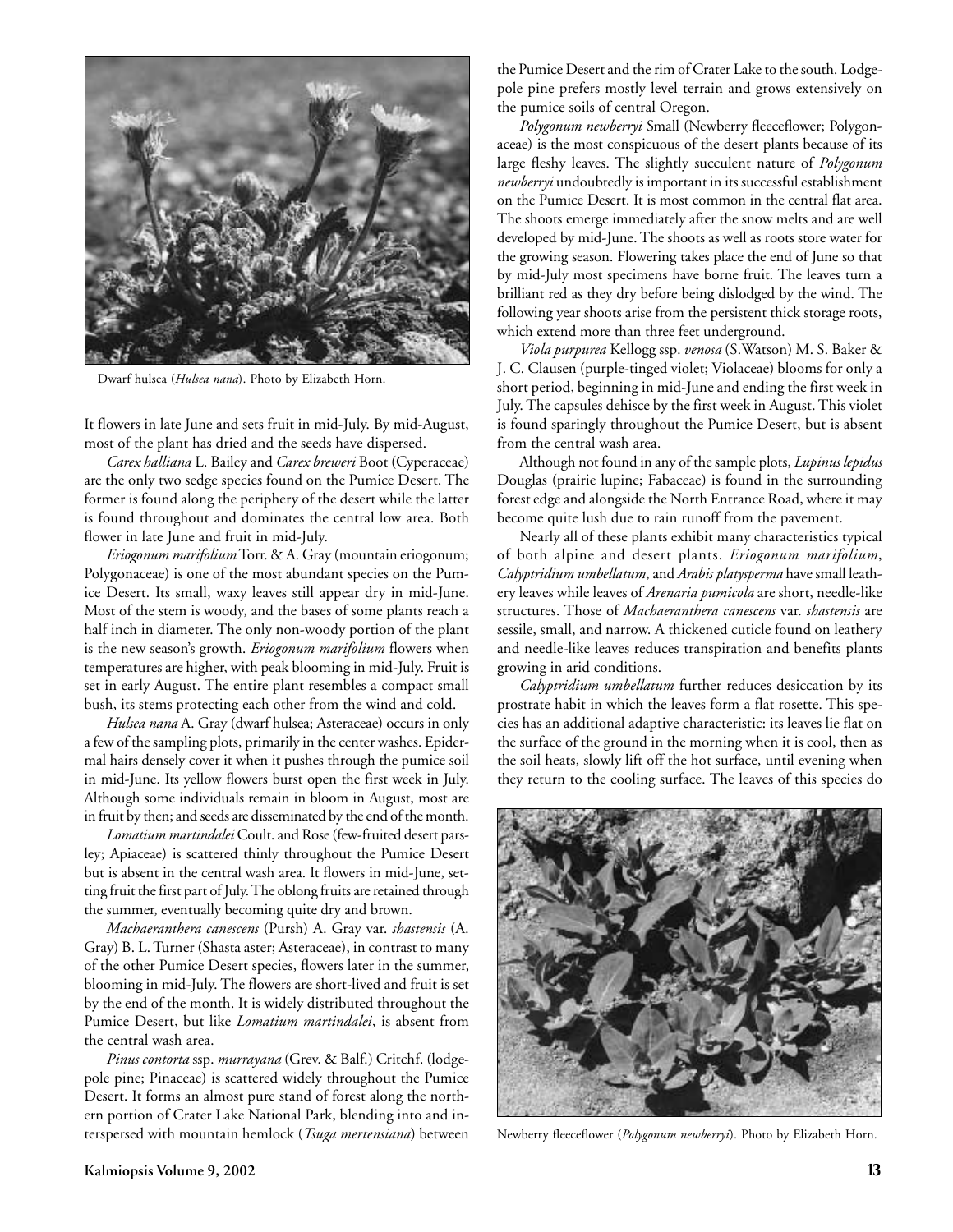not turn brown and dry, as do the thinner, more elevated leaves of *Lomatium martindalei* or *Viola purpurpea*, although the diminutive size of plants of *Viola purpurea* help reduce wind exposure. The wind is reduced close to the ground due to friction. A smaller plant is protected from mechanical wind damage as well as its drying effects. Plants of *Eriogonum marifolium* grow a dense cluster of short stems, forming a compact ball, useful in wind retardation within the plant body. The dense hairy covering of *Hulsea nana* plants serves not only in wind reduction but also reflects light to reduce heating during the day. These same hairs act as a heat trap to retard reradiation of heat at night.

In proportion to their size all of the above plants have large root systems. Plants of some species, notably *Machaeranthera canescens* var. *shastensis* and *Eriogonum marifolium,* have fibrous root systems. Plants of *Eriogonum marifolium* have thin roots, which extend several feet laterally from the plant. This type of root system quickly absorbs water near the soil surface after a rain. This is also true of the grasses and sedges. On the other hand, long tap roots have the advantage of reaching water held deeper in the soil. The tap root of a two-inch *Calyptridium umbellatum* plant reaches about two feet into the ground. *Lomatium martindalei*, *Viola purpurpea*, and *Hulsea nana* have comparable taproots. The largest roots, however, belong to *Polygonum newberryi*. The thick, fleshy tuber extends over three feet deep, with finer roots extending even further.

Phenologic records showed that all species completed their life cycles well within the short summer. Most break dormancy, flower, and fruit within a few weeks. Although some snow generally persists on the Pumice Desert through early June, by mid-June it is usually completely gone. Most plants shed their seeds by the first of August when their vegetative portions are dry and brown.

### **Plant Succession**

Answers to the question of why lodgepole pine had not covered this area as it did the surrounding terrain are elusive. In 1965 the average density of plants in the line transects was only 0.6 individuals per square foot and plant coverage averaged only 4.5%. Twenty-seven lodgepole pine were found within the 100-acre plot and they averaged (by estimate) about 22 years of age.

Although the numbers for individual plant species varied somewhat upon resampling in 1977 and 1995,

the totals did not show a significant trend. Total cover for each of the three years in the permanently marked plots was nearly the same, averaging 4.9%.

In 1965 the average height of the trees in the 100-acre plot was 4.6 feet. The tallest was 9.8 feet while the smallest was 8 inches. In the summer of 2000, I found 47 trees in the 100-acre tree plot. Average height was 8.9 feet, a substantial increase over the interim 35 years. The tallest tree was 49 feet tall; the smallest was a seedling of less than an inch. Increment borings of several larger trees revealed ages ranging from 40 to 66 years. Over half showed soil mounding around the base, caused either by wind deposition or gopher activity. Gopher activity was obvious around 23 of the 47 trees in the plot. Only one seedling was found and it was in the drip line of an older tree.

Over half of the trees tabulated in the summer of 2000 had multiple stems or trunks. This was also true in 1965. There could be several causes. Germination of rodent-cached seeds would yield clusters of trees. Gopher, wind, or ice damage could kill the apical meristem of a young tree and allow lateral meristems to grow. Clustered stems provide several advantages for a plant. Adjacent branches protect each other from abrasion by blowing ice particles or pumice and minimize evapotranspiration in windy conditions. Clustering enhances structural strength in windy environments and forms a windbreak that favors snow deposition, increasing melt water.

Succession is definitely retarded by a lack of recruitment. Few small trees were found in the summer of 2000. Many factors influence the establishment of new plants: temperature extremes at the soil surface, low soil fertility, rodents, lack of seed source and wind damage (desiccation and abrasion from ice and pumice).

### **Soils**

Soil measurements in 1965 revealed that surface temperature extremes and low fertility may be limiting factors for plant establishment. Soil temperatures fluctuate widely on clear days. Soil surface and air temperatures were similar only on cloudy days.



Plot on the eastern portion of the Pumice Desert in 1977 showing multi-stemmed lodgepole pine, in right foreground. Photo by Elizabeth Horn.

During a six-hour period one sunny day in July when the air temperature did not exceed 83° F, the soil surface temperature averaged 102° F. Mount Mazama pumice soils are noted for their low nutrient levels. Pumice Desert soils were compared to pumice soils studied east of Crater Lake near LaPine (Youngberg and Dyrness 1964, 1965; Dyrness and Youngberg 1966). Pumice Desert soils recorded lower levels of nutrients such as P, K, Ca, and Mg than those found near LaPine. There was also less organic matter, reflecting the sparse vegetation. Pumice Desert samples taken from the A soil horizon were comparable to the C horizons sampled near LaPine, indicating that Pumice Desert soils retain more "youthful" characteristics than other Mount Mazama pumice soils.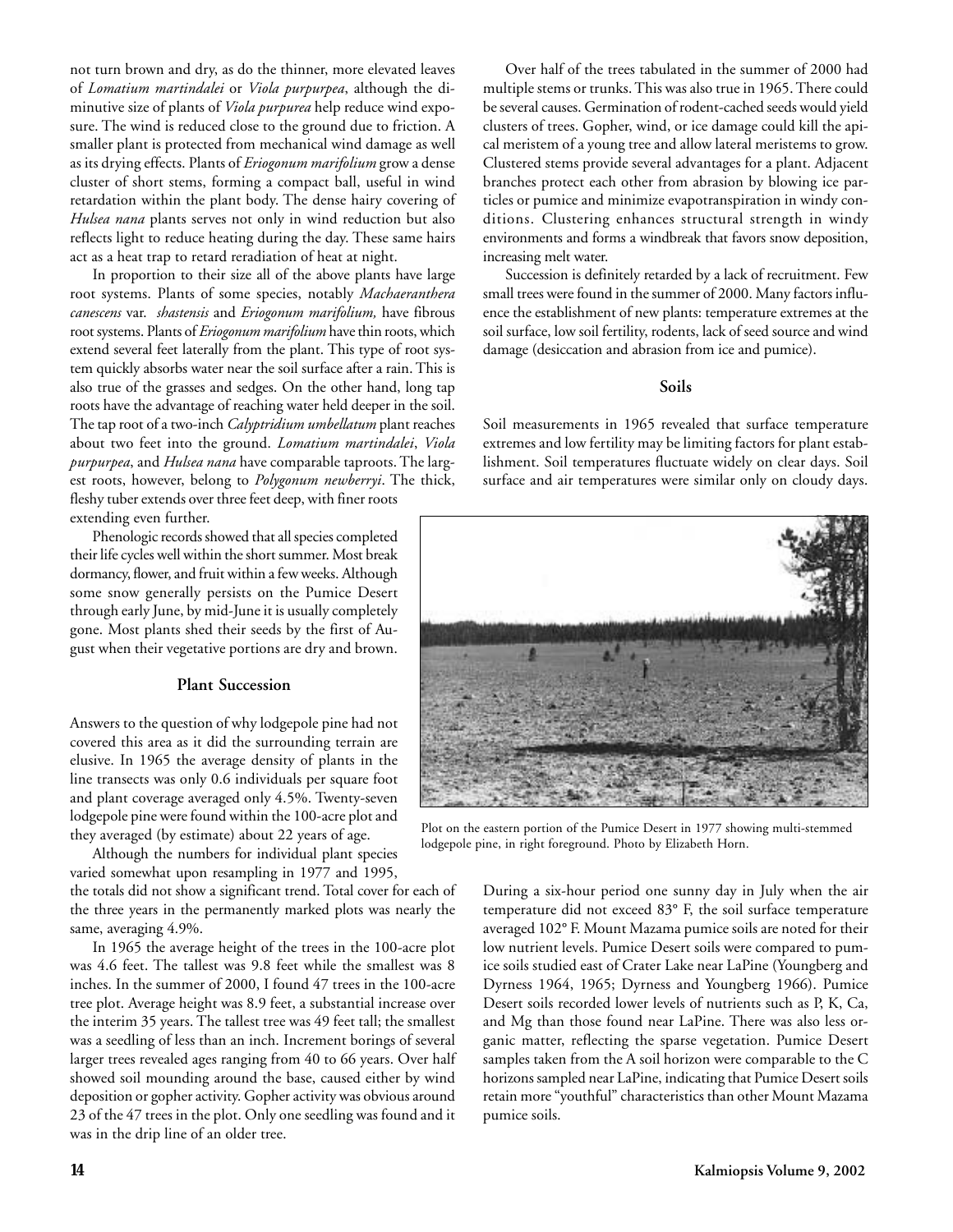### **Rodents**

During my fieldwork I noted an abundance of activity by pocket gophers (*Thomomys mazama*). Their mounds were found in 50% of the strip sampling plots, averaging 14.5 mounds per 0.1 acre plot. Their abundance made walking difficult in many areas of the Pumice Desert. Soil genesis is aided by burial of plant fragments and animal residues as well as by bringing deeper material to the surface, where it is exposed to weathering elements. Although their burrowing activity aerates the soil, pocket gophers destroy the root system of young seedlings. For their numbers, the food supply did not appear plentiful. Compared to average density over the entire Pumice Desert in 1965, plant density was lower on nine of the eleven line strips containing gopher mounds, while density was higher than average in the other two plots.

### **Seed Source**

The majority of new trees observed were near the periphery of the Pumice Desert, close to the forest edge. Fewer trees were found in the center of the area. It is logical to expect plant succession to proceed more quickly at the edge of the Pumice Desert than in the center. The growing season on the Pumice Desert is short. Success-



The same view in 1995 after the tree had died. Also note the increased number of lodgepole pines in the background. Photo by Elizabeth Horn.

ful establishment of lodgepole pine depends on seeds germinating and surviving on the hot, infertile soil, and the seedlings growing enough during the short growing season to survive the winter threats of wind, ice, and gopher damage. Nonetheless, many of the wellestablished trees appeared vigorous. During the summer of 2000, I observed two trees in the tree plot with 6- and 7-inch leaders.

### **Summary**

Typical of primary succession, plant community development is slow on the Pumice Desert. The species that survive in the area demonstrate one or more morphological adaptations commonly found in severe climates of desert and alpine regions. Although succession is slow, it is indeed proceeding. The number of trees established on the Pumice Desert 100-acre tree plot increased by 75% between 1965 and 2000. Climate and the elements dictate that succession will be slow. However, as the soil accumulates organic matter contributed by existing plants, it provides more hospitable conditions for new seedlings. Although it has taken over 7,000 years for plant cover to reach almost 5% on the Pumice Desert, my observations over the past 30 years show a measureable increase in lodgepole pine in the 100-acre tree plot. One can only speculate how long it will be before the area resembles the surrounding forest, or if it will be maintained by periodic fire or severe drought.

### **Acknowledgements**

The author acknowledges the help of members of the Crater Lake National Park staff in 1965 for their assistance with fieldwork, permanent marker construction, and photos. Without this cooperative effort, the project could not have been undertaken. The author also greatly appreciates the assistance in resurveying the plots of Kirk Horn; Dr. Fred Hall, Regional Ecologist, USDA Forest Service; and Dr. William Hopkins, Area Ecologist, Deschutes National Forest. They contributed cheerful assistance, companionship, and expertise to the project.

### **References**

- Applegate, E. 1939. Plants of Crater Lake National Park. *Amer. Midl. Natur.* 22:225-314.
- Dyrness, C. T. and C. T. Youngberg. 1966. Soil vegetation relationships within the ponderosa pine type in the central Oregon pumice region. *Ecology* 47:122-138.
- Hitchcock, C. L. and A. Cronquist. 1973. *Flora of the Pacific Northwest.* University of Washington Press, Seattle.
- Hickman, J. C., ed. 1993. *The Jepson Manual: Higher Plants of California.* University of California Press, Berkeley.
- Horn, E. M. 1968. Ecology of the Pumice Desert. *Northwest Science* 42:141-149.
- Sternes, G. L. 1963. *Climate of Crater Lake National Park.* Crater Lake Natural History Association, Crater Lake, OR 12 pp.
- Youngberg, C. T. and C. T. Dyrness. 1964. Some physical and chemical properties of pumice soils in Oregon. *Soil Sci.* 97:391-399.
- Youngberg, C. T. and C. T. Dyrness. 1965. Biological assay of pumice soil fertility. *Soil Sci. Soc. Amer. Proc.* 29(2):182-187.
- Williams, H. 1942. *The Geology of Crater Lake National Park, Oregon.* Carnegie Institution of Washington Publication 540, Washington, D.C.

Elizabeth Horn has a BA in biology from Valparaiso University and a MS in plant ecology from Purdue University. After serving as a seasonal naturalist at Crater Lake, she began a 30-year career with the US Forest Service and retired in 1999. She has written several popular wildflower guides, *Wildflowers 1:The Cascades* (Touchstone Press, 1972), *Coastal Wildflowers of the Pacific Northwest* (Mountain Press, 1993), and *Sierra Nevada Wildflowers* (Mountain Press, 1998). She now resides in West Yellowstone, Montana.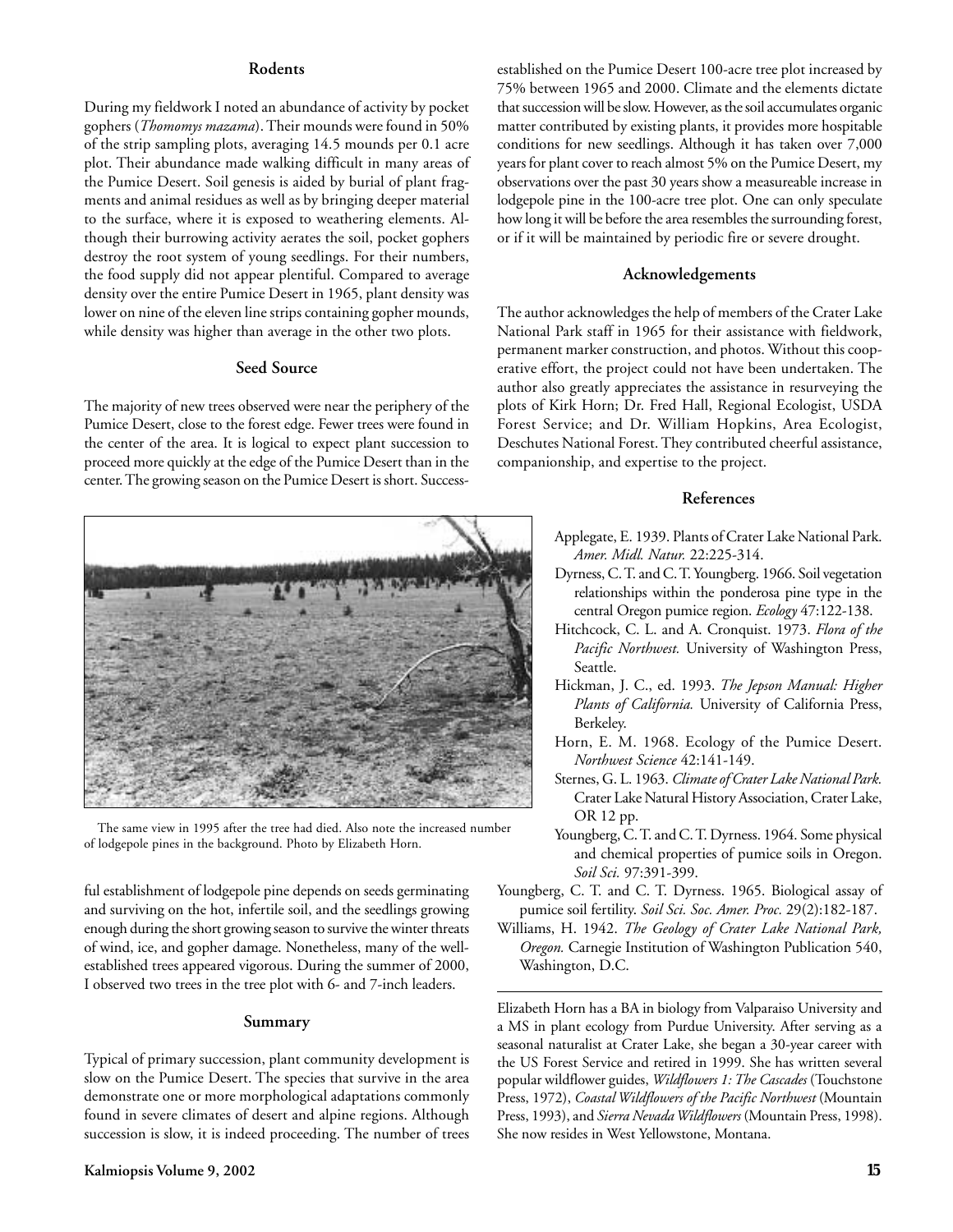# **Flora of the Upper Klamath River Canyon, Klamath County, Oregon**

Susan Marie Gleason

Indigenous Plant Exploration Laboratories, 807 N. Yaleton Ave., West Covina, CA 91790

The upper Klamath River canyon lies between John C.<br>Boyle Dam near Highway 66 in Klamath County, Oregon<br>and Copco Lake in Siskiyou County, California. The<br>Klamath River cut this deep (750 to 1,000 ft.) canyon through Boyle Dam near Highway 66 in Klamath County, Oregon and Copco Lake in Siskiyou County, California. The the Cascade Mountains, providing a drain for the Klamath Basin. Exposed rock, in the form of vertical rock cliffs, bedrock outcrops, talus slopes, and rock slides, comprises approximately 35% of the canyon area. In the narrow gorge, the terrain varies from flat or gently sloping along the river benches to nearly vertical at the canyon walls. The average river gradient varies from 27 to 77 feet per mile along its meandering length, creating in some places the extreme white-water conditions prized by rafters. Remnant volcanoes covered by coniferous forest and relatively flat plateaus (e.g., Pokegama Plateau to the west) surround the canyon. Historically, this section of the Klamath River was less impacted by humans than adjacent areas. This factor, and because the river crosses a transition zone between climates, floristic and geologic provinces, and cultural groups (past and present), led Congress to declare the upper Klamath a Wild and Scenic River in 1990.

The Klamath River drainage was established well before the Pliocene, carving its course to the Pacific Ocean, 22 to 18 million years ago when the western Cascade volcanics were being formed (Williams 1949). During the Pliocene and Pleistocene, the time of the Siskiyou and Cascade mountain uplift and the High Cascade Series volcanics deposition, high water volume maintained the river's course. Meiss Lake, located to the east in the faultblocked Butte Valley in California, is the remnant of a Pleistocene lake that once contributed to this flow by draining northward through Sam's Neck into the Klamath River (Williams 1949). This additional volume may have helped the Klamath River recut its bed when a massive landslide, involving half of what is now Secret Spring Mountain, dammed the river between 150,000 and 225,000 B.P. (Richard Hazlett, pers. comm.).

Within the upper Klamath River canyon area, soils are poorly developed because they derive from relatively young volcanic parent materials, often of High Cascades Series origin. These soils are rocky and shallow with high clay content (montmorillonite) in the surface or subsurface layers. Soil textures vary, but primarily include gravelly loam, stony loam, cobbly loam, gravelly clay loam, clay loams, and clays. Relief and landform have been dominant factors in soil formation.

The climate is continental, modified by distant oceanic effects. The Klamath range to the west diminishes the strength of incoming Pacific storms, decreasing precipitation (rain shadow effect).



Location of the upper Klamath River canyon. Map by Milton Gleason.

Furthermore, summer rainfall is severely limited by a semi-permanent anti-cyclonic cell over the Pacific Ocean that blocks oceanic storm systems from moving inland. Thunderstorms break the summer drought in localized areas. The oceanic cell moves southward in winter, allowing Pacific storms to enter the area (Burcham 1957). Above 5,000 feet much of the winter precipitation is deposited as snow, which persists until late spring or early summer. Snow rarely accumulates on the canyon floor. Winter temperatures frequently drop below 30°F with summer temperatures often exceeding 100°F. Cold air drainage down the canyon lowers temperatures well below freezing during winter nights. Conversely, this airflow pattern moderates high temperatures in the canyon during summer.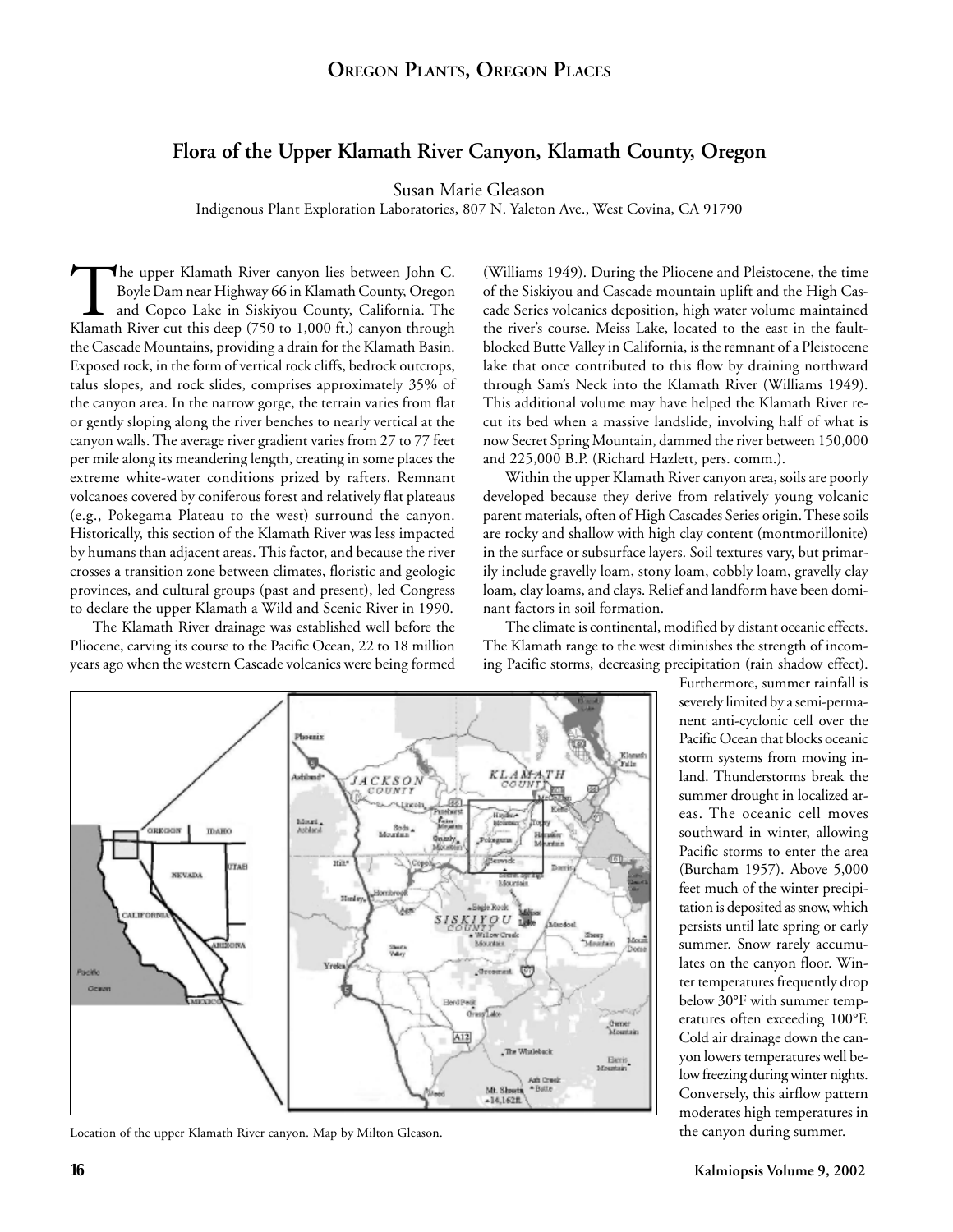

The upper Klamath River gorge, Oregon (camera facing southwest). Photo by Susan Gleason.

By dissecting the Cascades, the upper Klamath River forms a natural corridor between the Great Basin and California floristic provinces, with the resulting vegetation classed as "Transition Zone" (Bailey 1936). High levels of floristic variation result from the intermingling of characteristic regional plants across this semipermeable boundary. In addition to this floristic provincial overlap, the area shows wide ecotonal variation due to its topography and drainage pattern. Todt (1998) noted that "the upper reach of the Klamath River, as it flows through the Cascade Mountains, is the most botanically heterogeneous landscape along its entire course." Relic and disjunct plant communities from past environmental changes may have contributed to this present diversity (Todt 1990). According to Franklin and Dyrness (1988), the upper Klamath River canyon area supports both interior valley and mixed conifer vegetation zones. On a landscape level, these



The coniferous forest surrounding the upper Klamath River canyon. Species visible in photo include *Pinus ponderosa*, *Ceanothus cuneatus*, *Symphoricarpos albus* and *Amelanchier utahensis*. Photo by Susan Gleason.

plant communities are associated with elevation gradients, i.e., oak forest and chaparral associations typical of the warmer and drier interior valley communities of California occur at lower elevations and mixed conifer forest communities occur at higher elevations. Plant communities also vary according to slope, aspect, soils, and available moisture. The following community types occur within the upper Klamath River area: mixed coniferous forest, pine/juniper forest, pine/oak forest, oak savanna, oak/shrub, chaparral, riparian, wet meadow, lithosol meadow, and rock talus.

### **Mixed Coniferous Forest**

Mixed coniferous forest is the dominant plant community, encompassing approximately 45% of the area of the upper Klamath River canyon. Coniferous trees dominate this community, including ponderosa pine (*Pinus ponderosa*) and Douglas-fir (*Pseudotsuga menziesii*). At lower elevations to the south, incense cedar (*Calocedrus decurrens*) is a frequent associate, especially on alkaline soils (Atzet and Wheeler 1982). To the north, and especially at higher elevations, the community includes white fir (*Abies concolor*). Sugar pine (*Pinus lambertiana*) may have been a larger component of this forest community in the past. These coniferous species occur in many combinations, resulting in multiple potential plant associations (Hayes 1959).

Understory vegetation of the mixed coniferous forest varies by overstory coverage, soil, moisture, elevation, and aspect. Moisture and soil depth appear to be two major factors determining species distribution and abundance. Common understory species include shrubs: snowberry (*Symphoricarpos albus*), manzanita (*Arctostaphylos patula*), Oregon grape (*Berberis aquifolium*), serviceberry (*Amelanchier utahensis*), mahala mat (*Ceanothus prostratus*), snowbrush (*Ceanothus velutinus*), baldhip rose (*Rosa gymnocarpa*), and chinquapin (*Chrysolepis chrysophylla*). These shrubs generally dominate small openings in this community, such



Ponderosa pine on a forest edge, Grizzly Butte, upper Klamath River canyon. Photo by Susan Gleason.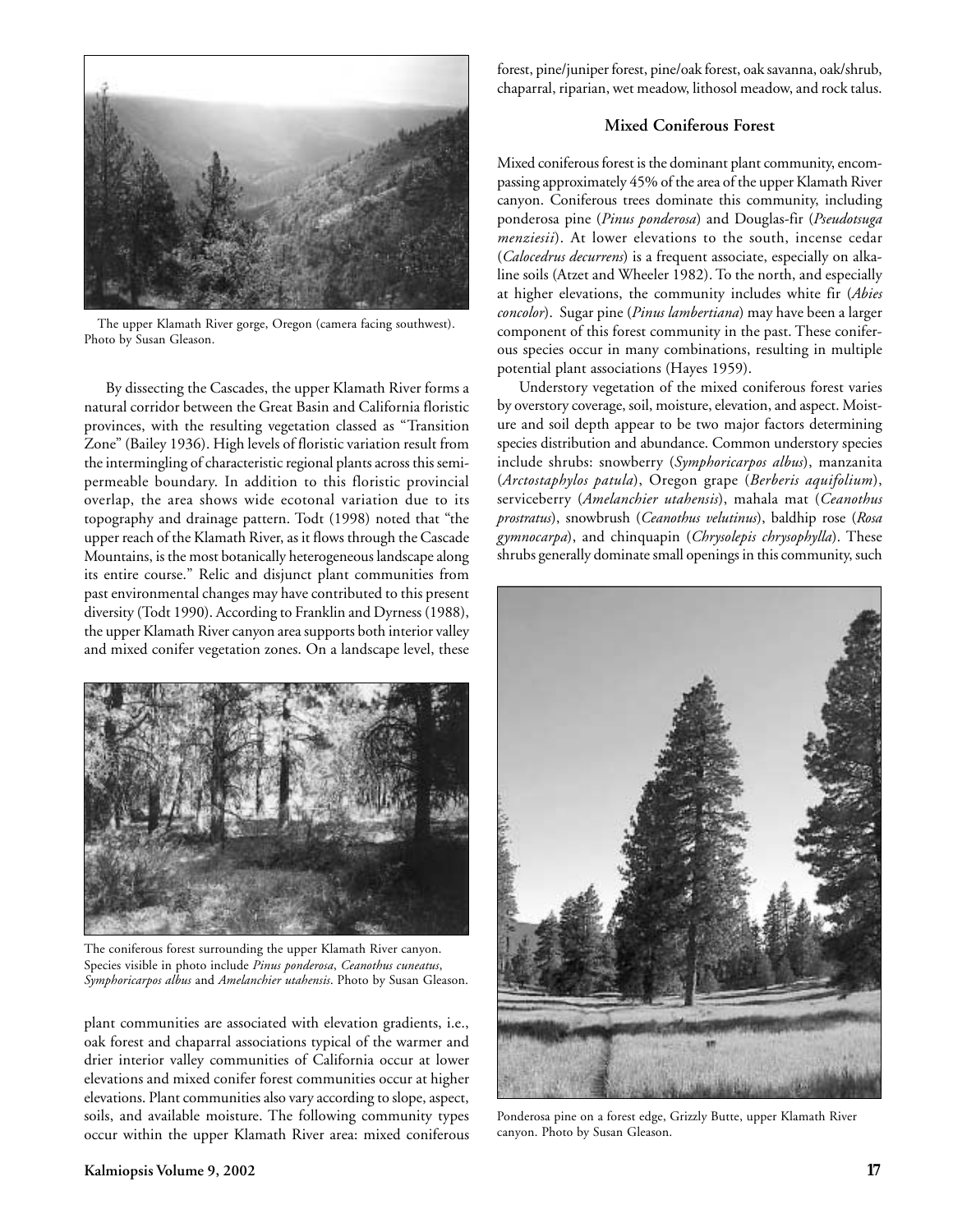as those resulting from an individual tree fall. The most common forbs are wild strawberry (*Fragaria vesca, F. virginiana*), dogbane (*Apocynum androsaemifolium*), and western starflower (*Trientalis latifolia*). The composition of the understory changes considerably from north to south, following climatic gradients.

### **Pine/Oak Forest**

In the drier regions of the forested area, ponderosa pine increases in dominance until it is almost the only conifer. Under xeric conditions, pine is often codominant with juniper or oak. Where juniper (*Juniperus occidentalis*) is codominant, the community can be labeled a pine/juniper forest. This community, occasionally found on the drier, more exposed slopes in the upper canyon, comprises less than 0.5% of the total area. Elsewhere in the pine forest, juniper appears to be increasing in the understory as a result of decades of fire suppression.

Oaks are the other major codominant with ponderosa pine, forming a pine/oak forest community that covers about 20% of the canyon area. Pine/oak forests are found primarily in the lower canyon, as well as in the uplands of the southern area surrounding the canyon. In the canyon and along the canyon's edge, the codominant oak is Oregon white oak (*Quercus garryana*). California black oak (*Quercus kelloggii*) is also found as a codominant in canyon communities, primarily in the southern portion of the area. In the southern ponderosa pine-dominated forests, California black oak is also found as an understory shrub. Relatively minor amounts of understory characterize the pine/oak community, consisting of annual or perennial grasses with occasional copses of shrubs. Native perennial grasses are primarily fescue species (*Festuca idahoensis*). Potential understory shrubs include species common in the drier portions of the mixed coniferous forest: serviceberry, snowberry, Oregon grape, various buckwheats, and deerbrush (*Ceanothus integerrimus*). A few of the understory forbs include pussytoes (*Antennaria argentea, A. dimorpha, A. howellii, A. rosea*), yarrow (*Achillea millefolium*), sweet cicely (*Osmorhiza occidentalis, O. purpurea*), bedstraw (*Galium aparine, G. bolanderi, G. boreale*), and balsamroot (*Balsamorhiza deltoidea, B. sagittata*).



Oregon white oak savanna, floor of the upper Klamath River canyon. Photo by Susan Gleason.

### **Oak Savanna**

Oak-dominated communities are savannas maintained by logging, fire, or shallow volcanic soils. Oak savanna now occupies about 2% of the area, occurring on slopes and benches within and along the canyon rim. In the past, savannas may have been more widespread (up to 7% of the area), created by frequent lowintensity fires. The overstory is Oregon white oak, with annual and perennial grasses forming the understory. Juniper occasionally establishes in the understory, but is easily removed by disturbance. Other scattered shrubs include snowberry, three-leaf sumac (*Rhus trilobata*), and poison oak (*Toxicodendron diversilobum*).

### **Oak/Shrub**

Elsewhere in the canyon area, pine/oak forest gradually grades into an oak/shrub community. Oak/shrub communities grow on slopes and benchlands both in the canyon and on the southern uplands, covering about 8% of the area. Similar to the oak savanna, Oregon white oak dominates this community. Widely spaced, small- to mid-size oaks grow in a well-developed shrub layer that includes wedgeleaf ceanothus (*Ceanothus cuneatus*), birchleaf mountain mahogany (*Cercocarpus betuloides*), and/or antelope bitterbrush (*Purshia tridentata*). In the southern part of the canyon area, a mosaic of plant communities forms as oak/ shrub mixes with oak/pine, oak savanna, chaparral, and various meadow communities. This pattern is maintained by fire and, secondarily, soil development.

### **Chaparral**

Small to extensive brush fields (chaparral), intermingle with the previously described communities and cover approximately 10% of the canyon area. The chaparral community is characteristically a dense stand of shrubs with extensive root systems, interrupted by an occasional tree (Detling 1968). The dominant shrub appears to be determined by soil type and moisture regime. Among the three common *Ceanothus* species, *C. cuneatus* occupies the least productive soils (typically young, coarse, rocky, and xeric), *C. integerrimus* occurs on intermediate sites, and *C. velutinus* occupies the better soils in the forested uplands (Gratkowski 1962). In chaparral communities within the mixed coniferous forest, various manzanitas compete with snowbrush and chinquapin for domination of brushfield openings. Communities dominated by Klamath plum (*Prunus subcordata*), wild buckwheat (*Eriogonum sphaerocephalum*), or sagebrush (*Artemisia*) occur along the edge of meadows or other forest openings.

### **Riparian Communities**

Riparian communities form small, discrete, often ribbon-like units, wherever there is a source of year-round water. Altogether, riparian communities comprise about 3% of the canyon area. Prior to the installation of John C. Boyle Dam in the upper canyon (1958), floods periodically disturbed and renewed the nutrient load in these riparian communities. The resultant coarse-textured soils are well drained and well aerated, at least in the upper horizons. These soils are also relatively young, without hardpans,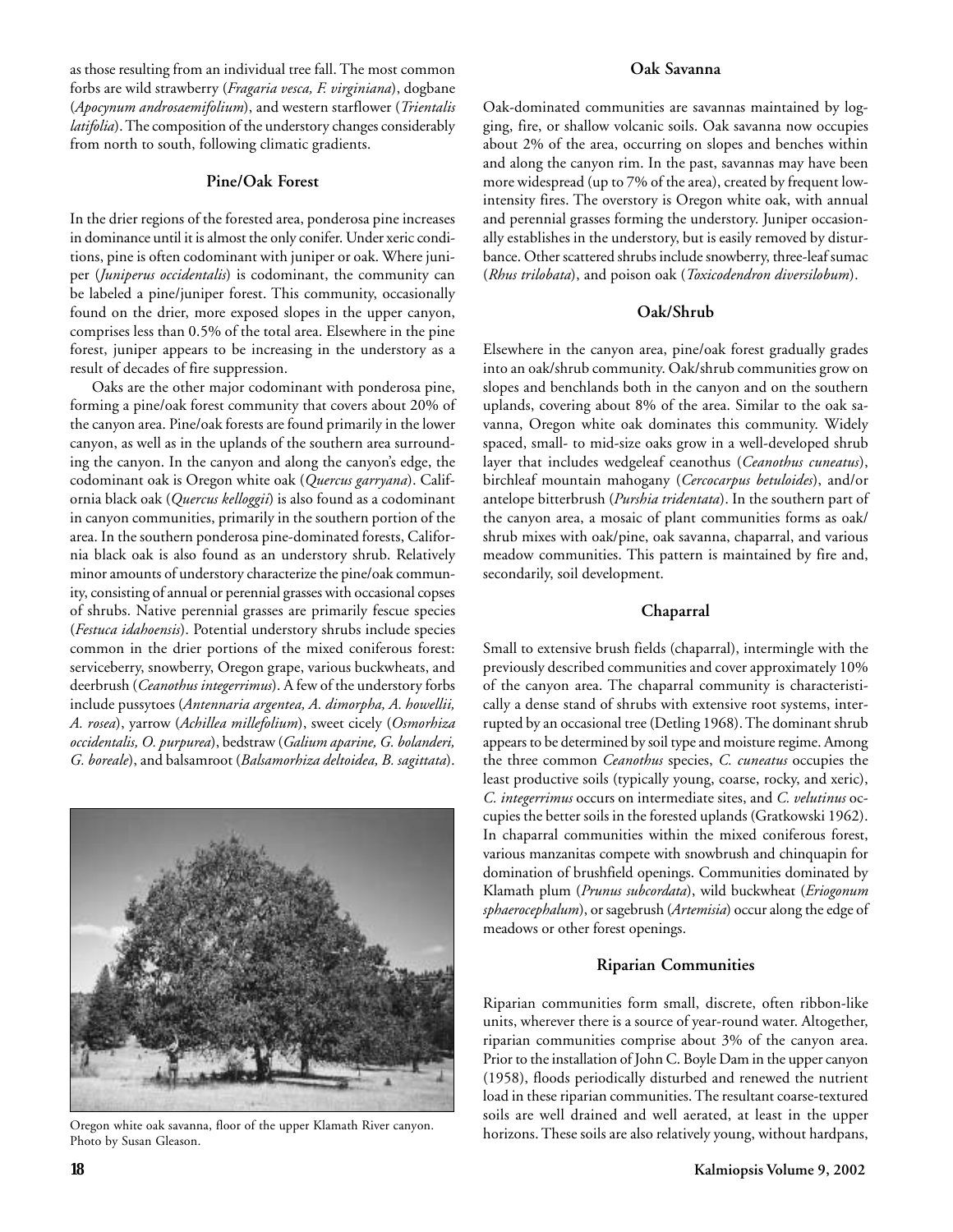

The narrow riparian zone of the upper Klamath River canyon. Photo by Susan Gleason.

and have periodically open niches as the result of flooding, bank erosion, and the deposition of mixed gravels and silts.

The infrequent small streams in the canyon area are characteristically shaded and kept cool by overhanging riparian vegetation. Common shade trees include white alder (*Alnus rhombifolia*), Oregon ash (*Fraxinus latifolia*), black cottonwood (*Populus balsamifera* ssp. *trichocarpa*), quaking aspen (*Populus tremuloides*), Western birch (*Betula occidentalis*), and both Oregon white and California black oak. Riparian shrubs include dogwood (*Cornus glabrata, C. sericea*), black hawthorn (*Crataegus douglasii*), California rose (*Rosa californica*), willow (*Salix exigua, S. laevigata, S. lucida, S. lutea, S. scouleriana*), and California grape (*Vitis californica*). Herbaceous cover in the riparian zones includes sedges (*Carex dudleyi*), bulrushes (*Scirpus acutus, S. microcarpus, S. pungens*), rushes (*Juncus effusus* var*. pacificus*), cattail (*Typha latifolia*), monkeyflowers (*Mimulus guttatus, M. primuloides*), and horsetails (*Equisetum arvense, E. hyemale*), among others. The more stable riparian zone created by the water flow controlled by the John C. Boyle Dam has encouraged extensive stands of reed canarygrass (*Phalaris arundinacea*) along the Klamath River.

### **Wet Meadow**

In contrast to these rocky communities, wet meadows represent the opposite extreme in soil development, with deep, permanently saturated soils. In the upper Klamath River canyon this community occurs both in the upland mixed coniferous forest and along the canyon bottom. These meadows are dominated by a combination of riparian plants previously mentioned, joined by forbs such as dock (*Rumex occidentalis, R. salicifolius*), camas (*Camassia quamash*), bistort (*Polygonum bistortoides*), and buttercup (*Ranunculus aquatilis, R. arvensis*). Within these locations, zones of vegetation vary along soil moisture gradients (including annual fluctuations). On the drier edge, riparian herbs and grasses border riparian trees and shrubs. Wet meadow species dominate the wettest zone.

The term lithosol meadow includes a variety of meadow or forest openings. The primary distinguishing feature is a large proportion of surface rock. The rounded to sub-angular rocks are volcanic in origin, either basalt or andesite. Ranging in size from pebbles to boulders, they are embedded in a matrix of shallow soils of clay or clay loam. The high clay content causes local soil saturation during the wet season. Other attributes vary greatly, including size, angle of slope, proportion of rock to soil, size of rocks, degree of seasonal soil saturation, and overstory. Franklin and Dyrness (1988) briefly acknowledged the existence of this community in their broad vegetational study of Oregon, describing it as a "nonforested community with very shallow soils" in locations that are "typically warm and extremely dry during the summer." Further east, extensive nonforested areas with shallow soils are called scablands or steppes.

Lithosol meadows consist of scattered grasses and herbs with an occasional tree or shrub. The scarce trees are usually similar to those dominating the surrounding community. They are often dwarfed because the rooting zone is limited by seasonally saturated soil, a hard duripan, or shallow bedrock (conditions that generally prevent tree establishment in these environments). Shrubs include wedgeleaf ceanothus and bitterbrush. Appearing regularly at the edges of lithosol meadows are wild buckwheat and low sagebrush (*Artemisia arbuscula* ssp. *thermopola*), a local endemic on the east side of the canyon. Todt (1998) reported that endemism among certain shrub species is characteristic of lithosol meadow communities in the northern Great Basin.

A few herbaceous dicots commonly occur in lithosol meadows, including yampah (*Perideridia bolanderi, P. erythrorhiza, P. gairdneri, P. oregana*), biscuitroot (*Lomatium bicolor, L. dissectum, L. macrocarpum, L. nudicaule, L. piperi, L. triternatum, L. vaginatum*), broom-rape (*Orobanche uniflora*), owl clover (*Orthocarpus bracteosus, O. imbricatus, O. luteus*), vinegar weed (*Trichostema lanceolatum, T. oblongum*), large-headed clover (*Trifolium macrocephalum*), and daggerpod (*Phoenicaulis cheiranthoides*). Liliaceous monocots are found in lithosol meadows in great numbers and varieties, including several species of wild onion (*Allium acuminatum, A. amplectens,*



Lithosol meadow, upland plateau, upper Klamath River canyon region. Tree species are *Pinus ponderosa* and *Juniperus occidentalis*. Photo by Susan Gleason.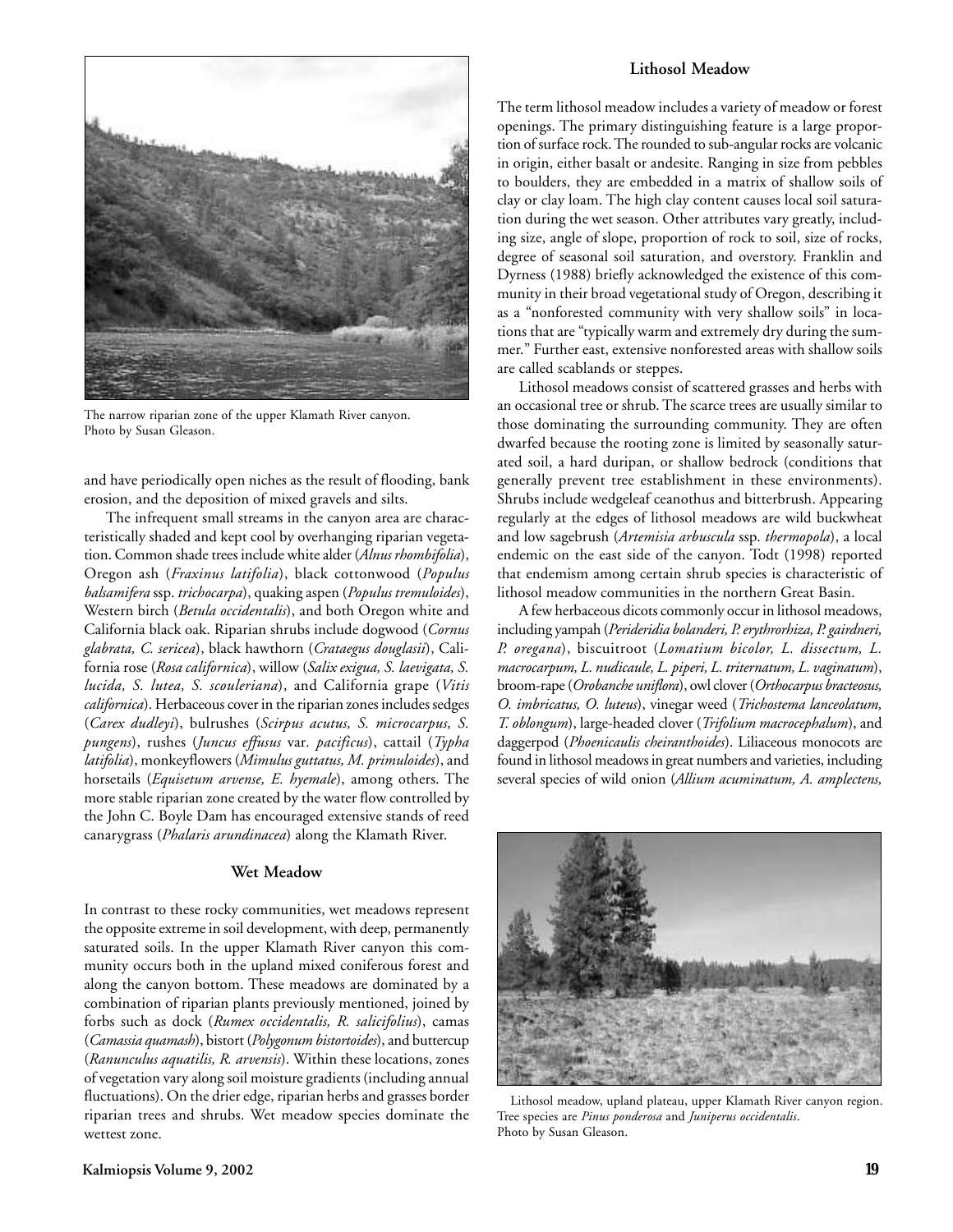*A. bolanderi, A. membranaceum, A. peninsulare, A. siskiyouense, A. tolmiei*), yellow bells (*Fritillaria pudica*), harvest brodiaea (*Brodiaea coronaria, B. elegans*), and deathcamas (*Zigadenus venenosus*). Grasses, an important component of lithosol meadows, include both native perennials and introduced species. Both the annual and perennial non-native grasses are associated with historic grazing of cattle, e.g., cheatgrass (*Bromus tectorum*) and bulbous bluegrass (*Poa bulbosa*). In vernally wet lithosol meadows, specialized herbaceous plants include downingia (*Downingia bacigalupii, D. yina*), globethistle (*Echinops sphaerocephalus*), quillwort (*Isoetes*), hairgrass (*Deschampsia*), and less often, camas. Soil factors appear to determine the biogeography within these lithosol meadows, e.g., rooting depth, duration of soil saturation, and the timing of soil desiccation.

### **Human History**

Humans have been present in the upper Klamath River canyon since about the end of the Pleistocene, and definitely since circa 7500 B.P. During this time, people modified the environment in different ways and degrees as the inhabitors of the top of the ecological food chain. The degree of environmental manipulation that prehistoric inhabitants might have practiced is at present merely speculative beyond that recorded from the contact-period native populations. According to oral tradition, the culture of the Shastan people originated in the upper Klamath River canyon. Archaeological and linguistic pictures both suggest that Shastan-speaking people occupied the canyon area for a long time. The arrival of Euro-Americans beginning in the 1840s dramatically changed a centuries-old dynamic relationship between humans and their environment.

### **Grazing Impacts**

Among these historic changes was the introduction of old world animals. First came horses, traded from neighboring groups even before Euro-Americans entered the region. Horses soon started running wild in the canyon, and later were encouraged to do so as a source of stock for local ranchers. Feral horses remain in the area today, as the federally protected Pokegama Wild Horse herd.

Although they arrived later, cattle have had a greater impact on the local environment. Following the early explorers, settlers came with their herds. As the human population increased, especially with the impetus of the gold rush, cattle ranching became the primary economic activity. Cattle herds were documented as grazing in the Butte Valley as early as the summer of 1858 (Feilner 1865). Thousands of cattle were driven over the Cascades along the Applegate Trail in the 1860s and 1870s to developing cattle empires in eastern Oregon. Until the early 1900s, sheep also grazed throughout the area. Cattle numbers increased after 1940 as sheep were gradually phased out.

Following the initial pulse provided by large numbers of goldseekers, the cattle industry remained important as ranchers supplied the next local economic boom–logging. Several ranches thrived on the Pokegama Plateau north of the Klamath River. Prior to the Forest Reserve Act of 1893 and the Taylor Grazing Act of 1934, grazing on federal lands was uncontrolled. This availability of free grazing allowed ranches to flourish in the area,

since large amounts of land were needed to support herds on this relatively unproductive rangeland. By 1927, the Forest Service produced a Range Management Plan and some federal lands were leased for grazing with minimal fees and regulations. Since then, regulations have gradually become stricter as knowledge of range management improved. Although declining, ranching remains a significant industry in the area (Bartoy 1995).

The vegetation here did not evolve under grazing intensity and duration presented by domestic livestock, as the previous foragers were deer and elk. Early grazing practices, including complete utilization of available forage and early spring grazing, resulted in conversion of perennial native grasslands to stands dominated by introduced annual grasses. The situation was aggravated by historical burning patterns, erosion due to grazing impacts, and trampling and soil compaction (BLM 1990). Riparian vegetation was also severely impacted. Some areas were intentionally seeded to nonnative grasses (e.g., bulbous blue-grass, and timothy, *Phleum pratense*) that under heavy grazing pressure were able to out-compete the native species. Two notable unintentional plant introductions associated with cattle grazing were cheatgrass and yellow starthistle (*Centaurea solstitialis*), both of which flourish on well-drained meadows and hillsides subjected to heavy grazing.

### **Farming**

As the Shasta Indians had before them, the early settlers established homes on the river terraces along the Klamath River. The fertile soil, level ground, and reliable water supply provided a firm resource base for cultivation and other ranching activities. One of the first settlers was A.M. Johnson, who homesteaded near the Klamath Hot Springs (Beswick) around 1860 (Hessig 1978). In 1889 Mart Frain and his half-Shasta family moved to a location further upriver to take possession of the main portion of the river canyon area. These early settlers cleared the river terraces, cutting both pines and oaks, and sowed forage crops (alfalfa and timothy) to supply their growing herds of cattle. They dug irrigation channels leading to fields on the river terraces, into which they diverted river water for annual flood irrigation. The settlers also planted fruit trees, berries, and ornamentals near their homesteads.

### **Logging**

The local need for building supplies was the initial impetus for the logging industry in the region, supplied by small familyoriented operations. Commercial logging began in 1888 with an operation straddling the Klamath River at Kerwin Ranch, midway down the canyon. During the early 1890s larger timber companies began operating along the north rim. These companies, which represented eastern US interests such as the Pokegama Lumber Company and the Sugar Pine Lumber Company, were geared toward massive business ventures (Foley 1994). Because processing was limited to local mills, environmental impacts were small at first. Later, a log chute carried logs to the Klamath River where they were floated downriver to the mill at Klamathon. This practice was replaced by a railroad that transported logs to more distant mills. Logging remains the primary economic activity in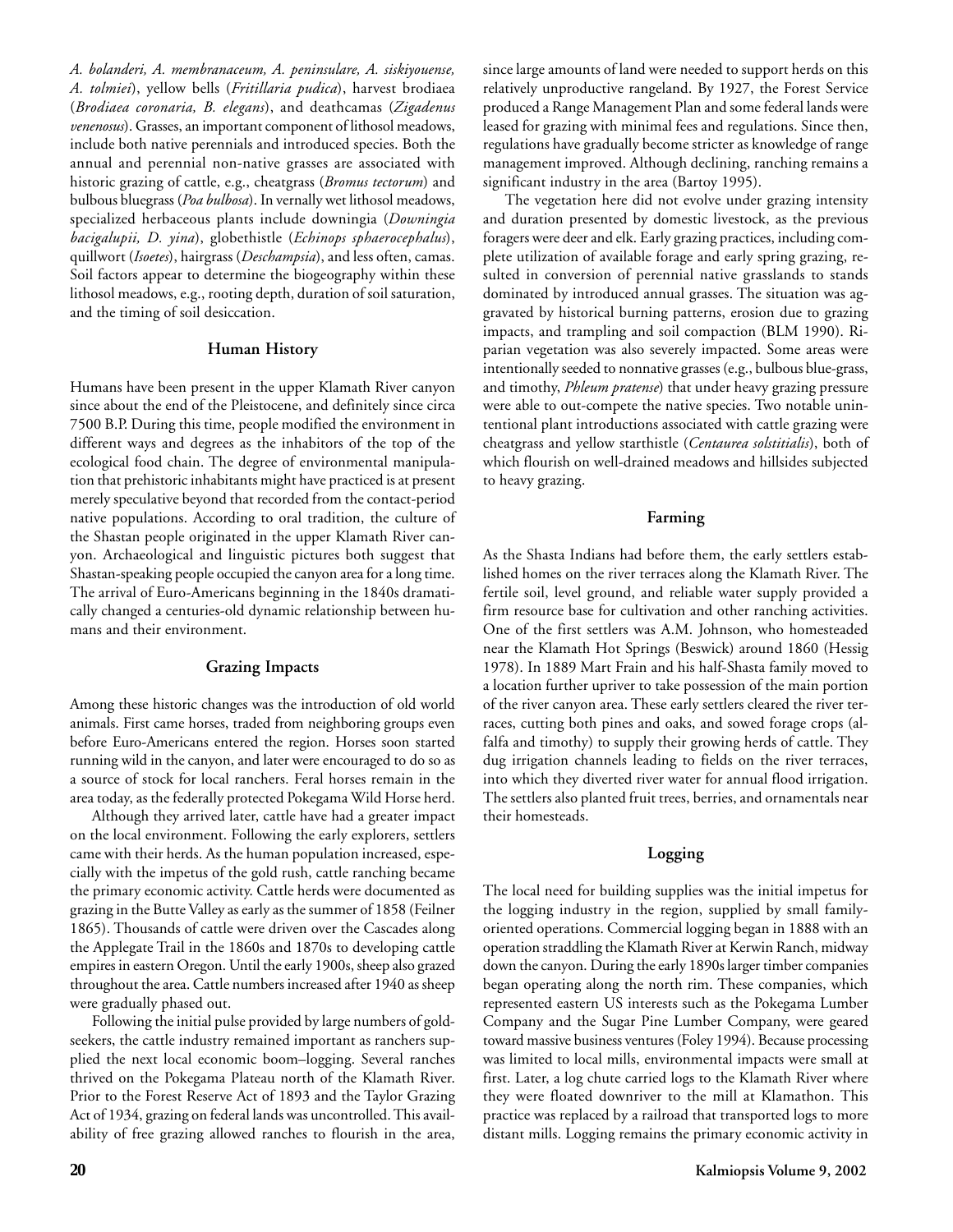the area and most of the private land has merely changed ownership between various logging companies over time.

The open forest landscape found on the Pokegama Plateau today derives from a combination of human disturbances and environmental conditions (a xeric landscape with low annual precipitation, high summer temperatures, and a high fire frequency pattern; BLM 1998). Soil disturbance from repeated timber harvesting can be tracked by the distribution pattern of certain non-native plants. Skid roads, often associated with extreme erosion, are prevalent throughout the region. As with grazing, timber harvesting started on federal lands before regulation. Policies with long-range goals began with the O & C (Oregon and California) Act of August 28, 1937, and its policy of sustainedyield management rather than wholesale resource disposal.

### **Fire Regimes**

With the reduction and removal of the prehistoric human population, periodic human-initiated burning ceased, permitting natural invasion of sagebrush, juniper, rabbitbrush (*Ericameria nauseosa, E. viscidiflora*), and other shrubs into previously open areas (Sasse 1981). In the mid-1800s, miners, trappers, and ranchers continued to burn to keep the forests open and to maintain the grasslands. However, the majority of these fires were set for different management reasons than those of the Shastas (Atzet and Wheeler 1982). Over time, the fire prevention ethic of Smokey-the-Bear prevailed, in which wildfires were seen as destructive of potentially useful resources. Human-initiated burning was curtailed, and wildfires were vigorously fought. This no-burn policy has had negative consequences for both wildlife and domesticated livestock and is partially responsible for the intentional periodic revegetation of areas with non-native grasses (e.g., Oregon Fish and Wildlife Service's practice of seeding cultivars in the upper Klamath River canyon area). The previous fire regime maintained open old-growth structural characteristics at both the stand and landscape levels. As a result of fire prevention, the understory of the remaining old growth stands, as well as younger stands, are overstocked with shade tolerant species. This situation has contributed to a decline in forest health and increased fire hazard (BLM 1998). The Bureau of Land Management has recently begun fairly successful attempts to reintroduce managed fire into the upper Klamath River canyon.

### **Hydroelectric Power**

Lacking economic concentrations of minerals, the Klamath River canyon escaped one disturbance factor (mining) that significantly impacted landscapes in both northern California and southern Oregon. Instead, early entrepreneurs found another natural resource to exploit—waterpower.The initial dams and water diversion projects along the Klamath River were constructed for flood control and irrigation. The first hydroelectric project (1910-1912) was built on the Klamath River at Keno, Oregon. Subsequently, COPCO (California-Oregon Power Company) Dams I and II (1911-1918) flooded the Klamath River upriver almost to the state border. The other Klamath River dams, including the John C. Boyle Dam, were constructed much later. Generation of electricity and control of destructive flooding, especially after the devastating flood of 1890, were strong incentives for the building of these dams. However, converting the river to extensive lakes has had significant effects on other resources: curtailment of anadromous fish runs (the earliest dams did not have fish ladders); introduction of new environments for waterfowl, migratory birds, and lake fish; alterations in the water quality of the Klamath River; localized climatic impacts; and vegetational disruptions. In the canyon, the control of water flow in the free-flowing section has created abnormally high year-round water levels, producing a fairly stable riparian environment with year-round rather than periodic erosion pressures.

During 1992-2000, Joanne Mack directed a project (with the support of the BLM and PacificCorp) to understand the canyon's archaeological and environmental history. This article reports the botanical portion of that study as well as the author's dissertation (Gleason 2001). A plant list was compiled from surveys carried out from 1998 to 2000, the author's herbarium and field notes, comparable collections and field notes of fellow researcher Donn Todt, and species listed in regional reports. This list is available on the NPSO website [www.npsoregon.org/lists/ plantlists/Upper Klamathspecieslist.htm].

### **Acknowledgements**

I thank Donn Todt for introducing me to the plant world and assisting me in all my botanical endeavors in the upper Klamath River canyon. I also thank the supporters of the study: Joanne Mack, the BLM, and PacificCorp.

### **References**

- Atzet, T. and D. L. Wheeler. 1982. Historical and Ecological Perspectives on Fire Activity in the Klamath Geological Province of the Rogue River and Siskiyou National Forests. USDA Forest Service, Pacific Northwest Region, Portland, OR.
- Bailey, V. 1936. *The Mammals of Life Zones of Oregon*. North American Fauna No. 55. USDA Bureau of Biological Survey, Washington, DC.
- Bartoy, K. M. 1995. A Preliminary Overview of the Recent History of the Upper Klamath River Canyon. Pp. 59-83 in J. M. Mack (ed.) *Preliminary Report on the Upper Klamath River Canyon Project: Summer of 1994 Archaeological Testing, Site Evaluation Report, Historical Overview, and Ethnobotanical Report*. Pomona College, Claremont, CA.
- Burcham, L. T. 1957. *California Range Land: An Historico-Ecological Study of the Range Resource of California*. California Department of Natural Resources, Sacramento, CA.
- Bureau of Land Management. 1990. Final Eligibility and Suitability Report for the Upper Klamath Wild and Scenic River Study. USDI BLM, Lakeview District, Klamath Falls, OR.
- Bureau of Land Management. 1998. Topsy, Pokegama, Hamaker Forest Health Treatments, Environmental Assessment #OR014-98-01. USDI BLM, Lakeview District, Klamath Falls, OR.
- Detling, L. E. 1968. *Historical Background of the Flora of the Pacific Northwest.* Museum of Natural History Bulletin No.13. University of Oregon, Eugene, OR.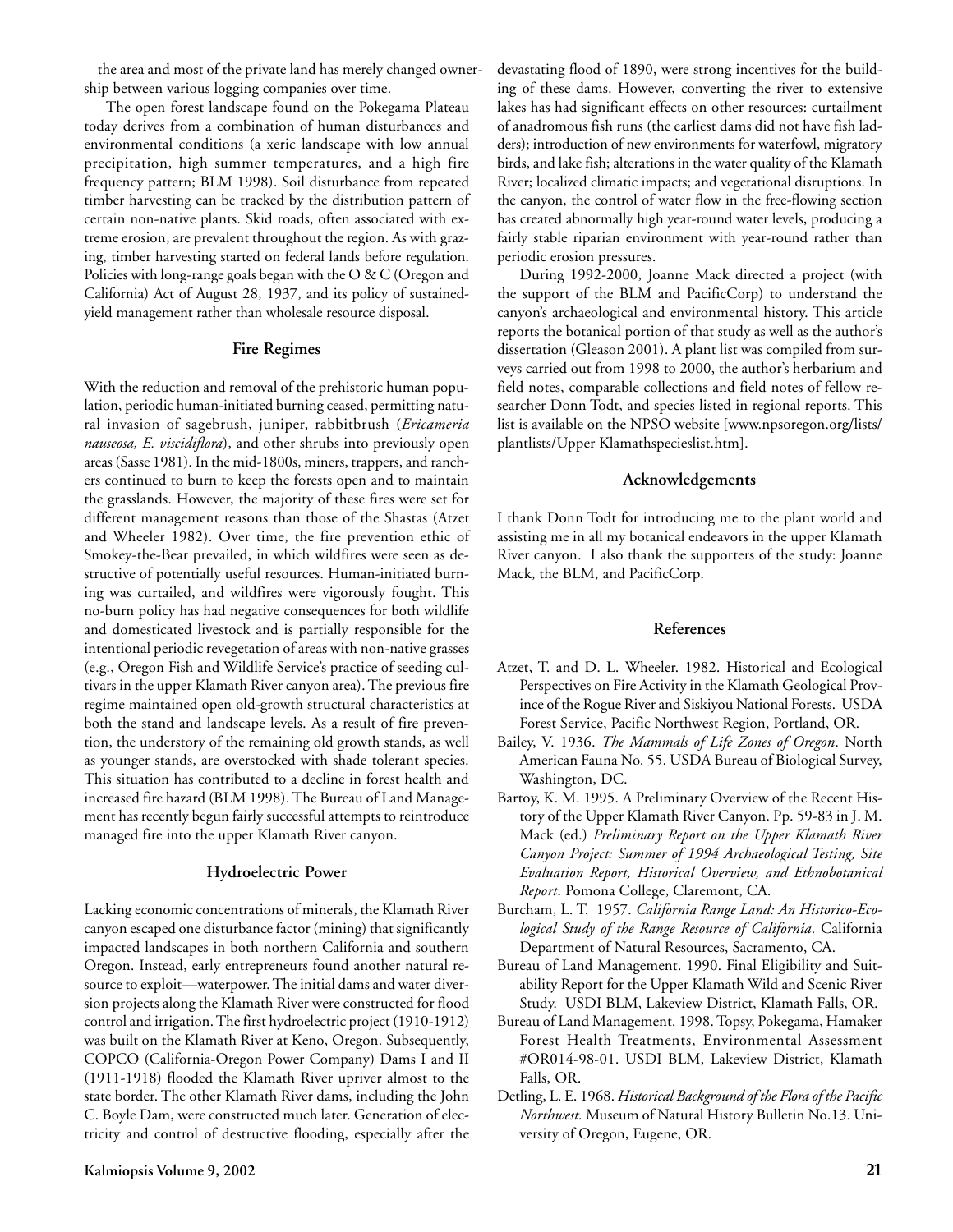- Feilner, J. 1865. Exploration in Upper California in 1860. In *Annual Report of the Board of Regents of the Smithsonian Institution for 1864*, pp. 421-430. Government Printing Office, Washington, DC.
- Foley, A. 1994. *On the Greensprings: A Personal Glimpse of Long-Ago People and Forgotten Events Unfolding in a Little-Known Corner of Oregon Called the Greensprings*. Friends of the Greensprings, Ashland, OR.
- Franklin, J.F. and C.T. Dyrness. 1988. *Natural Vegetation of Oregon and Washington*. Oregon State University Press, Corvallis, OR.
- Gleason, S. M. 2001. "In Search of the Intangible: Geophyte Use and Management along the Upper Klamath River Canyon." PhD diss., Department of Anthropology, University of California, Riverside, CA.
- Gratkowski, H. J. 1962. "Heat as a factor in germination of seeds of *Ceanothus velutinus* var. *laevigatus*." PhD diss., Oregon State University, Eugene, OR.
- Hayes, G. L. 1959. *Forest and Forest-Land Problems of Southwestern Oregon*. USDA Forest Service, Pacific Northwest Forest and Range Experimental Station, Portland, OR.
- Hessig, A. 1978. *Looking Back: The California-Oregon Stage Road from Ager, California to Topsy, Oregon*. Printers, Carson City, NV.
- Sasse, D. C. 1981. Range Improvement Projects on the LUP: Wildlife Assessment and Opportunities for Wildlife Habitat Enhancement. USDA Forest Service, Goosenest Ranger District, Klamath National Forest, Yreka, CA.
- Todt, D. L. 1990. Clues to past environments: relict and disjunct plant distributions along the California-Oregon border. Pp. 71-79 in N. Hannon and R. K. Olmo (eds.) *Living With the Land: Indians of Southwest Oregon*. Southern Oregon Historical Society, Medford, OR.
- Todt, D. L. 1998. Fields of stone: lithosol meadow ecology along the upper Klamath River of southern Oregon and northern California. 21st Annual Conference of the Society of Ethnobiology, University of Nevada, Reno, NV.
- Williams, H. 1949. *Geology of the MacDoel Quadrangle*. Bulletin No. 151. State of California Department of Natural Resources, Division of Mines, San Francisco, CA.

Susan Marie Gleason works as an archaeobotanical, ethnobotanical, and ethnobiogeographical consultant in southern Oregon and northern California. Her dissertation research for a PhD in Anthropology at UC Riverside focused on past cultural use of geophytes in the upper Klamath River canyon.



Clustered ladyslipper *(Cypripedium fasciculatum)* by Rachel Showalter, Grants Pass, Oregon.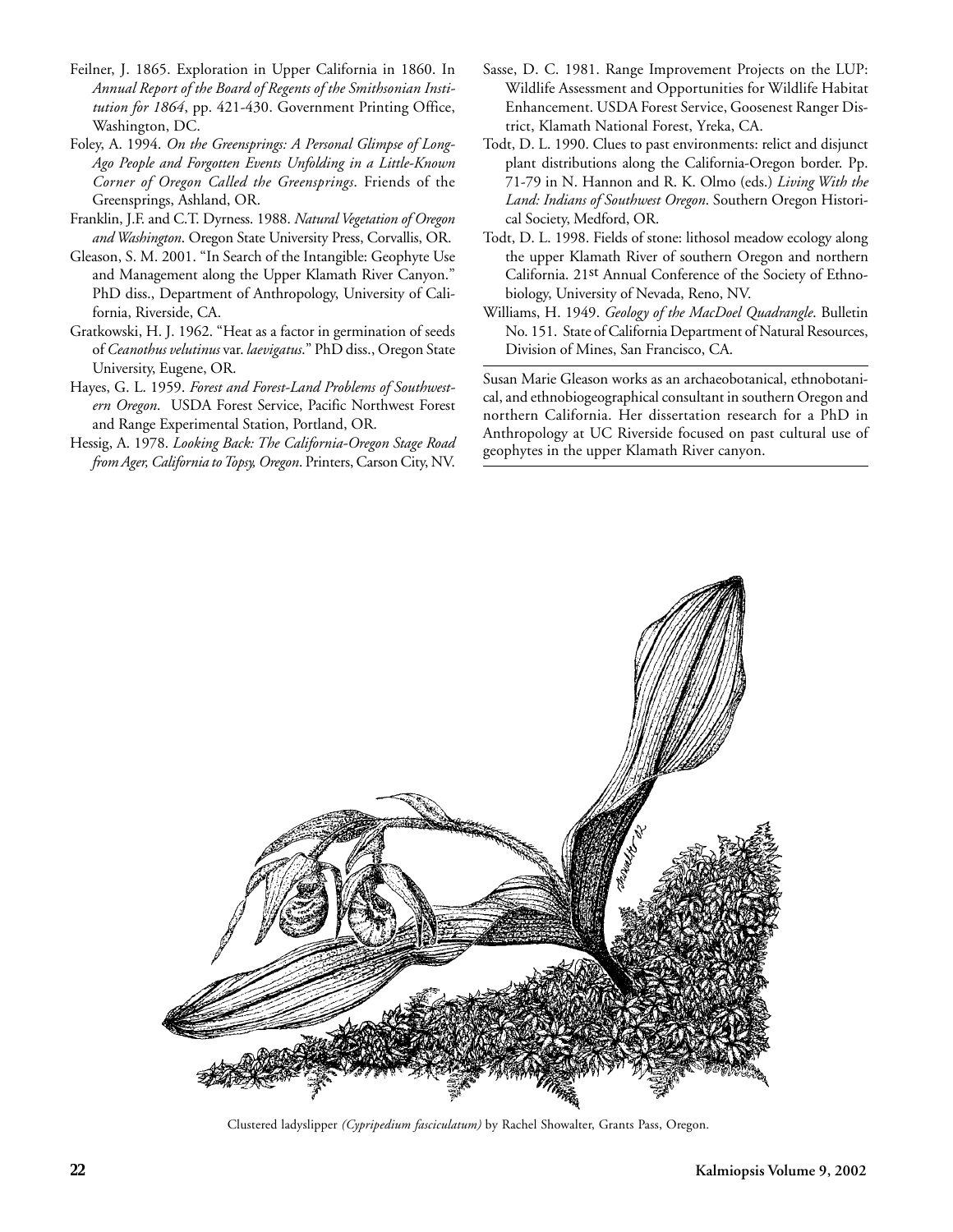# **FELLOWS AWARDS 1998**

John Robotham spent a good portion of his life as a New York City librarian. After retiring, this eastern bibliophile moved across the country to Oregon where he soon joined the Native Plant Society and began attending botany field trips. In September 1993, answering an urgent plea from the NPSO Board of Directors, John volunteered to become Bulletin editor. During his six years in that post, in addition to reporting our regular news and events, he contributed short stories, poems and anecdotes that added a delightful personal touch to the publication. Inspired by this volunteer service to the organization, Portland Chapter member Shane Latimer looked for a way to recognize John's important contributions to the Society.The outcome was the launching of a new tradition: NPSO Fellows awards, the most prestigious honor we can bestow on a member.

The first three Fellows of our Society were recognized at the 1998 Annual Meeting in Mosier. In addition to John Robotham, the award was presented at this meeting to a long-time member of our Mid-Columbia Chapter, Keith Chamberlain. Not in attendance but also honored in 1998 was early Portland Chapter member and one-time State President, Ruth Hansen.

– *Rhoda Love*, Emerald Chapter



# **John Robotham**

My Life and Times

Our national heroes – Jefferson, Lincoln, and the rest – have taken a beating lately, proving

John Robotham, ca. 1981

they were human too. I still have regard for Lincoln, though; after all he was born on my birthday, although some years earlier. I was born in West Concord, New Hampshire, during the first quarter of the last century, but I don't remember the event. I do remember Lindbergh going past our house in a touring car and waving to the few people in each yard. I have equally vivid memories of a pink lady's slipper (*Cypripedium acaule*) and an Indian pipe (*Monotropa uniflora*). Unlike most plants I saw, they were the only individuals of their species around, which may be why I remember them so clearly. But also, we were surrounded by fields and woods, and the plants and animals that inhabited them seemed close in every way.

We lived on the second floor of a white, clapboard house. Six ancient specimens of *Acer saccharum* shaded the front. A large garden ran down one side, and a chicken coop and a dozen apple trees occupied the back. The owners, Mr. and Mrs. Jedediah Quinn, lived downstairs. Every fall I went to the cider press with Mr. Quinn. Collecting maple sap was a springtime activity, and I remember the big pots on kitchen stoves where it was boiled down to the second best thing on earth, maple syrup, or further boiled down to the best thing, maple sugar.

We fished a lot, for pickerel and "hornpout" in the Merrimack River, for black bass in Long Pond. Everybody went blueberrying. Ghosts were everywhere, the ghosts of history. Mrs. Quinn was descended from Major Rogers of French and Indian War fame. A friend's grandfather had been in the Gold Rush of 1849. A Concord coach (you've all seen them in Westerns) was displayed in the train station. And Hannah Dustin's monument was nearby. The ability to use an axe was once an essential skill. I had read about men who could fell a tree so precisely that it would drive a stake into the ground. That's why I chopped down what seemed like a huge *Pinus strobus*. I was about ten. Ernest Thompson Seton's *Two Little Savages* and his *Book of Woodcraft* were my guides in all this. I quite literally read them to pieces.

We moved to Rhode Island and then to New Jersey not long after these events. My father's trade, paving cutting, had about ceased to exist, and he bought a store. By working 90 hours a week for ten years he made a go of it. I did the usual things—delivered papers, became a Boy Scout, and played whatever sport was in season.

Sunday, December 7, 1941, looked like another dull day in the small towns of New Jersey. The Redskins-Giants game on the radio that afternoon seemed the only bright spot. I was in the store with my little radio, with which I could pick up basketball games from the Middle West and tickertape baseball games when the Giants, Dodgers and Yankees were away. During the football game, military personnel were ordered back to their bases. It didn't seem important at first. Then came news about Pearl Harbor. A year and a day later I was in the Army.

Basic training consisted of close order drill on a golf course in Miami Beach, a session with gas masks, and a session at the firing range with a Springfield bolt action rifle and a Thompson submachine gun. Then I was sent to the Army Air Corps Weather School in Grand Rapids, Michigan, and shortly after to Brazil, where I spent the next two and one half years. About one year of that time I spent in Macapa, a small town on the bank of the Amazon River and right on the Equator. Our job—there were three of us—was to send hourly weather reports to the nearest base. I learned to speak Portuguese, explored the surrounding territory, including a nearby, 18<sup>th</sup> century fort, and made a 6-day trip into the interior with an alligator hunter.

When the war was over, I didn't enlist again, but went to the City College of New York and, after graduating, to the Columbia School of Library Service. While there, I took a temporary job with The New York Public Library. Thirty years later, I retired. Not wishing to deprive the economy of my spending powers, I worked at several research libraries before retiring again—this time to Oregon. About 30 years earlier, some things I had written were published, and I caught the infection. Since then it's been scribble, scribble, scribble. Editing seemed a logical outcome, and I thank the NPSO for the opportunity to edit its Bulletin.

– *John Robotham,* Emerald Chapter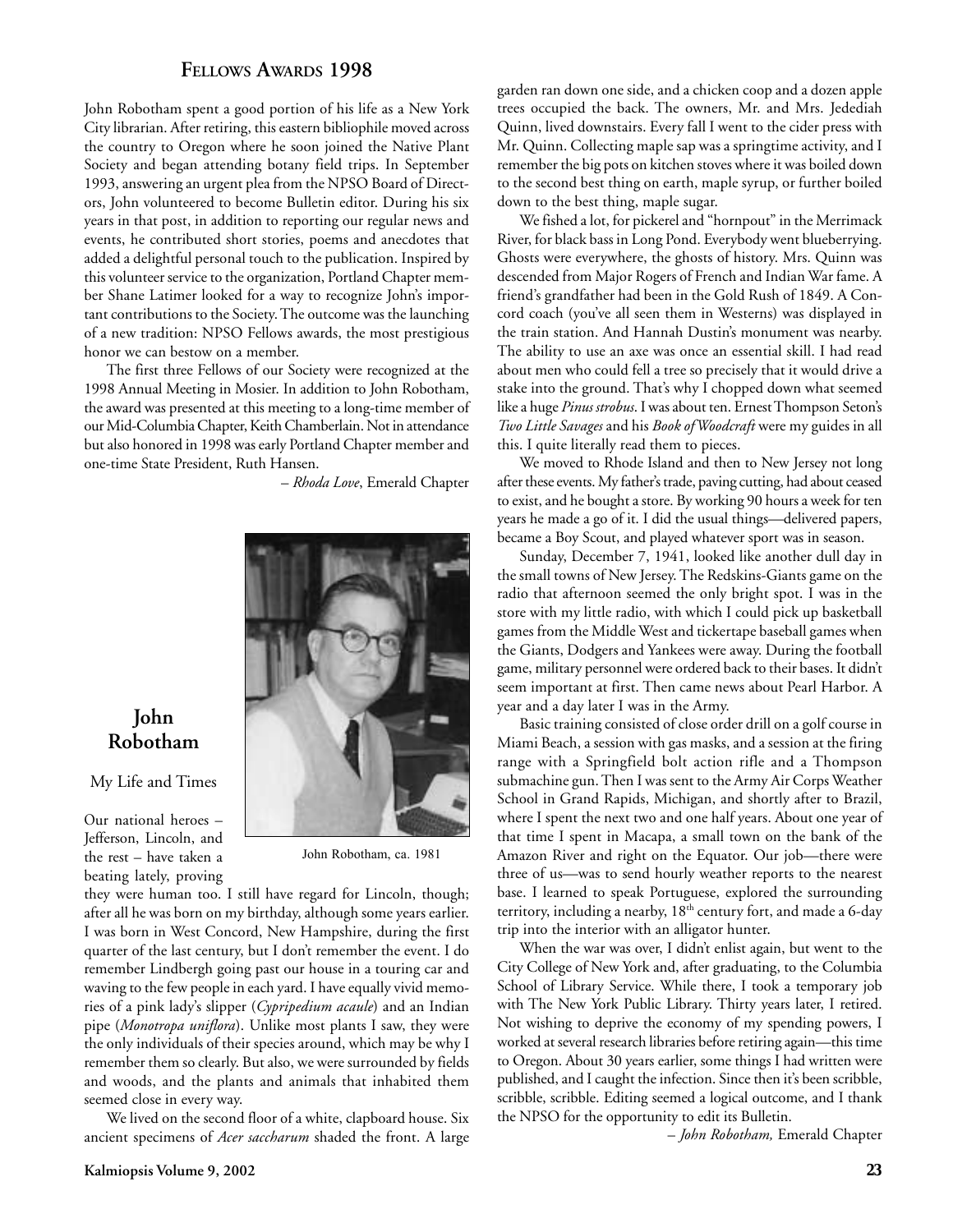

# **Keith Chamberlain (1914-1998)**

In our modern world there is an inclination to be widely traveled. The more of the world we get to see, the richer we think our lives are. But this is not always the case. Keith Chamberlain (1914- 1998) spent his life in the Columbia River Gorge. He attended school in Mosier, Oregon, when there was a single school housing grades one through twelve. He grew up running free in this finest of scenic places. He learned the local names of the wildflowers that have always been outstanding in their showiness and diversity. He learned Native American lore firsthand, from Indian friends who lived in the community. He walked the trails, paddled the river, and hunted the hillsides.

After graduating from high school, he attended Oregon State University in Corvallis, where he majored in horticulture. Under the guidance of some of our finest instructors he was able to put official names to the plants he had known since childhood. He learned about soils, pollinators, temperature, rainfall, and how they affected the growth of plants. He brought that considerable knowledge home to Mosier, where he lived and worked, and married Mary Gould. Keith and Mary together enjoyed more than forty springtimes in the Columbia Gorge, searching out the wildflowers they had grown to love.

For many years Keith worked for Luhr Jensen, fishing equipment manufacturer, in Hood River. Yet all the while he was teaching what he knew about the geology and botany of the gorge. For much of his life he worked with a local troop of The Boy Scouts of America. In the mid-1960s he learned of a Native Plant Society being formed in Portland. He volunteered to lead them on wildflower field trips in the eastern Gorge for several years, until it became apparent that the Mid-Columbia Region could support a chapter of its own. He was instrumental in forming this chapter in 1977, and in organizing a wildflower show at the Mosier school in April. The chapter and the wildflower show have both continued to flourish.

Many people have found Mosier in recent years. By means of Keith's knowledge and patience, and excellent photographs of our wildflowers, he has introduced many people to this valuable asset in our lives.

He led field trips and told of his special plant places until he was past eighty years old. When his body finally surrendered to ravages of time, he was still wanting to sit in the sunshine and look at the wildflowers.

– *Jerry Igo*, Mid-Columbia Chapter

# **Ruth Hansen**

Ruth Hansen is a pioneer of the Native Plant Society of Oregon, which was established in 1961 in Portland. Ruth joined in 1970, and was



soon active as a field trip leader and an officer, first treasurer, then vice president. She seldom missed a field trip and even more often was out on the trails, often alone, whenever she could study Oregon's flora. In 1976 she started an NPSO educational wildflower show, which continued for over ten years.

When Ruth became NPSO president in 1976, most of its 200 members lived near Portland, with the remainder scattered throughout the state. She immediately launched her vision of a state-wide society comprising active local chapters. Others eagerly responded, most promptly Frank Lang in southwestern Oregon, forming the first chapter, Siskiyou, in January 1977. Thanks largely to Ruth's dynamic leadership, by 1990 NPSO numbered more than 800 members in nine chapters. Ruth served as state president for two terms, 1977-1979.

For those who do not know Ruth Martin Hansen: she might stretch to five feet tall, thought herself fat if she somehow weighed 100 pounds. She knows Oregon's flora personally and in detail, is patient with anyone who wants to learn, fiercely intolerant of anyone who doesn't take plants seriously, grim or light-hearted as appropriate (to her), tireless and wonderfully good company in the field, a constant and generous friend. Her own garden abounds in unusual trees and shrubs and rare small plants.

Ruth's accomplishments have not been limited to NPSO. When Timberline Lodge was dedicated in 1937, Ruth was one of the four US Forest Service staff responsible for design and landscaping. She had recently received her degree in landscape architecture at the University of Oregon (a five-year course begun at Oregon State College, now University).

Ruth was involved with the American Rhododendron Society (ARS) from its founding in Portland in 1945. She assisted with site selection, design and planting of their test garden, now called Crystal Springs Rhododendron Garden. She and her husband, C.T. Hansen, were on the first ARS Garden Committee, continuing "hands on" participation for over 15 years. She was secretary-treasurer for ten years. In 1975 she received ARS's highest honor, its Gold Medal.

When Berry Botanic Garden (BBG) was incorporated in 1978 to preserve and develop the notable garden of the late Rae Selling Berry, Ruth was a founding member, on the first Board of Trustees, a two term president (1981-1983) and, as long as her health permitted, a diligent volunteer and compiler of a BBG herbarium. Long active in the Portland Garden Club, Ruth was honored in 1990 by the Horticultural Award of the Garden Clubs of America. – *Louise Godfrey*, Portland Chapter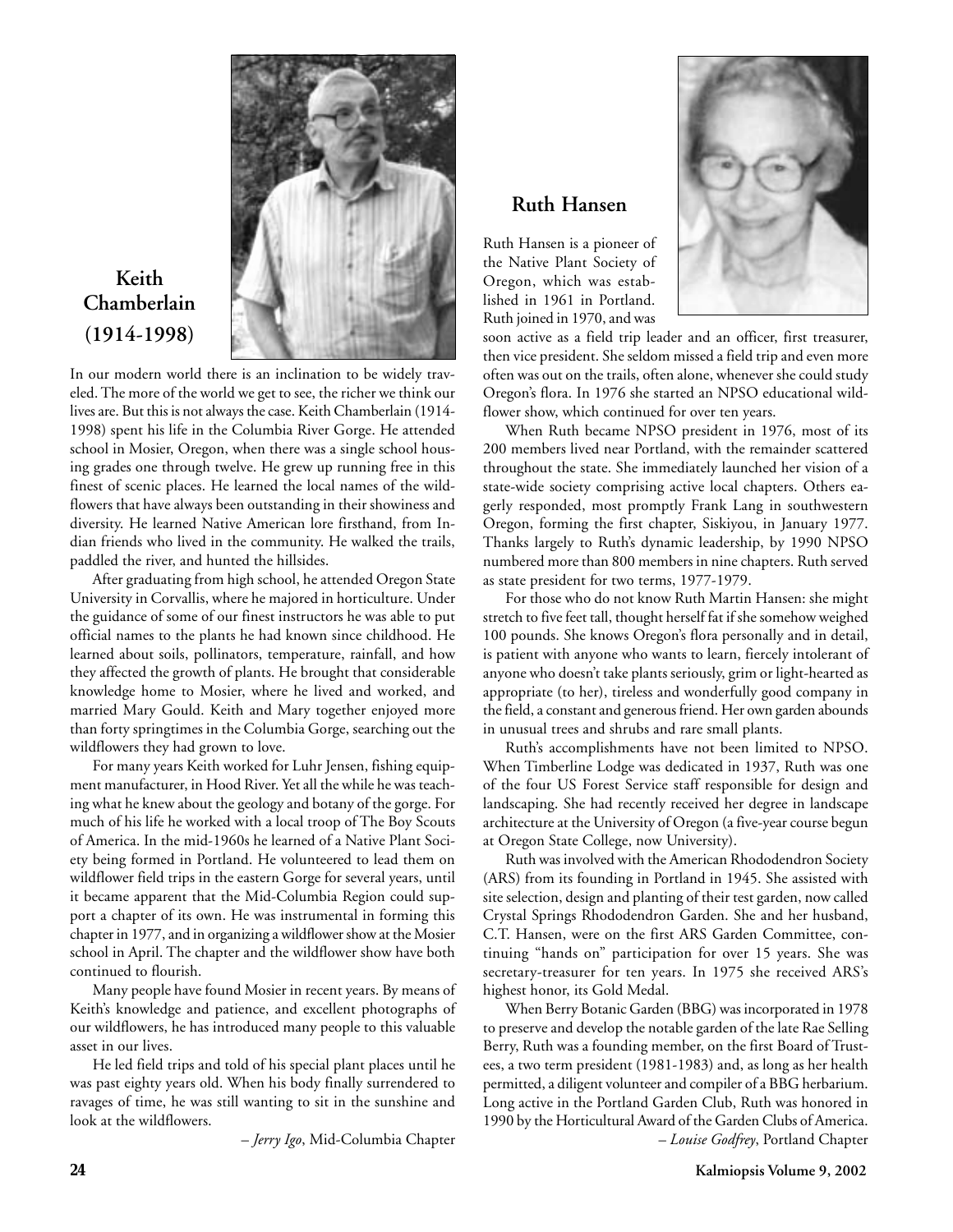# **FELLOWS AWARDS 1999**

Because Volume 8 was a Festschrift honoring Ken Chambers, readers of *Kalmiopsis* have had the opportunity to read about his contributions to NPSO. For this issue, instead of printing the previously submitted tribute, the editors invited Ken to write a short essay sharing his thoughts.



Ken Chambers and Wilbur Bluhm at the Oregon Flora Project Challenge celebration, January 31, 2001. Photo by Aaron Liston.

# **Kenton L. Chambers**

### Biography and Botany – Some Perspectives

In her request for autobiographical remarks, our editor told me to "keep it brief." I'll do my best, but please remember the directions for that Mechanical Professor toy, "Wind it up, and it gives a lecture." My reasons for choosing botanical taxonomy as a career are several. Firstly, I like the Natural History branches of biology, because they represent the *visual* (vs. the mathematical) realm of science, and they deal with the recognition and appreciation of the *forms* and *patterns* of natural objects. All botanists, whether amateur or professional, know what it means to have an "eye" for plants. How else could we amaze our friends when, driving down a highway at 60 miles per hour, we suddenly screech to a halt because we "saw something unusual" growing by the roadside? A geologist might react the same way to a strange rock formation; but for us, *plants* are the attraction. When I ask myself, "Why plants, instead of rocks, birds, or bugs?" I think it's because I admire how *subtle* plants are in their behaviors and adaptations, their modes of reproduction and dispersal, and their biotic interactions! Recently, we have become aware of even more amazing subtleties in their genetic systems–parasitic DNA, transposons, cryptic polyploidy, pseudogenes, etc. Plants are not simply green animals; their unique qualities deserve our special study.

Wildflowers are a particular attraction to me. I like the fact that their forms and patterns are the products of natural evolutionary processes, and their classification, therefore, represents taxa based on *true* historical, phylogenetic relationships. It has been said that, "In biology, nothing makes sense except in the light of evolution." We must keep that fact in mind when we admire and praise the exquisite forms and colors of wildflowers. We might like to think that such beauty exists for *our* enjoyment, but let's remember that the plants evolved as they did because *their* survival depended on it. Unlike cultivated plants, which are mostly human creations, wild species exist for their own sake, and we are merely their observers and beneficiaries.

– *Kenton L. Chambers,* Corvallis Chapter

# **Wilbur Bluhm**

Born in Seward, Nebraska, Wilbur received his bachelor's degree from the University of Nebraska and his MS in plant and soil sciences from Purdue University. He completed other related graduate studies at the University of Illinois and Oregon State University.

Wilbur joined the horticulture staff of OSU Extension Service in 1957. He worked with landscape architects, nursery and greenhouse growers, and the general public. His efforts contributed to the nursery business becoming one of Oregon's largest agricultural enterprises. Wilbur retired in 1984 after serving as chairman on the Salem staff, and has since worked as a consultant to growers and the Association of Nurserymen's Oregon Garden Project and taught plant taxonomy classes at Chemeketa Community College, emphasizing native plant identification. He was Executive Secretary of Western Region, International Plant Propagators' Society from January 1984 until January 2001.

Wilbur has long championed the use of native species for landscape planting and restoration, and has discouraged use of invasive exotic species. His conservation activities include organizing the Salem Beautification Committee, supporting The Nature Conservancy and the Delbert Hunter Arboretum and Botanical Garden, a native plant garden in Dallas, Oregon. He is a member of advisory committees to the Oregon Garden Project and the Cecil and Molly Smith Garden in St. Paul, Oregon, and the board of the Berry Botanic Garden, where he chairs the Collections Committee. His involvement with land use activities led to his receiving the US Department of Agriculture Superior Service Award in 1974.

Wilbur helped establish the Willamette Valley Chapter of NPSO in 1977, which was one of the first chapters to form outside of Portland. He later became chapter president, then state vice president. He has led many field trips and worked on a variety of NPSO projects. He is an active volunteer with the Oregon Plant Atlas Project, having contributed more than 65 plant checklists and suggested several new taxa to the Oregon Vascular Plant Checklist. Wilbur has traveled to all corners our state to photograph more than 1,500 plant species native to Oregon and has given many programs on native plants to audiences throughout the Pacific Northwest.

Wilbur met Mary Brunzell at the University of Nebraska and they married in 1953. They have three children and six grandchildren, all of whom live in Oregon.

– *Walt Yungen*, Willamette Valley Chapter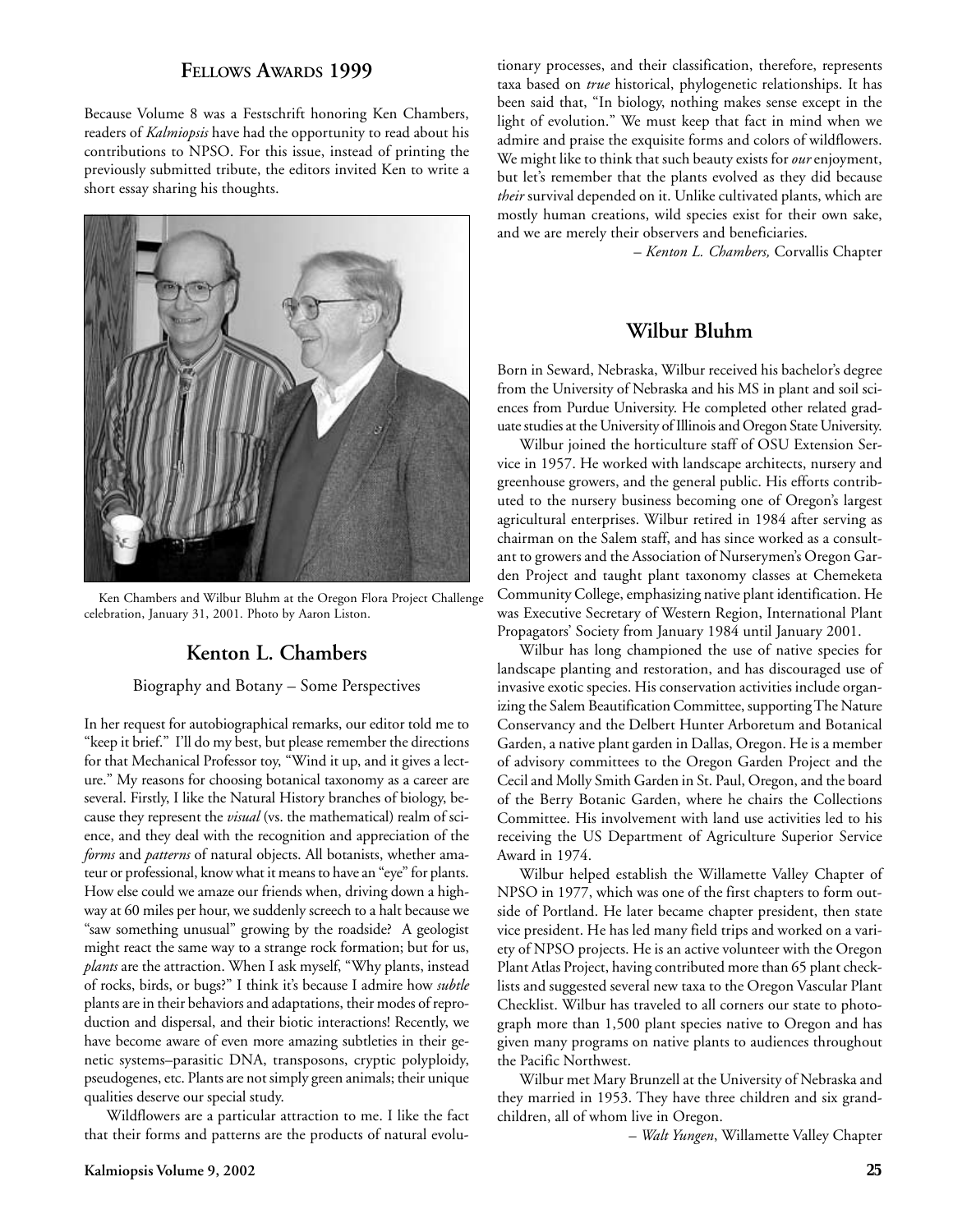# **Karl Urban (1943–1999)**

*"A flower is an exquisite thing, beautiful and delicate, a harbinger of hope for the green world that lets us all survive."* – Karl Urban, 1983

Karl was born June 6, 1943 in Kimberly, Idaho. In 1962 he entered the botany program at the University of Idaho, earning both BS and

MS degrees. In 1968 he began teaching botany at Blue Mountain Community College (BMCC), Pendleton. In addition to his popular spring wildflower classes, he taught an intensive plant identification course at Steens Mountain during the summer. Karl was one of the founding members of the Blue Mountain Chapter of NPSO in the late 1970s.

One of the highlights of Karl's life was his sabbatical year (1988) at Oregon State University. Although taking a full load of classes he announced to Dr. Chambers that he wished to compile a database of the flora of Oregon using the new computer technology. Working day and night for three terms, Karl built the foundation for our current Oregon Flora database, and planted the seeds for the Oregon Flora Project.

In 1991 he became the botanist for the Umatilla National Forest. Karl completed a natural vegetation map and associated database for the forest. He cared a great deal about the forest resources and environment and had "botanized" essentially the entire Umatilla National Forest.

In his free time over the years, Karl drew many of the Blue Mountain wildflowers as pages for coloring so children could learn of their natural heritage. He donated his drawings to the public domain so that others could share his appreciation and love of wildflowers. Karl's wildflower drawings and associated coloring guides have been viewed by over 60,000 visitors on the Plant Conservation Alliance's website. Countless other children have delighted in the drawings through publications such as North Cascade Institute's Celebrating Wildflowers Teacher's Guide. In March 1999 at the 64th North American Wildlife and Natural Resources Conference, the USDA Forest Service (FS) and the Bureau of Land Management (BLM) jointly awarded Karl a posthumous "Celebrating Wildflowers Award" for his outstanding contribution of wildflower drawings and other materials. At the same meeting, Tom Fry (Acting Director, BLM) and Michael Dombeck (Director, USDA FS) announced plans for an interagency "Karl A. Urban Celebrating Wildflowers Award."

– *Jerry E. Baker*, Blue Mountain Chapter

# **Frank Lang**

Frank Lang served three terms as president of NPSO (1985-1986, 1979-1981), was a "Founding Father" of the Siskiyou Chapter (1977), co-edited the Bulletin from 1979-1981, and was the first editor of *Kalmiopsis* (1991- 1994). He has won many awards for his research,



publications and volunteer work, including 1990 "Volunteer of the Year" for The Nature Conservancy of Oregon.

Frank was born and raised in Olympia, Washington. His life's ambition was to be a biologist and he was fortunate that his Boy Scout merit badge counselor was naturalist Margaret McKenny, author of *The Savory Wild Mushroom*. A good part of his high school years were spent on field trips with Margaret and her friends, a highlight of which was meeting Roger Tory Peterson.

He majored in botany at Oregon State College and there met his wife, Suzanne. He worked filing specimens and drawing plants for his systematic botany instructor, Dr. Albert N. Steward, who was director of the herbarium. Frank planned to pursue his interest in ferns in graduate school at the University of Washington, but was diverted by Dr. Arthur Kruckeberg to determine why Douglasfir was invading the gravelly prairies of western Washington. After concluding that the cause was lack of regular fires since Indian times, Frank decided it was time to seek a PhD. He met T.M.C. Taylor at the University of British Columbia, who suggested a taxonomic treatment of the *Polypodium vulgare* complex. Frank's thesis, completed in 1965, worked out the evolutionary relationship and taxonomy of three taxa using comparative morphology, cytology, and geographical-ecological criteria. This work was later confirmed by DNA and isozyme analyses.

Frank was professor of botany at Southern Oregon College from 1966 to 1996, teaching botany, ecology, and botanical illustration. He also served as department chair and chairman of the Faculty Senate. He taught biological illustration at the Malheur Field Station for eight summers. Since 1989 he has produced the weekly radio program, Nature Notes, broadcast on Jefferson Public Radio. He served for six years on the editorial board of Madroño, eleven years on the board of directors for Crater Lake Natural History Association, three years on the Board of Editors for OSU Press (the final year as chairman), and the Table Rock Preserve Board for The Nature Conservancy. He took two yearlong sabbaticals: one to learn medical illustration, the other as a Visiting Scholar at Harvard University's Gray Herbarium.

As impressive as this list accomplishments is, Frank is most pleased with his forty-year-plus marriage, two wonderful children, and a host of students who took up botany as a career.

– *Joan Seevers*, Siskiyou Chapter

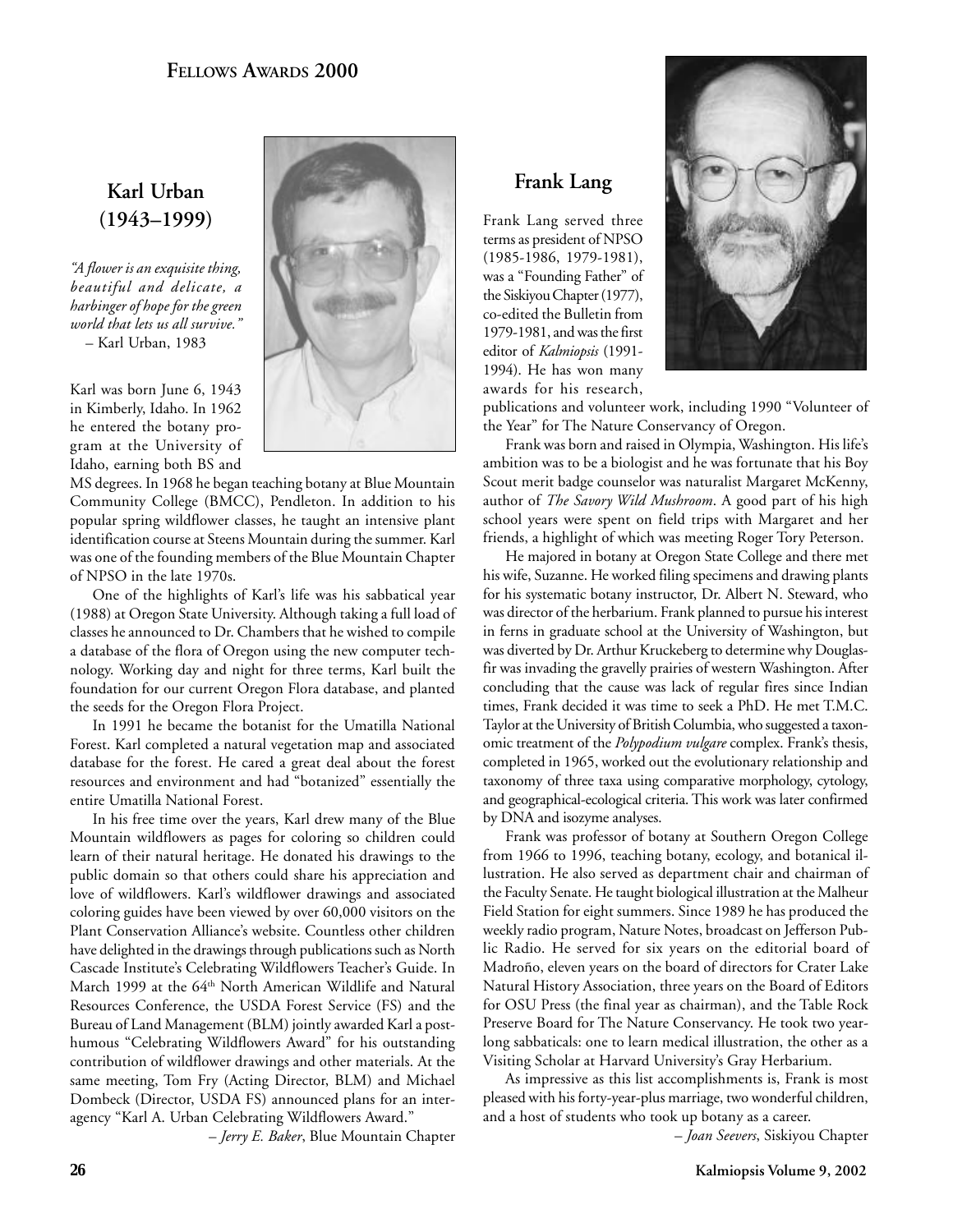# **FELLOWS AWARDS 2001**

I especially admire Veva for her journey from working in a flower shop near her coastal home, to being one of the foremost authorities of southwestern Oregon plants. Charlene's photography is inspiring, and through her efforts (county checklist) we know so much more about Lane County's flora. And perhaps no one has worked so tirelessly in support of Oregon's flora as Rhoda Love. – *Linda Ann Vorobik*

# **Charlene Simpson**

Charlene Simpson wears many hats: mother and grandmother, community committee person, and avid lay botanist. Her botanical interest dates back to childhood Camp Fire Girl projects and a dad whose motto was always "I brake for wildflowers." Family and career obligations,



however, restricted serious pursuit of botany in her early years.

Although born in Colorado, Charlene has lived in Oregon since the age of two. "I know this dates me, but when I moved to Oregon, Eugene's population was less than 20,000 and what is now the south half of town was farmland." She points out that this predated the Long Tom, McKenzie, and Willamette River flood control projects. "You don't know what a wetland really looks like in Eugene, unless you lived then!" she claims. Charlene received her Baccalaureate degree in home economics from Oregon State College and her Masters degree in interdisciplinary studies/juvenile corrections from the University of Oregon. She says now that if she had it to do over again, her degrees would be in botany.

Charlene got her first Single Lens Reflex camera in 1975 and purchased a macro lens a year later. From the beginning her favorite photographic subjects were wildflowers. She took a community education class in botany at Lane Community College followed by a summer session class at the University of Oregon. She bought Gilkey and Dennis's *Handbook of Northwest Plants,* and the Hitchcock Manual and then, as she says, she was hooked.

In 1979 Charlene joined eight others from Eugene and Springfield to found the Emerald Chapter of the Native Plant Society of Oregon (NPSO). David Wagner was the new chapter's first president and Charlene was its second in 1980-82. She has served the chapter in various other capacities, including secretary, rare and endangered plant chair, and field trip chair. She is a former NPSO director and currently serves on the bulletin mailing committee. Her most recent project was coordination of the Lane County Checklist Project, an effort to list every native or naturalized vascular plant, with site-specific information, in an electronic

Although she doesn't call herself an environmental activist, Charlene takes citizen involvement seriously. This is borne out by her service on the Lane County Citizen's Advisory Committee for Management of Roadside Vegetation. She served two threeyear terms and was the committee vice chair. The committee worked with public works staff to develop and implement an integrated management program which includes protection for Lane County's rare and endangered plant species.

Charlene's large and comprehensive botanical slide collection, with special emphasis on rare and endangered plants, provides a resource for illustrated programs. She has used this medium to educate NPSO members about Lane County's species of concern. Emerald Chapter's listing format assigns species of concern to three lists according to severity of threat. Charlene enjoys her role in the thick of the biennial reviews, and finds herself drawn to the debates and decisions like a butterfly to a wildflower!

Now retired from the financial aid office of the University of Oregon, Charlene enjoys mid-week field trips and volunteering at the OSU herbarium. She was the organizer and guiding light of Emerald Chapter's new publication, *Vascular Plants of Lane County, Oregon: an Annotated Checklist,* which was published in April 2002. With that major project now completed, Charlene looks forward to travel abroad as well as to more botanical adventures with Veva and Rhoda.

– *Rhoda Love*, Emerald Chapter.

# **Veva Stansell**

Long-time plant enthusiast Veva Stansell knows there is much work to be done when it comes to cataloguing plants in Oregon, but the 73-year-old southwestern Oregon resident welcomes the challenge. "There are times I wish I lived closer to a university, but on the other



hand there are advantages to living far away," said Veva, the Coos and Curry County Regional Coordinator for the Oregon Plant Atlas Project. "One of the things that sparks the imagination is that this corner of Oregon has a lot of botanical secrets yet to be discovered," said Veva, who lives near Gold Beach, at Pistol River. "It hasn't been studied all that much. Who knows what will be found?"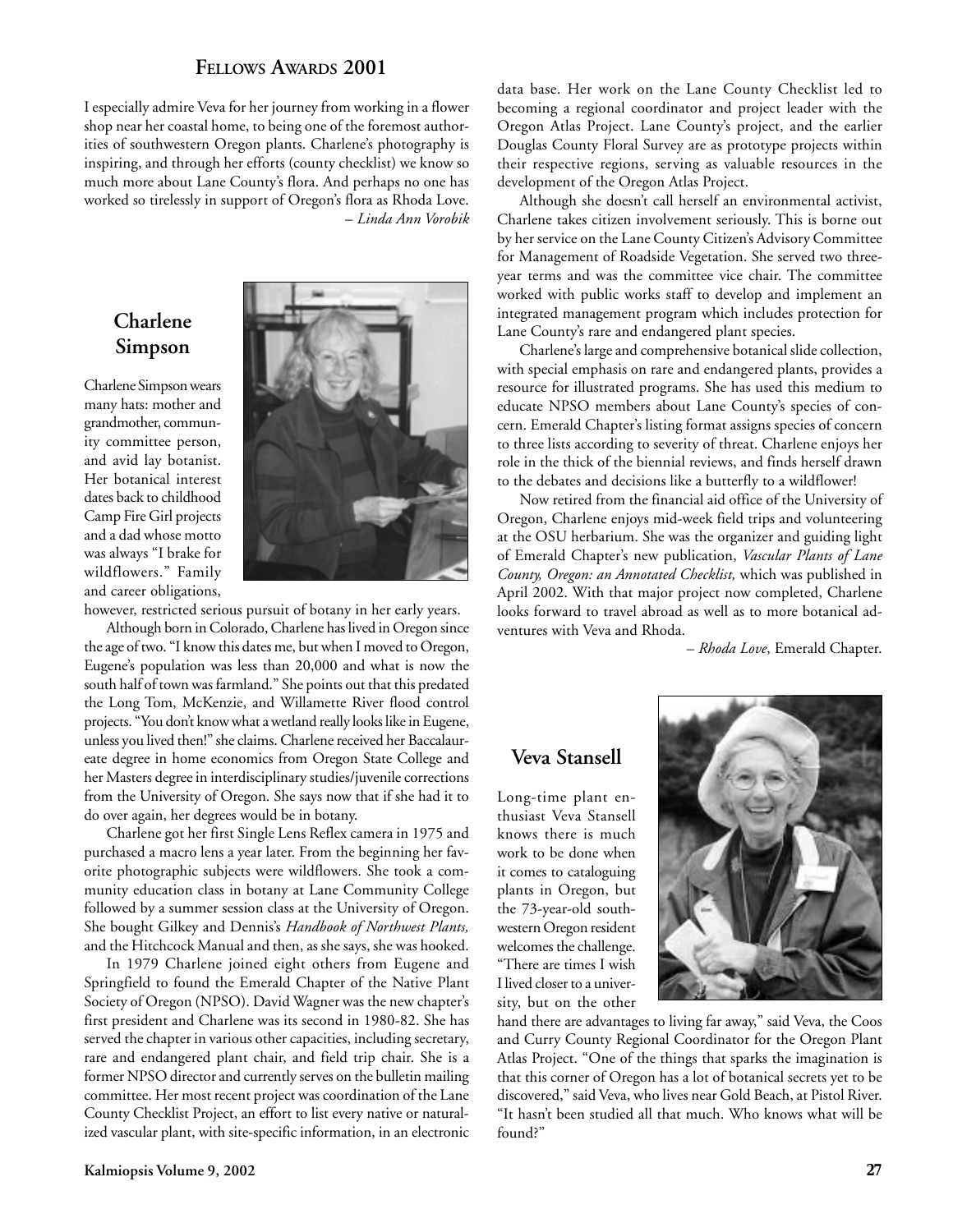Veva was born on July 20, 1929 in Gold Beach, to Otto and Elma Ismert. In 1936, her family moved to a farm near Pistol River where they raised cows and other livestock. She graduated from Gold Beach High School in 1947 in a class of 16 students. In 1948, she married Bob Stansell. They raised their three sons in Gold Beach, and in 1970 the couple moved back to Pistol River. Bob Stansell lost a brave fight with lung cancer in 1996.

Veva's interest in botany first stirred while she was trail-riding in Curry County's back country. Like many botany enthusiasts, she began to notice the differences between coastal and mountain plants.

"Wildflower books with pictures helped a little, but I had more questions than answers," she explained. "Time marched on, and when our boys were high school students, a young man named Fred Bowen joined the Gold Beach High School staff as a biology teacher. "Fred gave some evening classes in plant identification, and lo and behold, that little light bulb above my head began to flash. I discovered floras by Peck and Jepson, and Randall's *Manual of Oregon Trees and Shrubs.* A brand new world!"

Veva has been a member of the Native Plant Society of Oregon since the early 1970s and at one time in those early years was the only member who lived outside the Portland area. She has served many terms on the Board of Directors and has been Vice President, and Secretary at various times in the past. At present, she is chair of the Fellows Committee.

Veva loves botanizing in her corner of the state. Without a doubt, she says, her favorite habitats are found on serpentine and peridotite soils where many species of broadleaf shrubs and the early spring blooms of *Erythronium* and *Trillium* can be found. "I also love the high Siskiyous and other Klamath Ranges, the mountain lakes and ponds with unknown monocots, *Lewisia* adorning knife-edge ridges, niches in the rocks where odd ferns cling," she said. "In winter, or when it's been too long between outings, daydreams of these places sneak in behind my eyelids and soothe me."

Although Veva is currently retired, she has held an assortment of jobs including waitress, janitor, laborer in plywood and stud mills, florist, nursery worker, botany technician for the Bureau of Land Management and US Forest Service (USFS) Gold Beach Ranger District, and finally District Botanist at Gold Beach. Before her employment with the USFS, Veva became intensely interested in public land use and sensitive plants. These interests led to volunteer work with the USFS, The Nature Conservancy, Kalmiopsis Audubon Society, Malheur Field Station, Jepson Herbarium, and various other agencies and conservation groups.

She received the Conservation Award from the Daughters of the American Republic, the USFS Regional Threatened, Endangered and Sensitive Species Habitat Management Award, and a USFS National Award for Individual Volunteer Service that included a trip to Washington, DC.

Since retiring, Veva has had more time to spend with her family, attend sports and other functions in which her grandchildren are involved, and read more books. "But most important is to continue to get out in the hills to explore new places and return to old favorites."

– *Rhoda Love,* Emerald Chapter



# **Rhoda Love**

A genuine northwesterner, born and educated in

Seattle, Rhoda Love claims she discovered her botanical calling in 1951 during a University of Washington botany class with C.L. Hitchcock. "Hitchy was inspiring. I had a superb education at Washington and will always be grateful to the many fine professors who taught me there," she says.

After graduation and a stint as junior high school teacher, Rhoda returned to UW to obtain her MS in botany, and she continued teaching in Seattle and then briefly in California. She and husband Glen moved to Eugene 1965 where she began 30 years of teaching at Lane Community College. Her enthusiasm led many of her former students to pursue botany careers. One recently wrote, "Rhoda expected the best from her students and, knowing that, they usually gave her their best."

Rhoda returned to graduate school at the University of Oregon, where she completed her PhD in 1980, under the direction of plant ecologist Stan Cook. "As the child of relatively unschooled parents, I consider my education to be the most important factor in my life," she tells us.

Rhoda has long been active in the Native Plant Society of Oregon. She worked vigorously for the passage of the Oregon Endangered Species Act of 1987. She was appointed by three governors to terms on the Oregon Natural Heritage Advisory Council, and serves as an advisor to the Oregon Department of Agriculture Rare Plant Program.

When Rhoda learned that a new flora of Oregon was to be launched at OSU she couldn't resist becoming part of the project, and was at once welcomed by members of the Oregon Flora team. She was invited to become a checklist project leader and is writing treatments of the pome-fruited Rosaceae for the checklist. She also serves as editor of the Oregon Flora Newsletter. Rhoda has also been providing common names for all taxa in the Oregon checklist. "My work on the Flora is now one of the most exciting and satisfying activities in my life," she says. Another, she hastens to add, is watching her children mature and prosper, and visiting her two grandsons, who live in Houston, Texas.

– *Charlene Simpson,* Emerald Chapter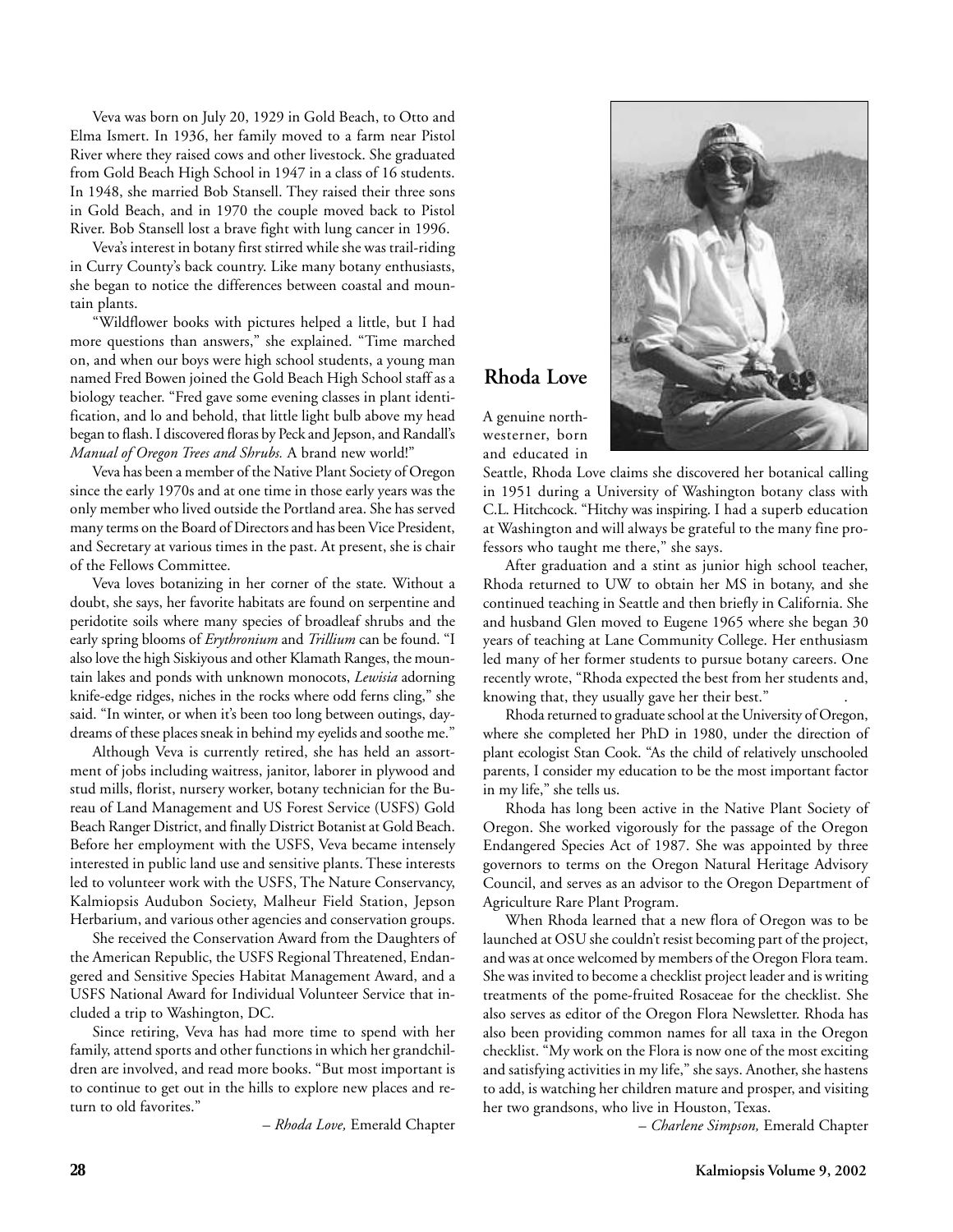

# **Jerry Igo**

Rex Jerrold Igo was born April 25, 1929 in Weleetka, Oklahoma, the youngest of ten children of William Everett Igo and Mary E. Igo.They moved west in the early years of the Dust Bowl and Great Depression, arriving in Medford, Oregon, in 1933 where the family farmed and grew peaches. Jerry graduated from Medford High School in 1947. During the war years he worked the family farm going while his older brothers were away in military service. At age 16 he started his first job away from the farm, doing snow surveys for the Soil Conservation Service. He traveled throughout Oregon, visiting the heads of 120 watersheds to inspect snow courses in summer, and to ski in to measure them in winter.

He attended Willamette University with such notables as Mark Hatfield, Tom Bartlett, and Bob Sayre, and was introduced to botany by Dr. Morton Peck. His money ran out before graduation so he took time off to return to Medford, married the "girl next door" who was Ellen Howard, and then began a 27 year career with United Air Lines. After transferring to Portland, he attended Lewis and Clark College. United generously encouraged college attendance when it fit into work schedules. He took botany classes from Dr. Leonid Enari, and worked on an OSU project with Dr. Helen Gilkey. Later, the family returned to Medford, where he attended Southern Oregon College and worked with Dr. Irene Hollenbeck. By now the family included Michael, Stephen, Lawrence, Paula, and Karen. Various mergers brought expansion to United Air Lines, and to avoid a transfer to distant cities such as Cleveland, Detroit, or Omaha, the family returned to Portland. While there Jerry taught at Portland Community College. His favorite class was Wilderness Skills, which combined all the natural sciences, routefinding, mountain climbing, and ski mountaineering. His heavy schedule culminated in a divorce;

Ellen and the girls moved back to Medford. In 1975 Jerry, son Stephen, and two women students skied from Mt. Hood to the California border... 42 days living in deep snow, resupplied at intervals by son Michael, and members of the Oregon Nordic Club. After the successful completion of this trip, life for Jerry was simply not the same. As soon as possible he wanted to get away from the scream of jet engines and the rumble of heavy traffic.

He bought land near Mosier, Oregon in 1976. He retired early from United in 1978 and has lived in a log cabin in a quiet canyon ever since. At Mosier he met Keith Chamberlain, founder of the Mid-Columbia Chapter of Native Plant Society. He helped Keith and others set up an annual wildflower show at the Mosier School. He taught plant identification classes at Treaty Oak, predecessor to Columbia Gorge Community College, as well as Wilderness Skills classes both there and in his own school. He climbed Mt. Hood 42 times and Mt. Adams 15 times.

Feeling a need to use his Master's degree in social work, he became Treatment Director in a residential treatment center for teenaged boys who were wards of the court. At the end of this two-year commitment, he needed a change. So he bicycled from Vancouver, British Columbia to Key West, Florida, a 5600-mile, 79-day trip.

Near his home is the Nature Conservancy Tom McCall Preserve. The Mid-Columbia Chapter has volunteered for interpretive projects, as well as weed and trash control, and Jerry has compiled a complete plant list for the preserve.

Between 1985 and 1990 he was Noxious Weed Supervisor for Hood River County, working from Hood River to Mt. Hood Meadows and the Columbia River gorge from Bonneville Dam to Mosier. This was a great opportunity to see the interaction between exotic and native plants. He worked with Oregon Department of Agriculture, Weed Division from 1990-1993 and with Oregon Dept of Transportation 1994-1995, surveying rare plants on roadsides.

He taught botany, wetland ecology, and northwest history at Clark College in Vancouver, Washington for five years. He has been a speaker and quizmaster for Oregon Vegetation Management Association for the last 13 years. He has made many wildflower videotapes, including the NPSO education and promotion video. He is a regional coordinator for the Oregon Plant Atlas Project, working with Wilbur Bluhm and Scott Sundberg.

He has been involved with the Columbia Gorge Discovery Center, helping Michael Igo and Barbara Robinson with revegetation and weed control. The Mid-Columbia chapter of NPSO, of which he is president, holds meetings at the Discovery Center. He was Director-at-large for NPSO for two terms (1988-90 and 1994-96). He currently serves as Education Chair for NPSO. He leads numerous wildflower walks, and can be seen in early spring sharing his knowledge of flowers with groups.

As Jerry winds through his seventh decade he has yet to slow down. At present he is historian/naturalist on Lindblad Expeditions' Cruise Ships on the Columbia and Snake Rivers.... "In the Wake of Lewis & Clark" He tells guests from all over the world about his two favorite subjects: Pacific Northwest history and native plants. He has interacted with people from native plant societies from many other states, and makes sure that everyone knows what is going on with the Native Plant Society of Oregon.

– *Michael Igo,* Mid-Columbia Chapter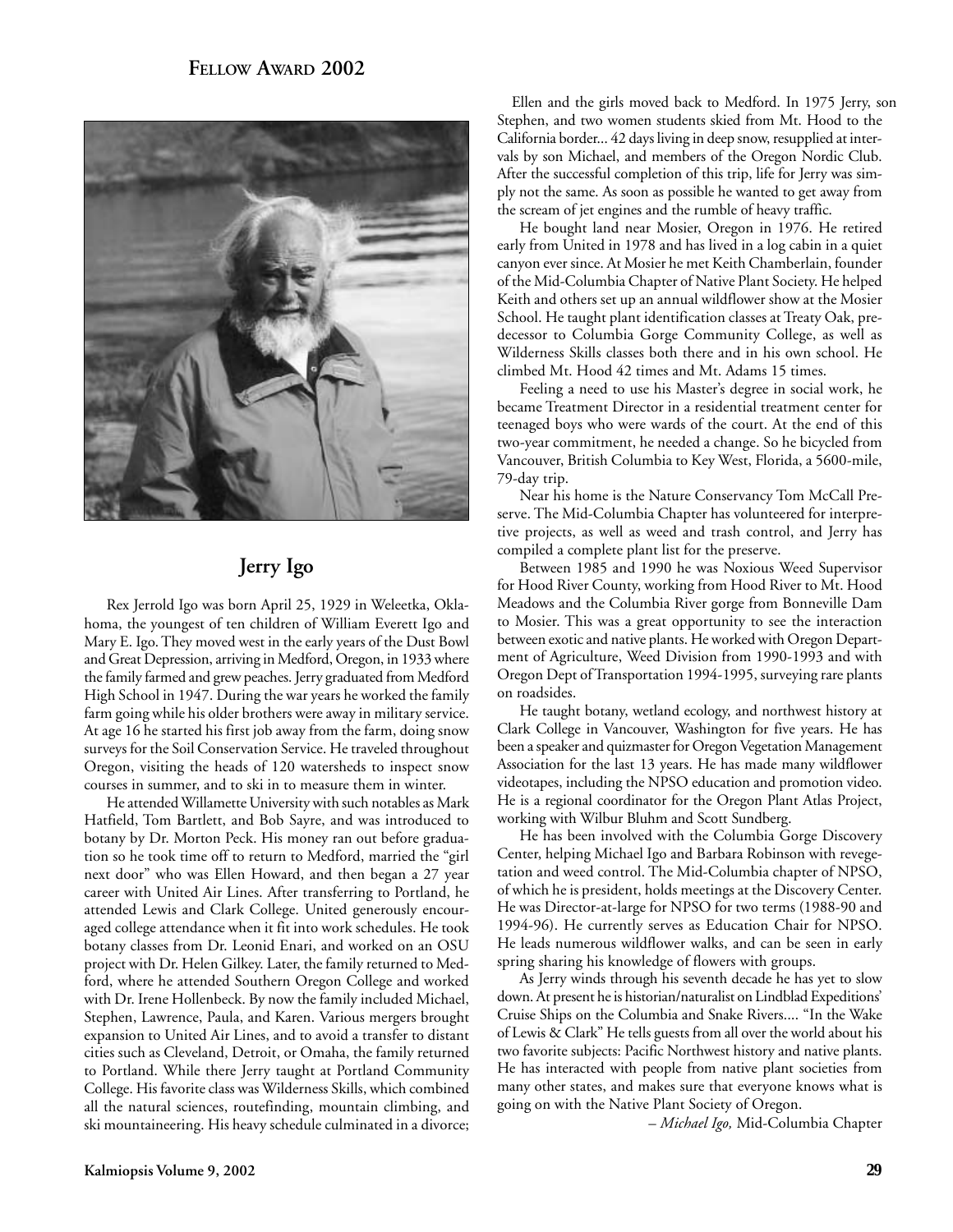# **Botanical Poetry**

by Jane Gibson PO Box 1321, The Dalles, Oregon 97058

[Jane Gibson related that the following poem was inspired by *Cypripedium montanum* growing at Jerry Igo's place last summer. –ed.]

### **TO A LADY (***Cypripedium montanum***)**

Her bedroom's full of shrubs and oaks; Amid the prickly undergrowths She's cleared a space and made her bed And sat down in her petticoats.

Her hat, her coat, her gloves, all shed, Her dress unbuttoned on the bed; Like russet leaves she's let them fall, And stretched, and yawned, and scratched her head.

The dappling sun is hot and tall. A napping bird gives out a call. She fluffs her silken underclothes; She pats her skirts and drapes her shawl.

At last she lifts a slippered toe And with a tug undoes the bow; The ribbon's in a knot, and so She goes to sleep and lets it go.

### **SEED PEOPLE**

The seed people wait Wrapped in blankets Brown and black They wait Humming Heads hidden Here an eye shows They wait Till earth's kiss Circling sun Bid them come Hit their drums Slip off brown and black Show their new dance clothes— Wait! Didn't they wear those Last year?

### **GRASS WIDOWS NEAR HORSETHIEF BUTTE**

Some people say heaven's up there But I say earth's the miracle place I say this dark rocky swell of dirt Is where spirits dwell The flowing turf is clouds of glory These slender leaves are anchored angels These blowing purple bells are unfurled wings And I say, I believe, I believe.

### **FIELD GUIDE (PONDEROSA PINE)**

I took my key, I stood outside, I looked up at the sky; I could not count the needles, they were growing way too high. I scrutinized the bark instead – I looked it in the eye.

I broke some puzzle pieces off that giant scratchy chest And underneath I thought I saw the color of the west, Or maybe it was just the color of a robin's breast.

I saw some insects marching up, and some were hiding in Some little canyons; one was bold and crawled out on my skin, And one had left a tunnel, and I wanted to go in.

I pressed my ear against the bark where nothing crawled around; The wind was in the needles and I heard a hissing sound; I heard the big bole flexing from the tip down to the ground.

I looked straight up the trunk again, the clouds were going fast And for one dizzy moment there the tree became a mast And I was riding Earth somewhere – and then the moment passed.

The wind got stronger, and it must have snapped a branch-tip free; I saw it fall, as if the tree had tossed it down to me; I picked it up, and counted, and I looked into my key.

I crushed some needles, and they smelled so potent and so clean; I found the page and learned the name – the photograph was keen – And now they grow all over, where before it was just green.

*Poetry ©2002 by Jane Gibson*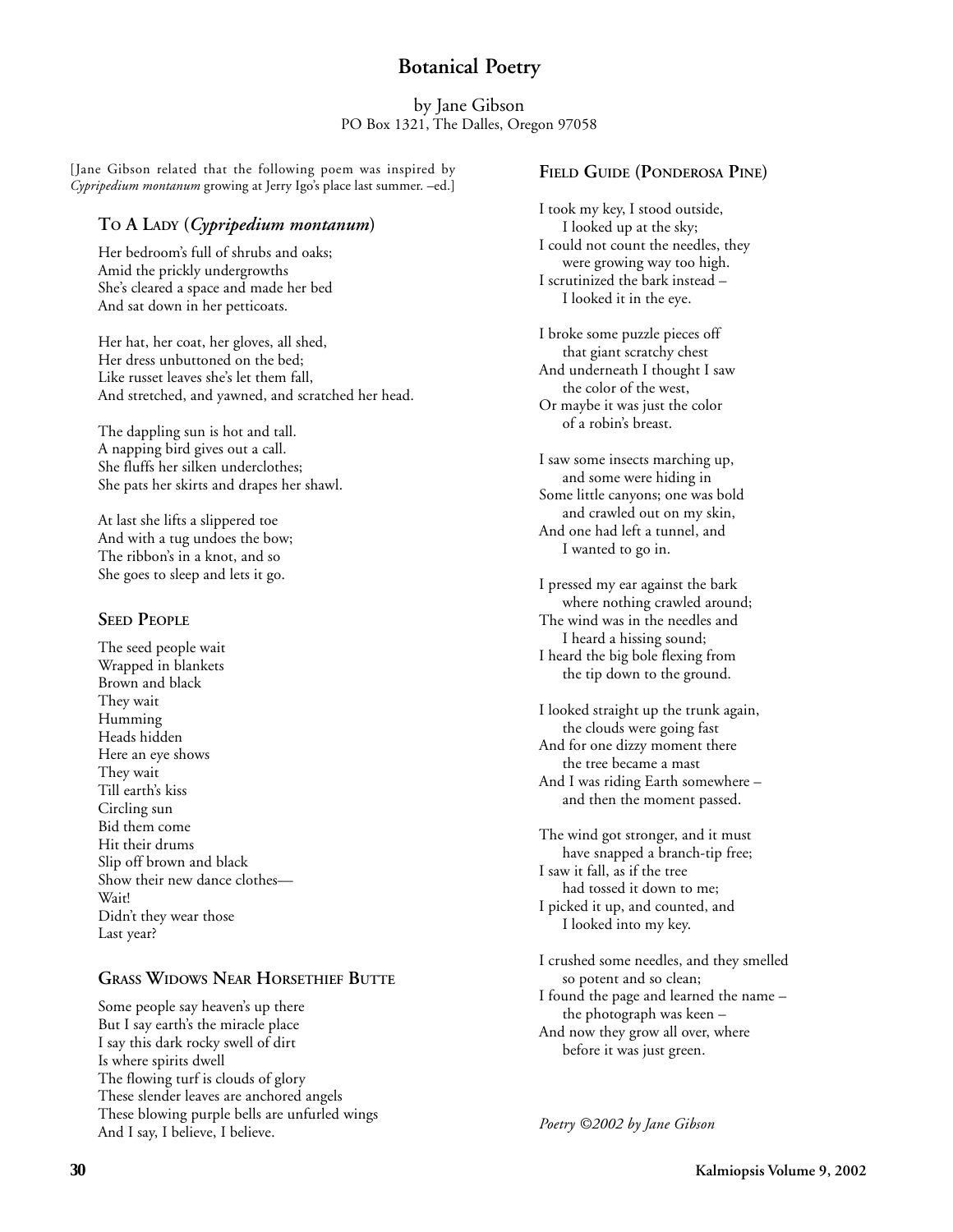# **BOOK AND PRODUCT REVIEWS**

### *Handbook of Northwestern Plants*

by Helen M. Gilkey and La Rea J. Dennis. 2001. 494 pages. Keys, line drawings, glossary, and index. ISBN 0-87071-490-2. Oregon State University Press, \$29.95, paper.

This new edition of the *Handbook of Northwestern Plants* was recently reissued by Oregon State University Press, thanks to La Rea J. Dennis, who updated the nomenclature, added new species, and revised plant keys and descriptions. A part of Helen Gilkey's wonderful legacy to botanists and students of the northwest flora, the first version of this book was published in 1929 as *A Spring Flora of Northwestern Oregon*. It was designed for use in spring field botany courses out of Oregon State College. As the years passed, Gilkey, then Gilkey and Dennis, expanded it to accommodate year-round use by a wider audience over a larger geographical area, adding more plant families and updating nomenclature. When the 1980 edition went out of print in 1999, we lost a valuable asset.

The geographical limits of the handbook are roughly the Cascade summit to the coast from the Puget Sound south to the Umpqua Divide (i.e., most of western Washington and Oregon). For use north and south of this area, one should bear in mind that many species are likely to be absent from the keys.

What is special about this book that makes it worth buying? In a word, the illustrations. Gilkey's beautiful line drawings have been supplemented by six additional artists: Cathrine Davis Young Feikert, Daisy R. Overlander, Alleda Burlage, Fern Duncan, and Patricia Packard. While not all of the species are illustrated, there is an average of one drawing per page, and key characters are clearly shown. In addition to the 12-page glossary in the back of the book, there are two pages near the front of the book that illustrate key terms, e.g., leaf shapes, inflorescence types, and ovule attachment.

Another feature that I particularly like about this book is its arrangement. Newer floras tend to present plant families in alphabetical order. I "grew up" botanically with the system that places the ferns (and their allies), gymnosperms and monocots in the front of the book and finishes up with Asteraceae at the end. The big advantage is that similar plants (belonging to related families) end up being close to each other. I rarely key anything beginning from a higher level than family. Over the years, almost all the new families I've learned have been by checking nearby families when the plant in hand didn't fit the key. For those who need their families alphabetical, there is an index on page 6 from Aceraceae to Zosteraceae, listing the page number for each.

What is there to criticize about this book? *No grasses, sedges or rushed are included!* This is a major omission and I think prospective users should know that they need to carry another flora if they are interested in Poaceae, Juncaceae, and Cyperaceae. The statement on the back cover that that "the *Handbook of Northwestern Plants* brings together in one comprehensive but convenient volume the information necessary to identify the amazing variety of plants found between the Cascade Mountains and the Pacific Coast in Washington and Oregon" is misleading.

Those botanizing from Lane County north in western Oregon are likely to want a copy of the *Handbook* in their backpack. It is a nice regional flora for native plants other than graminoids.

– C*indy Roché*, Siskiyou Chapter

### *Plants of Oregon: Interactive Keys and Photos*

produced by Flora ID Northwest, distributed by the New York Botanical Garden Press and Flora ID Northwest, 731 NW 5th, Pendleton, OR 97801; 541-276-5547; FAX 541-276-8405; www.xidservices.com/FID; \$100.00 + \$6.00 handling fee.

During the NPSO annual meeting in June, I purchased *Plants of Oregon*, the CD produced by Flora ID Northwest containing interactive keys for all the vascular plants known to grow in Oregon, both native and naturalized. This collection of approximately 3,750 Oregon vascular plant species does not represent a new taxonomic treatment. Rather, it has been compiled from published floras with which most of us are familiar, by selecting those species that occur in Oregon. For field work, even in combination with a laptop computer, this CD is surely more compact and portable than the accumulated floras from which it was compiled. Until the eagerly-anticipated new flora of Oregon is published, this compact disk stands as the most up-to-date and complete flora of Oregon. For this, and for the color photograph for every species, *Plants of Oregon* is a most useful resource. Photo quality varies from outstanding to mediocre and some are herbarium specimens. The producers have updated the nomenclature as much as possible, providing synonyms for species with recent name changes and building them into the program.

This is not a traditional dichotomous key. Those who are long accustomed to using traditional keys can expect a major learning curve as they adjust to this multiple access, interactive program, which is definitely a different approach to identifying unknown plants. (But I suspect that it is the "wave of the future.") With practice and familiarity with the menu of characters, the process becomes easier, for one learns which characters are most useful in particular cases and in what order to select them. I found it a useful exercise to start with a known plant and watch how the list of potential candidates dwindled as I selected specific attributes, and also to notice how the ever-narrowing list varied depending on the order of selecting attributes. You also must be careful when selecting from among a range of close choices for some characters, for an inadvertent wrong choice can eliminate your species. Once your species is dropped, it will not come back even if you enter other correct characters for that taxon.

An attribute of this keying process is that the shrinking list of potential candidates can remain quite a mix of genera, even down to a very species, unlike a traditional key which guides you to progresssively smaller sets of more closely related taxa until you reach the destination. This is an interesting experience and not at all a bad thing. It prompts you to think about the relations between characters and genera. When the list of remaining possibilities is manageably short, a quick look at the species photographs may lead to a clear identification, or at least allow you to eliminate additional species. Of course a problem arises if none of the pictures looks like your specimen. When this happens, a quick click on the little paintbrush icon clears all previous choices so you can start the process again!

Identification is faster if you select the family first, which substantially limits the possibilities. This strategy opens a nice feature of the program, the special family/genus menus, which explore in detail distinctive attributes of some large families or tribes. Experienced botanists will find these especially handy for quickly narrowing the possibilities for large families, such as Asteraceae. Novices will also find these special menus useful, for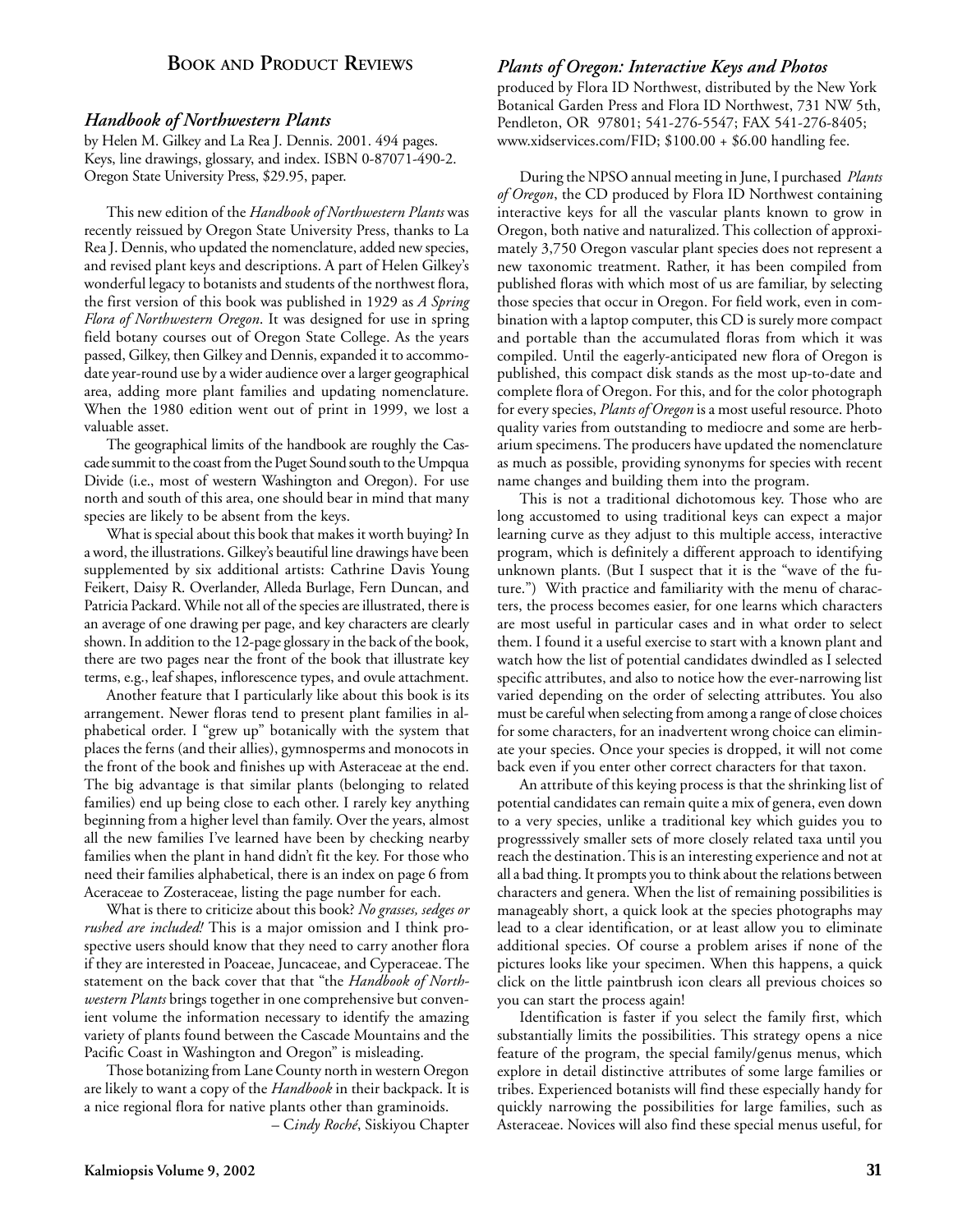they provide guidance among the choices that need be made. Another nice feature, especially for newcomers, is the "*A*" icon that offers a list of suggested attributes from which to choose, at any step along the way, for distinguishing among remaining species in the search. Thus the program serves as an excellent learning tool for the inexperienced person who wishes to identify plants to species and to understand the qualities that are important for distinguishing among families, genera, or species.

In summary, *Plants of Oregon* is a worthy addition to any botanist's arsenal of plant-identifying resources. I am glad I bought this program. Although I am still learning how to use it and am more comfortable with old familiar ways, I am finding that the program gives me correct answers, despite my doubts. I'm still working on switching my old mind into a new mindset. It can be done. Try it yourself. – *Jim Duncan*, Siskiyou Chapter

### *Flora of Mount Rainier National Park*

by David Biek. 2000. 506 pages. Keys, line drawings, color photo insert, glossary, and index. ISBN 0-87071-470-8. Oregon State University Press, \$29.95, paper.

This is the first comprehensive flora of Mount Rainier National Park since 1938 (George Neville Jones's *The Flowering Plants and Ferns of Mount Rainier*), and well worth carrying on any trip to 'the Mountain' as Biek calls it. He uses this moniker to convey "awe and familiarity, respect and pride." I can't imagine a hiking trip there without this gem in my backpack. A compact, illustrated flora is priceless for a National Park: prohibition against collecting specimens doesn't dampen my curiosity in the least. Regional floras narrow the field of possibilities and reduce the time needed to identify plants. The illustration that accompanies each description is icing on the cake. We've seen these line drawings by Jeane R. Janish before, in *Vascular Plants of the Pacific Northwest*, but that doesn't diminish their accuracy or beauty. Biek's thorough researching of the flora is reflected not only in the list of taxa (871 species, subspecies, and varieties), but also in his appendices which list both "plants added to the flora" and "doubtful and excluded species." No plant is included on the basis that it is "expected to occur" in the Park, a convention in some floras that only leads to confusion and misinformation. In contrast, Biek lists locations where each taxa is known to occur, with emphasis on accessible places.

Park visitors who have time to sit in a comfortable, scenic spot and read a bit will appreciate Biek's summaries of topography, climate, plant communities and vegetation zones, plant geography and distribution, weeds, rare plants, and early botanical exploration of Mount Rainier. At the risk of offending the photographer, the color photos of the center insert don't contribute significantly to the volume. The photos lack a scale, and on the whole do not show sufficient detail to distinguish the subject from related species. However, readers who identify plants by flipping through color photos may find them useful.

 Biek employs a convention in his keys that I have not encountered elsewhere: a double numbering system for backing up through the key in order to correct an error discovered when your plant doesn't match the description and drawing at the end. – *Cindy Roché*, Siskiyou Chapter

### *Winter Twigs*

by Helen M. Gilkey and Patricia L. Packard. 2001. 128 pages, glossary. ISBN: 0-87071-530-5. Oregon State University Press, \$19.95, paper.

In bright February sunshine–two days after the great Oregon wind storm–nine botanists field tested the recently updated version of *Winter Twigs* by Gilkey and Packard, reissued by Oregon State University Press.

For a number of years I had asked OSU Press to consider reprinting the guide which is sub-titled *A Wintertime Key to Deciduous Trees and Shrubs of Northwest Oregon and Western Washington.* Last year permission was obtained from Dr. Packard, the surviving author, to revise this much-loved work which first appeared in 1962 and was long out of print.

Oregon Flora Project botanists Scott Sundberg and Ken Chambers carefully reviewed and fully revised the plant nomenclature and synonymy for the new book. Names were changed for 22 of the 79 included taxa to reflect present taxonomic understanding. The work retains its very useful introductory material, glossary, comprehensive keys, full descriptions, and beautiful line drawings by Dr. Packard. The bright and attractive new cover features a twig photo by Michael Hartman of Eugene.

Nine of us assembled for a workshop at the Mount Pisgah Arboretum in Eugene-Springfield to field test the revised work. All the participants had experience with keys and botanical terminology but were not necessarily familiar with twig characteristics. After a day of identification, our conclusion was that the drawings and descriptions are excellent and extremely helpful. As always, I encouraged folks to annotate their books with personal observations and thumbnail sketches.

We found the keys relatively easy to follow, although some of the key characteristics may be difficult for beginners to interpret. Especially troublesome was counting bundle scars in some species, determining whether or not a leaf scar was covered by a membrane, whether or not certain buds were naked or scaly, and whether pith was angled. But, in general, as we became more familiar with the terminology, we successfully identified most of the twigs we encountered.

Sharp-eyed participants noted a couple of minor mistakes: On page 17 there is an error in the numbering of key leads 43a and 43b (the latter is printed as 44b); on page 83 the family name Araliaceae is misspelled. Another reviewer has pointed out that the book treats 16 families and 79 species, not the 17 families and 82 species promised on the back cover. These small flaws in no way prevented us from having a wonderful day getting familiar with this lovely little book and enjoying the clear February weather.

In closing, I enthusiastically applaud Oregon State University Press for becoming Oregon's major publisher of botanical works. In addition to the books reviewed here, recent outstanding publications include: *Botanical Exploration of the Trans-Mississippi West 1790-1850* by McKelvey (1991), *Macrolichens of the Pacific Northwest* by McCune and Geiser (1997), *Flora of Steens Mountain* by Don Mansfield (1999), *Plants of the Oregon Coastal Dunes* by Wiedemann et al. (1999), and *A Flora of Glacier National Park, Montana* by Peter Lesica (2002).

– *Rhoda Love*, Emerald Chapter